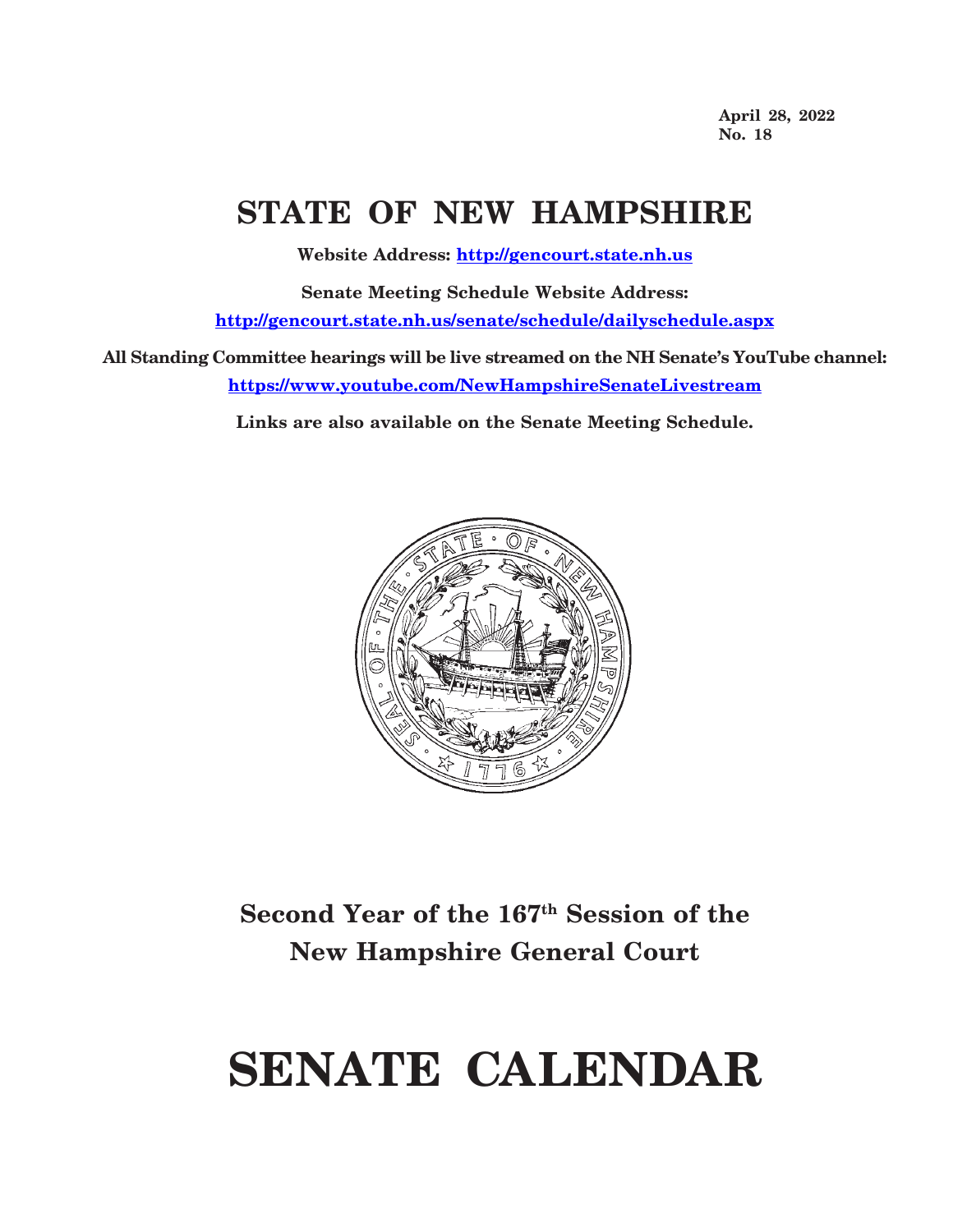### **THE SENATE WILL MEET IN SESSION ON THURSDAY, MAY 5, 2022 AT 10:00 A.M. IN THE SENATE CHAMBER**

**The Senate Session on Thursday, May 5, 2022, in the Senate Chamber**

**will be live streamed at the following link:**

<https://youtu.be/BvbPVcw125w>

**Please note, this link will not be live until the Senate Session on**

**Thursday, May 5, 2022 at 10:00 a.m.**

## **LAID ON THE TABLE**

**SB 70-FN,** relative to insurance coverage for emergency behavioral health services for children and young adults.**01/05/2022, Pending Motion Interim Study, Commerce, SJ 1**

**SB 253,** apportioning state senate districts.**02/16/2022, Pending Motion Interim Study, Election Law and Municipal Affairs, SJ 3**

**SB 280,** relative to meetings of the state health assessment and health improvement plan advisory council and the therapeutic cannabis medical oversight board.**02/03/2022, Pending Motion Interim Study, Health and Human Services, SJ 2**

**SB 315-LOCAL,** directing that a portion of revenue distributions from the meals and rooms municipal revenue fund be used by municipalities to reduce the local property tax rate.**02/03/2022, Pending Motion Inexpedient to Legislate, Ways and Means, SJ 2**

**SB 320,** relative to health care provider contract standards.**03/17/2022, Pending Motion Interim Study, Health and Human Services, SJ 5**

**SB 322,** relative to remote meetings under the right-to-know law.**02/24/2022, Pending Motion Interim Study, Judiciary, SJ 4**

**SB 341-LOCAL,** relative to treatment of PFAS contaminants in the drinking water of the Merrimack Village Water District.**03/24/2022, Pending Motion Interim Study, Energy and Natural Resources, SJ 6**

**SB 384-FN,** requiring notice of the hands-free law at the point of sale for cell phones.**02/16/2022, Pending Motion Interim Study, Commerce, SJ 3**

**SB 415-FN-A,** making an appropriation to the department of health and human services for the purpose of increasing rates paid to homeless shelters.**03/31/2022, Pending Motion Inexpedient to Legislate, Finance, SJ 7**

**SB 436-FN,** relative to access to abortion care.**02/03/2022, No Pending Motion, Judiciary, SJ 2**

**HB 91-FN,** relative to death benefits of first responders who die from suicide.**03/31/2022, Pending Motion Interim Study, Executive Departments and Administration, SJ 7**

**HB 412,** making an appropriation to the department of environmental services for the purpose of funding public water system projects.**03/24/2022, Pending Motion Inexpedient to Legislate, Finance, SJ 6**

**HB 1020,** relative to additional lights on emergency vehicles.**03/31/2022, Pending Motion Ought to Pass, Transportation, SJ 7**

**HB 1170,** limiting the authority of New Hampshire delegates to policymaking conventions.**04/28/2022, Pending Motion Inexpedient to Legislate, Election Law and Municipal Affairs, SJ 10**

**HB 1187,** relative to milk pasteurization.**04/21/2022, Pending Motion Ought to Pass, Energy and Natural Resources, SJ 9**

**HB 1319-FN,** relative to granting certain corrections personnel death benefits if killed in the line of duty.**03/31/2022, Pending Motion Interim Study, Executive Departments and Administration, SJ 7**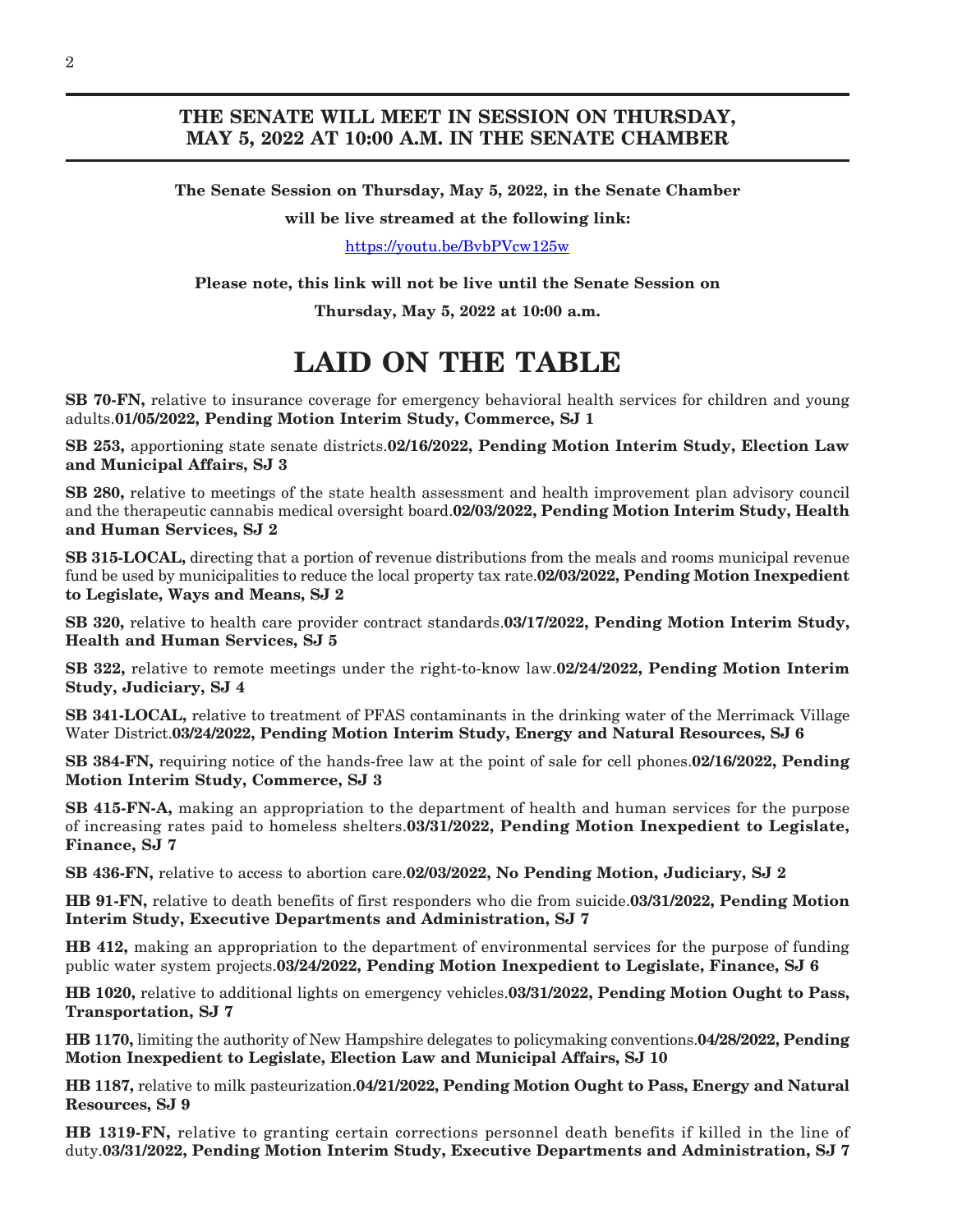**HB 1375,** relative to the definition of veteran.**04/28/2022, Pending Motion Committee Amendment # 2022-1698s, Executive Departments and Administration, SJ 10**

**HB 1417-FN-LOCAL,** relative to payment by the state of a portion of retirement system contributions of political subdivision employers.**04/28/2022, Pending Motion OT3rdg, Executive Departments and Administration, SJ 10**

**CACR 36,** residency for the purpose of voting. Providing that only residents of the state may vote in elections.**03/17/2022, No Pending Motion, Election Law and Municipal Affairs, SJ 5**

## **CONSENT CALENDAR REPORTS**

#### **COMMERCE**

**HB 314**, relative to homestead food operation licensure. Ought to Pass, Vote 5-0.

Senator Gannon for the committee.

This bill would simply increase the homestead food operation licensure cap from \$20,000 to \$35,000 a year. All existing guidelines established by the Department of Health and Human Services would remain unchanged. The Committee heard that this bill is necessary given the increased costs homesteaders have faced as they have emerged from the pandemic.

**HB 1039**, relative to the definition of "beverage manufacturer retail outlet" and certain liquor licenses and fees. Ought to Pass with Amendment, Vote 5-0.

Senator Bradley for the committee.

This bill would make modifications to various liquor-related statutes. First, it would clarify that beverage manufacturers do not need to produce beer at their extra location. Second, the phrase "within a 90-day period" would be removed from RSA 178:14, III to clarify that a license is suspended until the Liquor Commission has decided otherwise. Finally, the statutory language in RSA 178:23, IV-V that permitted some licensees to pay for multi-year licenses would be repealed. At the request of the industry, the Committee Amendment included specialty beverages in the statute related to beer festival licenses.

**HB 1048**, relative to minimum nonforfeiture amounts under the standard nonforfeiture law for individual deferred annuities.

Ought to Pass, Vote 5-0.

Senator French for the committee.

At the request of the NH Insurance Department, this bill would reduce the interest rate for individual deferred annuities from 1 percent to 0.15 percent. This reduction would be in alignment with Model Law #805, which was adopted by the National Association of Insurance Commissioners (NAIC). The change made by NAIC came at the request of the insurance industry because they had seen their ability to offer annuity products adversely affected by the low interest rate environment.

**HB 1089**, relative to the unenforceability of noncompete agreements upon termination of an employee for noncompliance with a medical intervention mandate.

Interim Study, Vote 5-0.

Senator French for the committee.

This bill would have made noncompete agreements unenforceable if an employee did not comply with a required medical intervention or if there were a material change to their condition of employment. Industry stakeholders said that the vague and overly broad language of this bill would completely undo existing statutes governing noncompete agreements. Given the overwhelming concerns raised by the industry, the Committee felt the motion of Interim Study was appropriate.

**HB 1282**, relative to the records of communication common carriers.

Interim Study, Vote 5-0.

Senator French for the committee.

This bill would have prohibited communications common carriers from releasing customer information to government entities unless it was requested through a valid search warrant or exempted under an exception to a warrant. The Committee heard that this bill could have potentially unintended consequences on the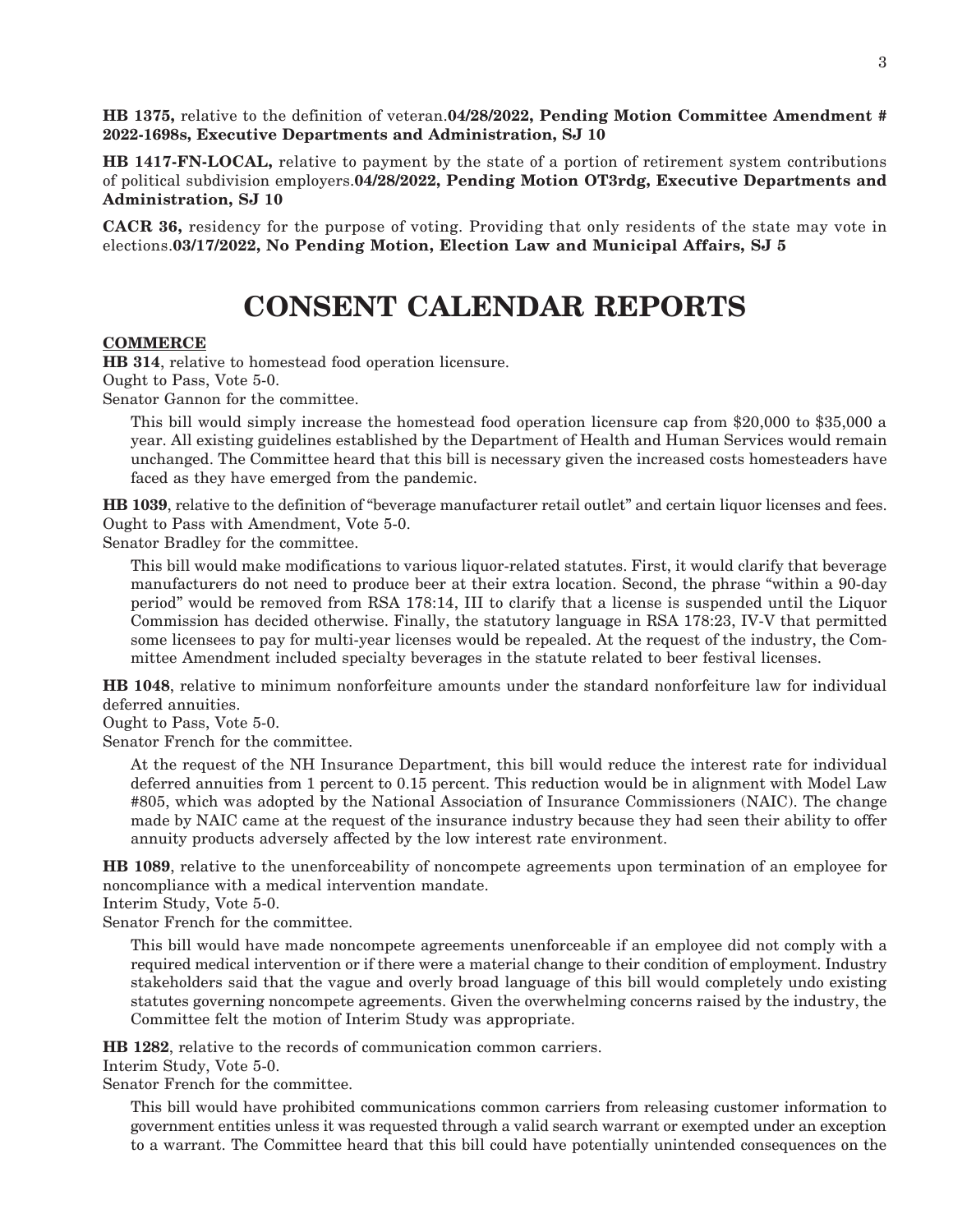operation of all state government agencies. For example, the Department of Revenue believed this bill could impact their ability to conduct communication services tax audits. Also, the Committee heard concerns that this bill could impact the ability of the National Center for Missing and Exploited Children from reporting cyber tips to task forces across the country.

#### **EDUCATION**

**HB 1135**, requiring a performance audit of the department of education, education freedom account program. Ought to Pass with Amendment, Vote 5-0.

Senator Prentiss for the committee.

This bill requires an audit of the department of education and the education freedom account (EFA) program. This is a financial audit, not a performance audit, to review the EFA program's policies and procedures to ensure that it is adhering to legislative requirements and generally accepted standards for operation. As the EFA program is fairly new and contracted out to a private entity, not managed by the state through the department of education, a thoughtful review of how this program and the state-allocated funds are being managed is crucial and necessary. The Committee unanimously adopted a committee amendment to change the effective date to October 1, 2023 to allow for a more thorough audit of the EFA program's most current implementation of rules and procedures.

**HB 1190**, relative to rulemaking by the state board of education for compliance with federal provisions. Inexpedient to Legislate, Vote 5-0.

Senator Kahn for the committee.

This bill would prohibit the state board of education from adopting administrative rules that require a school district to comply with a federally mandated curriculum or program of study that is not fully funded by federal or state funds. The Committee heard concerns from the chair of the state board of education on how this bill would create complications in rulemaking as neither the state board, nor the state, can predict how programs or curriculum changes will or will not be funded in the future. Additionally, federal law is the supreme law of the land and cannot be superseded by state law. The Committee unanimously supports the motion of inexpedient to legislate.

**HB 1236**, relative to the legislative oversight committee for the education improvement and assessment program. Ought to Pass, Vote 5-0.

Senator Prentiss for the committee.

This bill reestablishes the legislative oversight committee for the education improvement and assessment program. The Committee heard testimony on how the repeal of this oversight committee, during the COVID-19 pandemic, led to confusion and a breakdown in communication between the department of education, the legislature, the executive branch, etc. as this committee is still referenced in various areas of statute with reporting responsibilities. Under this reestablished committee, the membership does change from three appointed members from the Senate and the House to one member from the Senate and five members from the House.

**HB 1244-L**, relative to parental consent to medical and dental treatments of children in schools.

Ought to Pass, Vote 5-0.

Senator Ricciardi for the committee.

This bill requires a child's parent or legal guardian to provide explicit written consent for any medical or dental treatment provided in a school setting. This bill affords parents and guardians the ability and right to consent to treatment and would be a one-time transactional, consent action.

**HB 1311**, prohibiting persons charged with or convicted of certain assault or controlled drug possession violations from employment in a public school or being granted teaching credentials.

Ought to Pass with Amendment, Vote 5-0.

Senator Ricciardi for the committee.

This bill adds the prohibition of persons convicted of first degree assault or possession of a controlled drug with the intent to sell from employment in a public school and from being granted a teaching credential. The Committee heard testimony on how striking it is that these convictions do not already bar an individual from becoming a teacher in NH. The Committee unanimously adopted an amendment to require that the possession of a controlled drug with the intent to sell conviction be at the felony level and within the last ten years.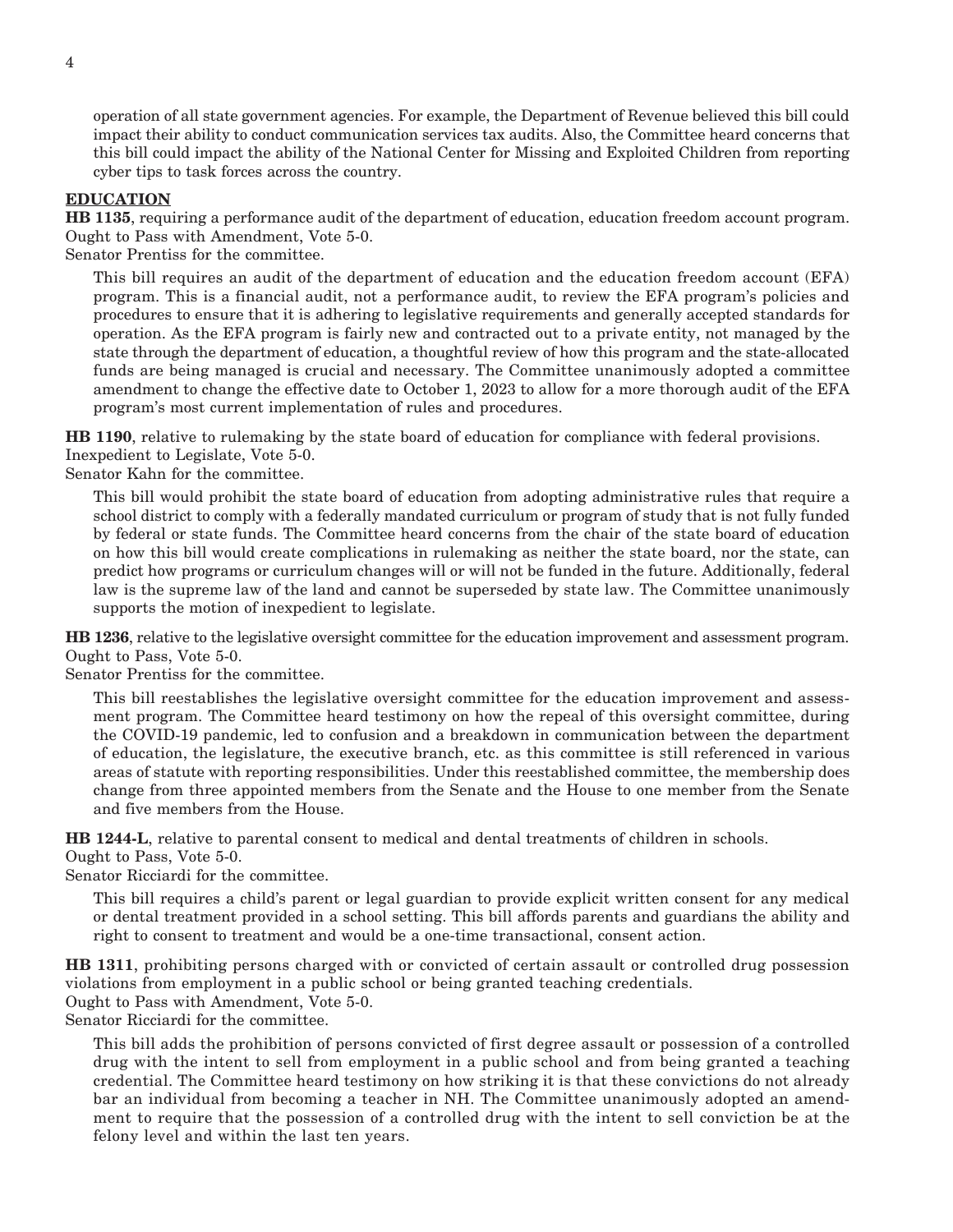**HB 1367**, relative to civics instruction in schools. Ought to Pass, Vote 5-0.

Senator Ward for the committee.

This bill requires a competency assessment in government and civics instruction in high schools in NH. This bill modifies the provisions enacted in 2021 that made a civics competency assessment a high school graduation requirement by requiring students to pass this assessment, with a grade of 70 percent or higher, on the 128-question civics naturalization examination developed by the 2020 U.S. Citizen and Immigration Services. This bill also ensures that students with individualized education programs (IEPs) receive accommodations when taking this assessment.

**HB 1639**, relative to the youth risk behavior survey in schools.

Ought to Pass with Amendment, Vote 5-0.

Senator Hennessey for the committee.

This bill would require that a parent or legal guardian be notified by their school district, in writing and electronically, of the administration of the youth risk behavior survey to students. The Committee adopted an amendment that requires school districts to provide at least 14 days notice prior to the distribution of the survey to the addresses known by the district at the time of notification. During the public hearing, the Committee heard testimony on the need for better communication between school districts and parents related to their right to opt their child out of participation in this survey. The Committee also heard testimony on the significance of participation in this survey as it relates to better understanding the areas our kids may need additional supports in their communities and how grant funding is distributed based on survey results. This bill, as amended unanimously by the Committee, seeks to strike a balance by acknowledging the crucial data collected by this survey, as it relates to the well-being of our children, while also ensuring that parents are provided a timely opportunity to opt their children out of this survey if they so choose.

**HB 1663**, relative to requirements for home education students.

Ought to Pass, Vote 5-0.

Senator Prentiss for the committee.

The bill clarifies provisions for home education programs concerning notifications required for students moving to a new school district, educational evaluations, and termination of home education. During the COVID-19 pandemic, many NH families made the transition to homeschooling. This bill works to achieve clarity by decomplicating homeschool statutes and rules for parents and advocates seeking to attain information on the homeschooling process in NH without having to consult two bodies of law.

#### **ELECTION LAW AND MUNICIPAL AFFAIRS**

**HB 144**, relative to absentee ballot request forms. Ought to Pass with Amendment, Vote 5-0. Senator Soucy for the committee.

This bill as amended modifies the absentee ballot request forms and the absentee ballot envelopes. The changes made will improve the usability of the application for the voter while also clarifying the information for the clerk. Furthermore, language has been added to make clear that an "illness or other medical condition" is allowable for receipt of an absentee ballot.

**HB 1174**, relative to election challengers. Ought to Pass with Amendment, Vote 5-0. Senator Birdsell for the committee.

This bill as amended clarifies how an election challenger may observe ballot counting at the polling place. It codifies into law that the moderator must assign a position for the challenger that enables them to see and hear the hand counting of ballots. Additionally, the challenger must be able to maintain a clear line of sight on any electronic ballot counting device.

**HB 1194**, relative to the procedure for overriding a local tax cap.

Inexpedient to Legislate, Vote 5-0.

Senator Soucy for the committee.

This bill would have required a super majority vote of the legislative body to override a local tax cap. Many communities across New Hampshire have adopted a tax cap with the understanding that they could override it with a simple majority. Making this change would limit the legislative bodies' ability to increase or decrease the amount of appropriations which current law prohibits. In addition, the language as drafted would significantly complicate the process for SB 2 towns that have adopted tax caps to then approve special capital projects.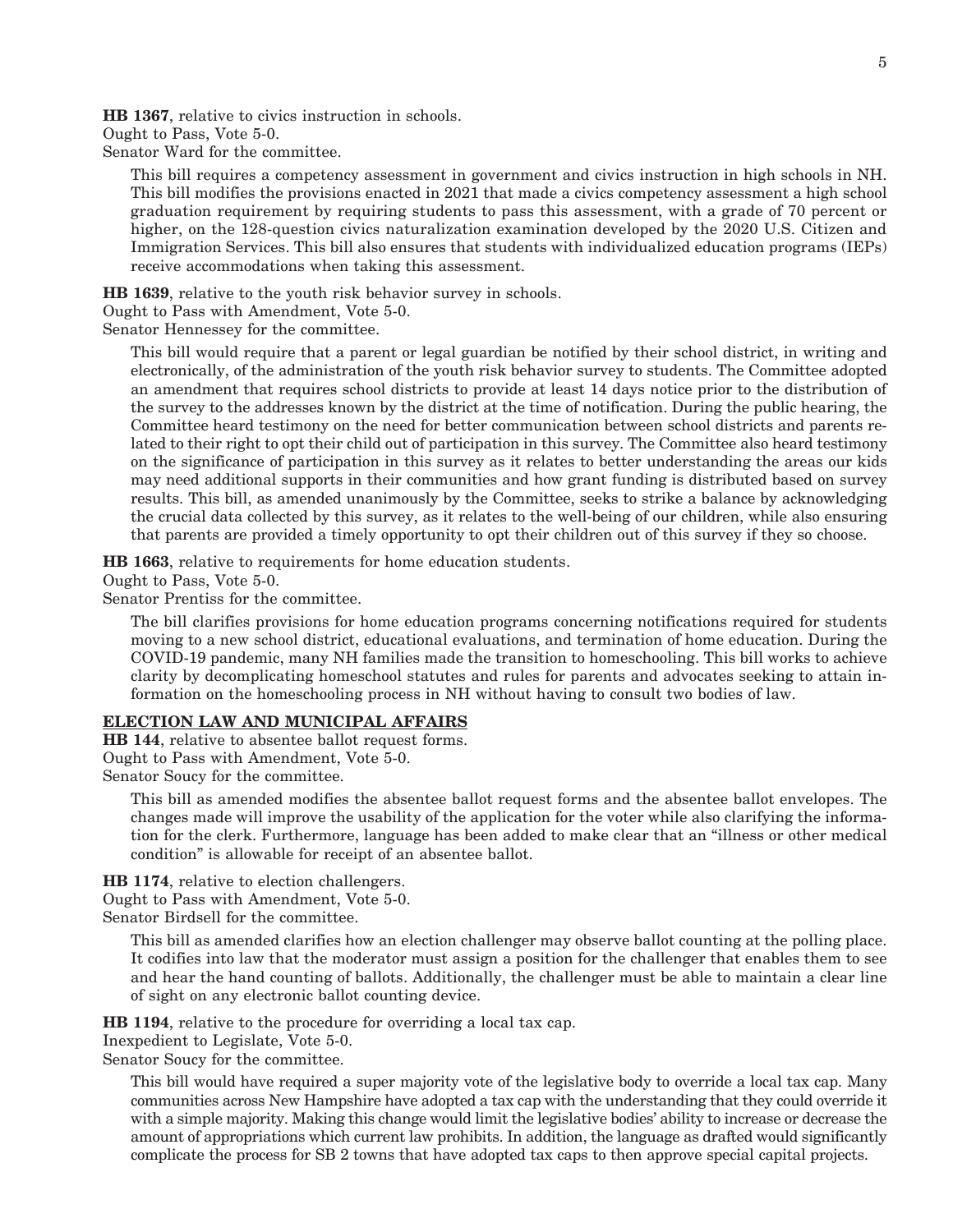**HB 1307**, modifying the authority and duties of the housing appeals board.

Inexpedient to Legislate, Vote 5-0.

Senator Perkins Kwoka for the committee.

This bill would modify the authority and duties of the Housing Appeals Board by reducing the scope of its jurisdiction. Currently, the Housing Appeals Board can hear appeals of local decisions on housing and housing development. Considering the housing crisis New Hampshire is in, and the delays that come with appeals in the Superior Court, the Committee determined that it was inappropriate to make modifications to the authority of the Housing Appeals Board at this time.

#### **ENERGY AND NATURAL RESOURCES**

**HB 478**, relative to treatment of PFAS contaminants in the drinking water of the Merrimack Village Water District. Interim Study, Vote 5-0.

Senator Giuda for the committee.

HB 478 would require Saint Gobain Performance Plastics to pay for the remediation if water in certain wells in Merrimack that it contaminated. While the committee understands and sympathizes with the people of Merrimack, they are hesitant for the legislature to become involved in an ongoing legal dispute between the Merrimack Village Water District and Saint Gobain.

**HB 1205**, allowing the department of environmental services to have access to enhanced 911 information. Ought to Pass, Vote 5-0.

Senator Perkins Kwoka for the committee.

Currently, Department of Environmental Services has limited access to 911 data including the longitude, latitude, and street address. In recent years Department of Environmental Services has been able to use this data to figure out the location of private wells during contamination events, especially in southern New Hampshire. This bill will enable Department of Environmental Services to use this data to maintain an inventory of services lines in addition, including uniform naming conventions with other political subdivisions.

**HB 1258**, relative to the implementation of the department of energy.

Ought to Pass with Amendment, Vote 5-0.

Senator Perkins Kwoka for the committee.

HB 1258 aims to fix issues that were left unanswered in the wake of the passage of HB 2 last year which created the Department of Energy. The Department and the Public Utilities Commission requested this legislation. The bill transfers several of the duties of Public Utilities Commission to the Department of Energy, in keeping with the guiding principle that the Department should be an administrative, policymaking body and the Commission an adjudicative body. The bill also gives the Department a period of 5 years to create new rules around needed elements.

**HB 1270**, repealing the legislative oversight committee to monitor the transformation of delivery of electric services. Ought to Pass, Vote 5-0.

Senator Giuda for the committee.

The purpose of HB 1270 is to retire the Legislative Oversight Committee. It has become clear that the committee has accomplished its stated purpose. Since 2018, there have been no subsequent meetings of this committee. Instead of assigning this committee a new purpose, it would be better to eliminate the committee. If necessary, a new committee may be created in the future. The Senate Energy and Natural Resources Committee asks for support for this legislation.

**HB 1285**, relative to the multi-use energy data platform.

Ought to Pass, Vote 5-0.

Senator Perkins Kwoka for the committee.

HB 1285 clarifies that it is the duty of the Public Utilities Commission to establish privacy standards for the multi-use energy data platform, as opposed to the Department of Energy. This is a clean up change from the restructuring around the creation of the Department of Energy last year. The bill requires, as a condition of accessing the online energy data platform, that a third party complete a qualification and registration process to ensure that any customer data downloaded from the platform remains in a safe, secure environment according to data privacy standards established by the PUC.

**HB 1293**, relative to the design of sewage or waste disposal systems for a person's own domicile. Ought to Pass with Amendment, Vote 5-0. Senator Watters for the committee.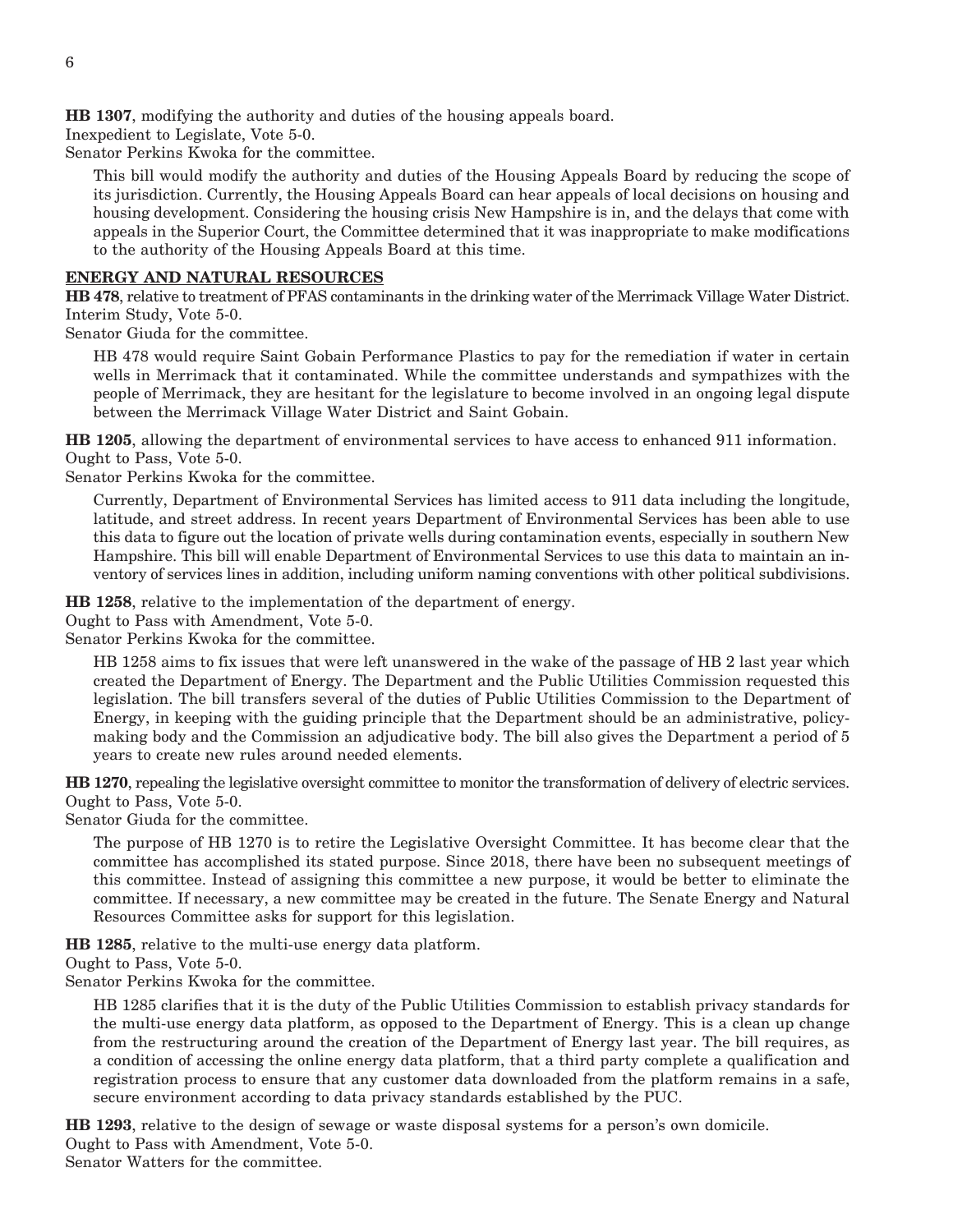HB 1293 repeals the exemption allowing any person who desires to submit plans and specification for a sewage or waste disposal system for the person's own domicile to do so without a permit. The existing exemption creates an undue regulatory burden on the Department of Environmental Services. This provision is rarely used, but when it is used it creates problems for the Department.

**HB 1299**, relative to the process for the importation of wildlife and creating an appeal process for denials of permits. Ought to Pass with Amendment, Vote 5-0.

Senator Watters for the committee.

HB 1299 establishes a procedure for applying for a permit to import or display wildlife and establishes an appeal process for denial of such permits. The bill allows people in New Hampshire who wish to apply for a permit to import certain wildlife to go through an appeal process if they are denied such a permit. The amendment for the bill changes this appeal process to allow anyone who is denied a permit to appeal the decision in writing to the fish and game commission within 60 days of the denial. The Executive Director must respond to the appeal with 60 days.

**HB 1331**, relative to power line maintenance and construction.

Ought to Pass, Vote 5-0.

Senator Watters for the committee.

HB 1331 will allow any New Hampshire utility customer that requires a power line extension located on private property to hire any contractor who is approved by the utility. The Department of Energy took no position on this bill. Utility approval will still be required

#### **JUDICIARY**

**HB 254**, relative to the placement of minors in secure settings.

Ought to Pass with Amendment, Vote 5-0.

Senator Carson for the committee.

This bill addresses the criteria for secure detention pending adjudication and the circumstances in which a minor may be committed to the Department of Health and Human Services for the remainder of his or her minority. The Committee amended the bill to tailor the language to be more appropriate for addressing children in these situations. It is vital that children are treated by the system in a way that helps them to lead productive and meaningful lives, and not cause them to unnecessarily suffer from irreparable harm to their detriment and that of society as a whole.

**HB 408**, relative to employment restrictions for registered sex offenders.

Interim Study, Vote 5-0.

Senator Carson for the committee.

This bill would prohibit a person convicted of certain sexual assault offenses from hiring or otherwise engaging in any employment or volunteer service which provides direct services to a minor, or supervision or oversight of a minor. Although this issue is worthy of consideration, the language is in need of further review before it can be implemented.

**HB 1103**, relative to certain assets in a divorce proceeding.

Ought to Pass, Vote 5-0.

Senator Carson for the committee.

This bill provides that, in a divorce proceeding, the Court shall not require a party to sell a marital asset if the party is able to compensate the other party for his or her interest in it and the sale is not required for an equitable division of the marital property. This is a simple delineation in the divorce process that balances the interests of both parties in the most appropriate manner.

**HB 1118**, relative to the determination of parental rights and responsibilities following the death of a child's parent or guardian.

Ought to Pass, Vote 5-0.

Senator Carson for the committee.

This bill provides that in the determination of parental rights and responsibilities following the death of a child's parent or guardian the Court shall consider the wishes of the deceased guardian as outlined in the estate documents. Although this is not a prescriptive direction to the Court, it still appropriately considers the wishes of that deceased parent or guardian when making a decision in the best interests of the child. This will not only put parents and guardians on notice as to including this kind of information in their estate planning but will also help to provide more stability and certainly for children faced with tragic situations.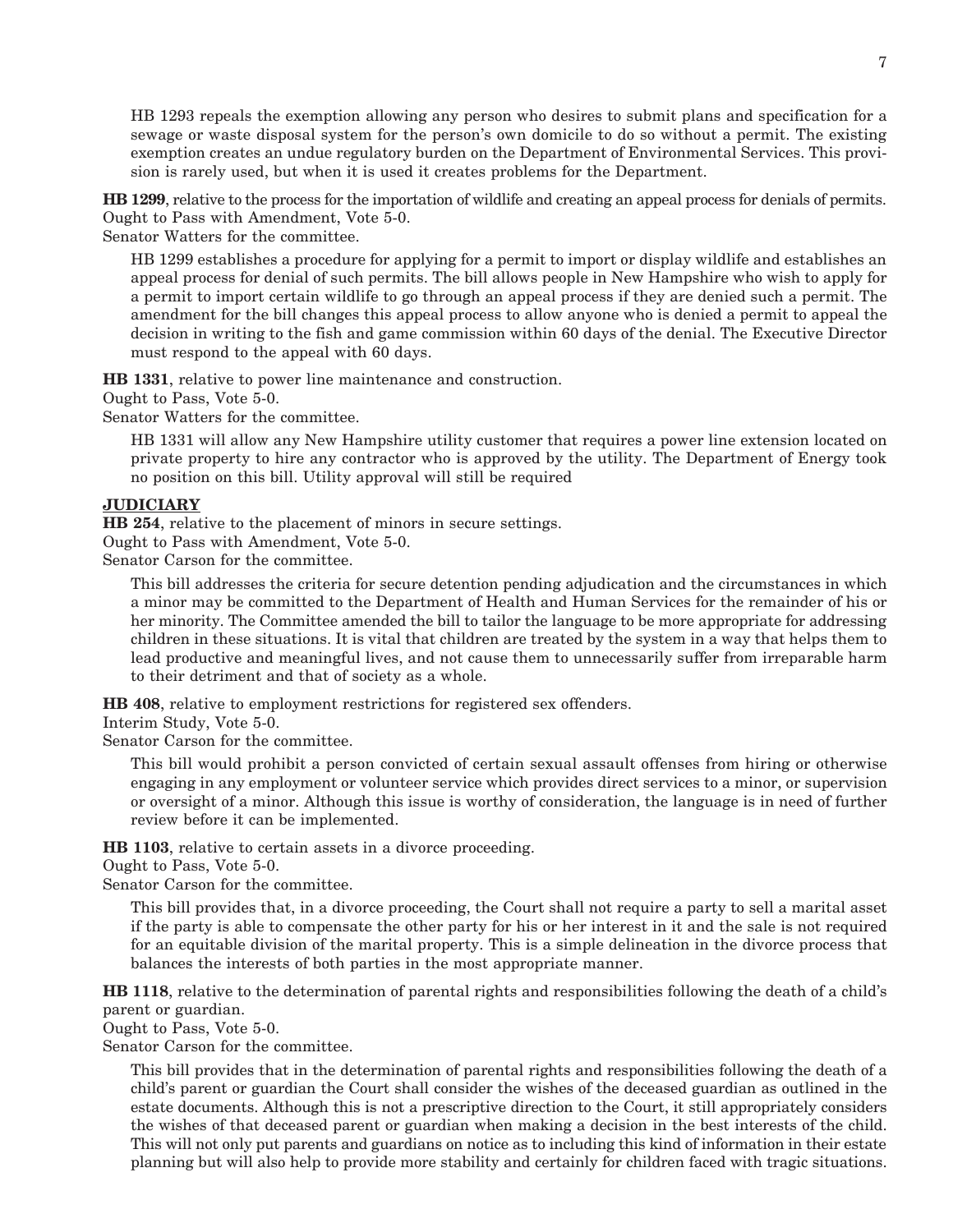**HB 1266**, relative to restrictions on enforcement of federal immigration laws.

Interim Study, Vote 5-0.

Senator Carson for the committee.

This bill would prohibit state, county, municipal, or judicial officials from adopting or enforcing policies restricting enforcement of federal immigration laws. The Committee had concerns regarding how this legislation would impact the State Police's Fairness in Policing Policy, and therefore believes this language needs further examination and recommends the bill to Interim Study.

**HB 1303**, relative to causes for absolute divorce.

Ought to Pass, Vote 5-0.

Senator Carson for the committee.

This bill revises the grounds for absolute divorce by removing the words "habitual drunkard" from our statutes and replacing it with "habitually abuses alcohol". Furthermore, the bill extends the grounds to include drug abuse, in recognition of the reality some are faced with in their relationships.

**HB 1305**, relative to temporary alimony.

Interim Study, Vote 5-0.

Senator Carson for the committee.

This bill would modify the definition of temporary alimony that a court may award in a pending divorce case. Making this amendment to the statute would result in a pretty significant change in the alimony process, and the Committee believes that more time is needed to examine possible unintended consequences.

**HB 1382**, relative to the presumption of shared parenting in the determination of parental rights and responsibilities.

Inexpedient to Legislate, Vote 5-0.

Senator Carson for the committee.

This bill would define shared parenting and establish a presumption that shared parenting is in the best interests of the child. The current statute of RSA 461-A already establishes a presumption that children do best when both parents have stable and meaningful involvement in their children's lives, and further there were concerns brought forward during testimony regarding the impact this would have on domestic violence victims. Therefore, the Committee believes the current RSA 461-A implements a process that is in the best interest of children and recommends that this bill not move forward.

**HB 1416**, relative to consent for mental health treatment in parenting cases with shared decision-making responsibility.

Interim Study, Vote 5-0.

Senator Carson for the committee.

This bill would provide that in parenting cases with shared decision-making responsibility, either parent may consent to mental health treatment for the child provided that the parent notifies the other parent of the decision. Although the Committee appreciates the intent of the legislation and recognizes the vital importance of mental health treatment, the language is simply not ready to move forward at this time.

## **REGULAR CALENDAR REPORTS**

#### **COMMERCE**

**HB 1165**, repealing the Granite State paid family leave plan. Interim Study, Vote 4-1. Senator Bradley for the committee.

#### **EDUCATION**

**HB 1132**, relative to applications for a charter conversion school.

Ought to Pass with Amendment, Vote 3-1.

Senator Hennessey for the committee.

**HB 1195**, relative to public comment periods at school board or school administrative unit public meetings. Ought to Pass with Amendment, Vote 5-0.

Senator Hennessey for the committee.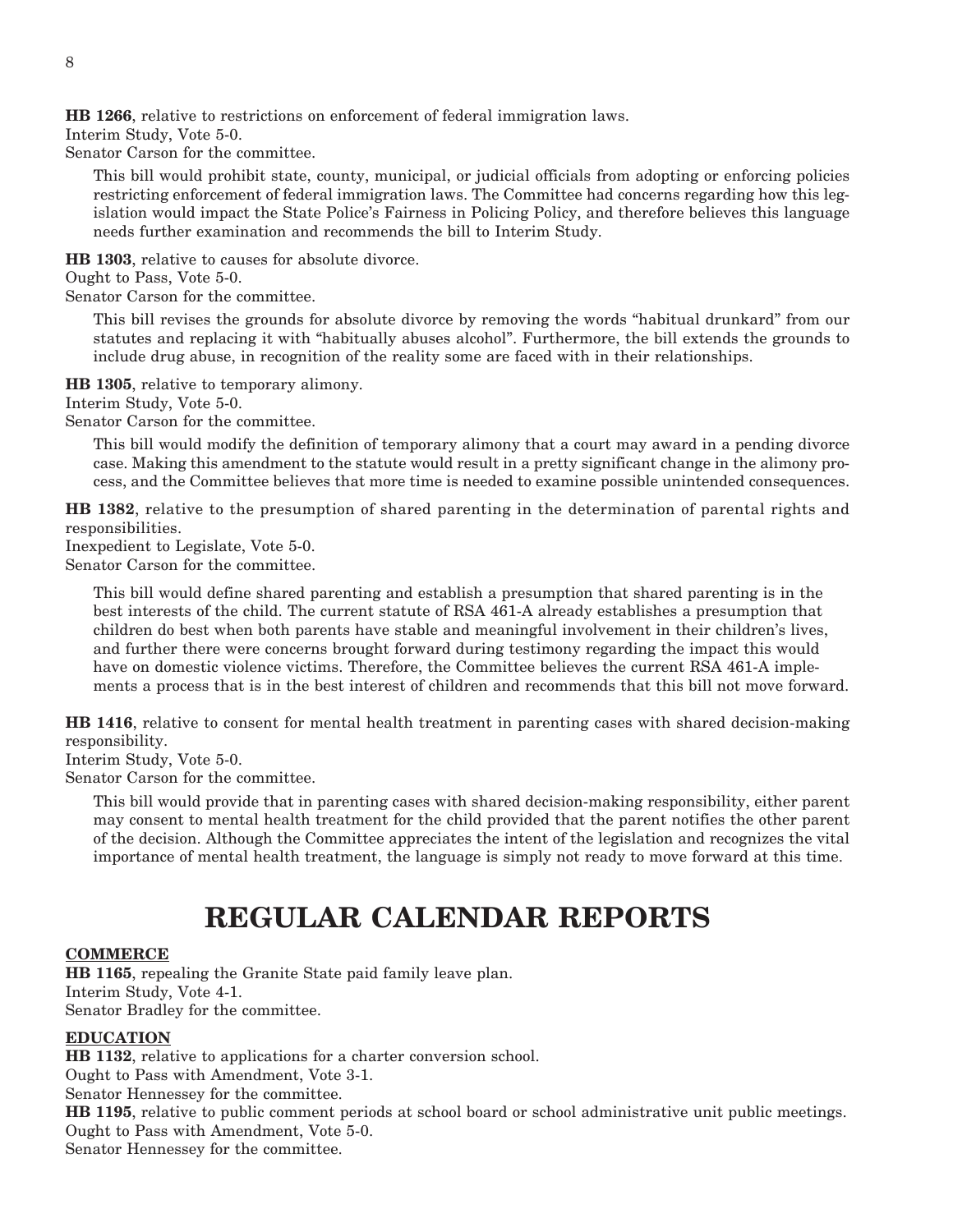#### **ELECTION LAW AND MUNICIPAL AFFAIRS**

**HB 1397**, relative to the length of terms for Rockingham county officers. Ought to Pass with Amendment, Vote 4-0. Senator Gray for the committee.

#### **ENERGY AND NATURAL RESOURCES**

**HB 490**, relative to the definitions of "game camera" and "hunting day" and relative to the use of game cameras. Ought to Pass with Amendment, Vote 5-0. Senator Avard for the committee. **HB 1049**, establishing a committee to study landfill siting criteria and methods for reducing pressure on landfill capacity. Inexpedient to Legislate, Vote 3-2. Senator Gray for the committee. **HB 1148**, relative to prohibiting government entities subordinate to the state from restricting the types of fuel sources that may be used for energy. Ought to Pass with Amendment, Vote 4-1. Senator Watters for the committee. **HB 1185**, relative to treatment of water contaminated with perfluorinated chemicals. Inexpedient to Legislate, Vote 4-0. Senator Gray for the committee. **HB 1186**, relative to companion animals during a declared state of emergency. Ought to Pass with Amendment, Vote 4-0. Senator Perkins Kwoka for the committee. **HB 1356**, relative to the taking of gray squirrels. Inexpedient to Legislate, Vote 3-2. Senator Watters for the committee. **HB 1454-FN**, relative to permits for the siting of new landfills. Inexpedient to Legislate, Vote 3-1. Senator Avard for the committee.

#### **FINANCE**

**HB 103-FN**, establishing a dental benefit under the state Medicaid program.

Ought to Pass, Vote 6-0.

Senator Rosenwald for the committee.

**HB 214**, relative to a public school facility condition assessment and school building aid grants.

Interim Study, Vote 4-3.

Senator Daniels for the committee.

**HB 481-FN-A**, establishing the office of the right-to-know ombudsman and making an appropriation therefor. Ought to Pass, Vote 6-0.

Senator Giuda for the committee.

**HB 536-FN**, relative to death benefits for public works employees killed in the line of duty, and relative to workers' compensation offsets for certain retirement system benefits.

Interim Study, Vote 6-1.

Senator Daniels for the committee.

**HB 1066-FN**, requiring the commissioner of the department of environmental services to prepare a plan relative to cyanobacterial blooms in New Hampshire.

Ought to Pass, Vote 6-0.

Senator Hennessey for the committee.

**HB 1221-FN**, relative to the rate of the business profits tax, and relative to payment by the state to municipalities of an amount equal to a portion of retirement system contributions of political subdivision employers. Ought to Pass with Amendment, Vote 6-0.

Senator Giuda for the committee.

**HB 1263**, relative to prescribed studies on health, physical education, wellness, and personal finance literacy in schools.

Ought to Pass, Vote 4-2.

Senator Reagan for the committee.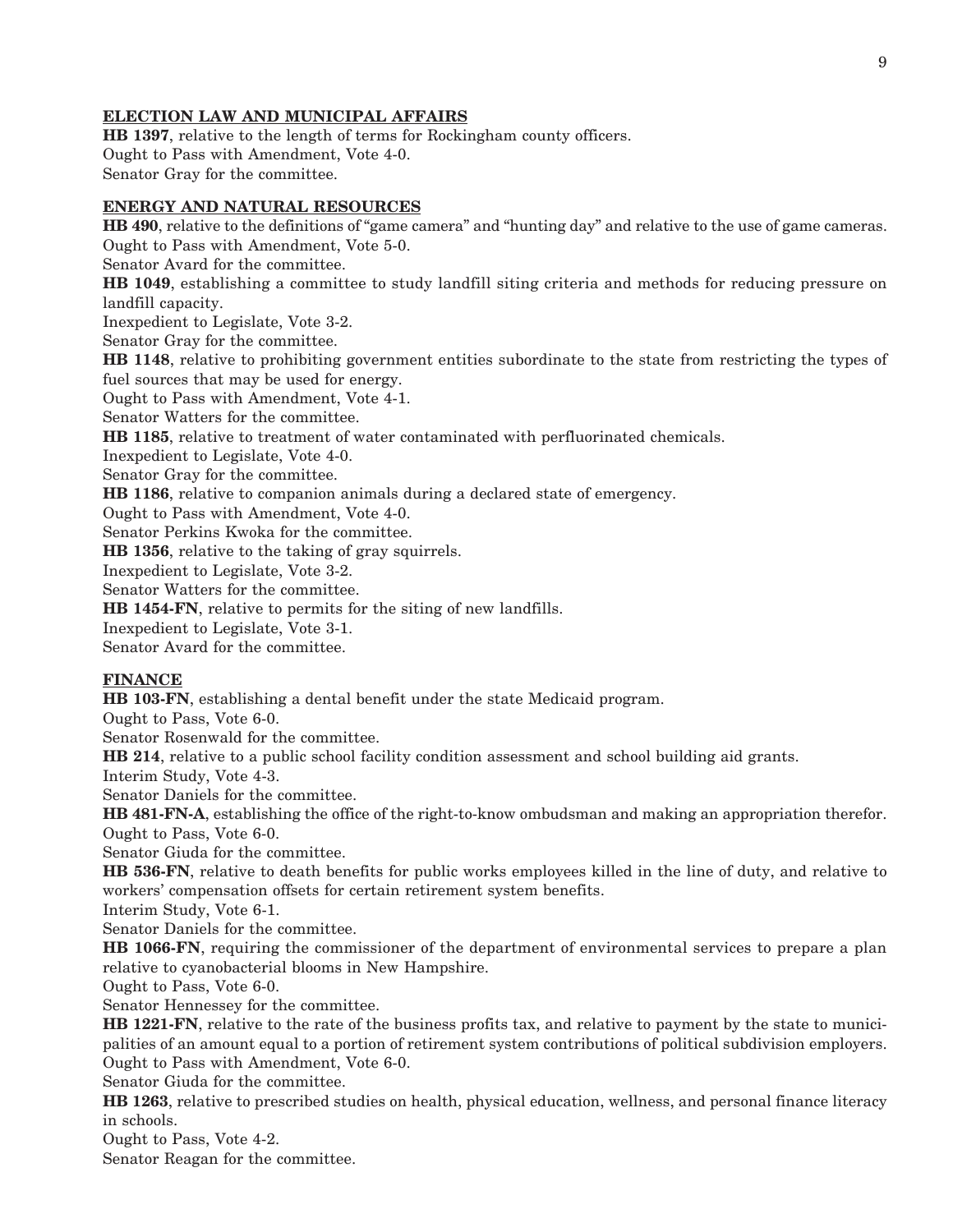**HB 1288**, relative to the terms for certain officers and the names, duties, and funds of certain divisions within the department of administrative services.

Ought to Pass, Vote 6-0.

Senator Daniels for the committee.

**HB 1513-FN**, relative to the definition of a child with a disability for purposes of special education.

Ought to Pass with Amendment, Vote 6-0.

Senator Rosenwald for the committee.

**HB 1526-FN**, relative to income eligibility for in and out medical assistance.

Ought to Pass with Amendment, Vote 5-0.

Senator Rosenwald for the committee.

**HB 1584-FN**, establishing a capital improvement grant program for the benefit of state fairs and agricultural fairs. Inexpedient to Legislate, Vote 4-2.

Senator Daniels for the committee.

**HB 1597-FN**, permitting arraignments for felonies and preliminary examinations to be heard in circuit court. Inexpedient to Legislate, Vote 5-1.

Senator Daniels for the committee.

**HB 1604-FN**, including state medical facilities in the statute providing medical freedom in immunizations. Ought to Pass, Vote 6-0.

Senator Hennessey for the committee.

**HB 1624-FN-A**, relative to students with disabilities participating in co-curricular activities and making an appropriation therefor.

Ought to Pass, Vote 6-0.

Senator Hennessey for the committee.

**HB 1627-FN-A**, establishing an education freedom account program administrator in the department of education and making an appropriation therefor.

Ought to Pass with Amendment, Vote 6-0.

Senator Hennessey for the committee.

**HB 1662-FN**, related to privacy obligations of the department of health and human services.

Ought to Pass, Vote 5-1.

Senator Giuda for the committee.

#### **HEALTH AND HUMAN SERVICES**

**HB 1022**, permitting pharmacists to dispense the drug ivermectin by means of a standing order. Ought to Pass with Amendment, Vote 3-2. Senator Gray for the committee. **HB 1080**, relative to the rights of conscience for medical professionals. Interim Study, Vote 4-1. Senator Bradley for the committee. **HB 1099**, prohibiting the department of health and human services from requiring vaccine passports for services. Ought to Pass, Vote 3-2. Senator Avard for the committee. **HB 1210**, relative to exemptions from vaccine mandates. Interim Study, Vote 4-1. Senator Bradley for the committee. **HB 1455**, relative to state enforcement of federal vaccination mandates. Ought to Pass with Amendment, Vote 3-2. Senator Avard for the committee. **HB 1606**, making the state vaccine registry an opt-in program. Ought to Pass with Amendment, Vote 4-1. Senator Avard for the committee.

#### **JUDICIARY**

**HB 238**, prohibiting provocations based on a victim's actual or perceived gender, gender identity, gender expression, or sexual orientation from being used as a defense in manslaughter cases.

Interim Study, Vote 3-2. Senator Gannon for the committee.

**HB 1101**, relative to a forfeiture of personal property.

Interim Study, Vote 4-1.

Senator Gannon for the committee.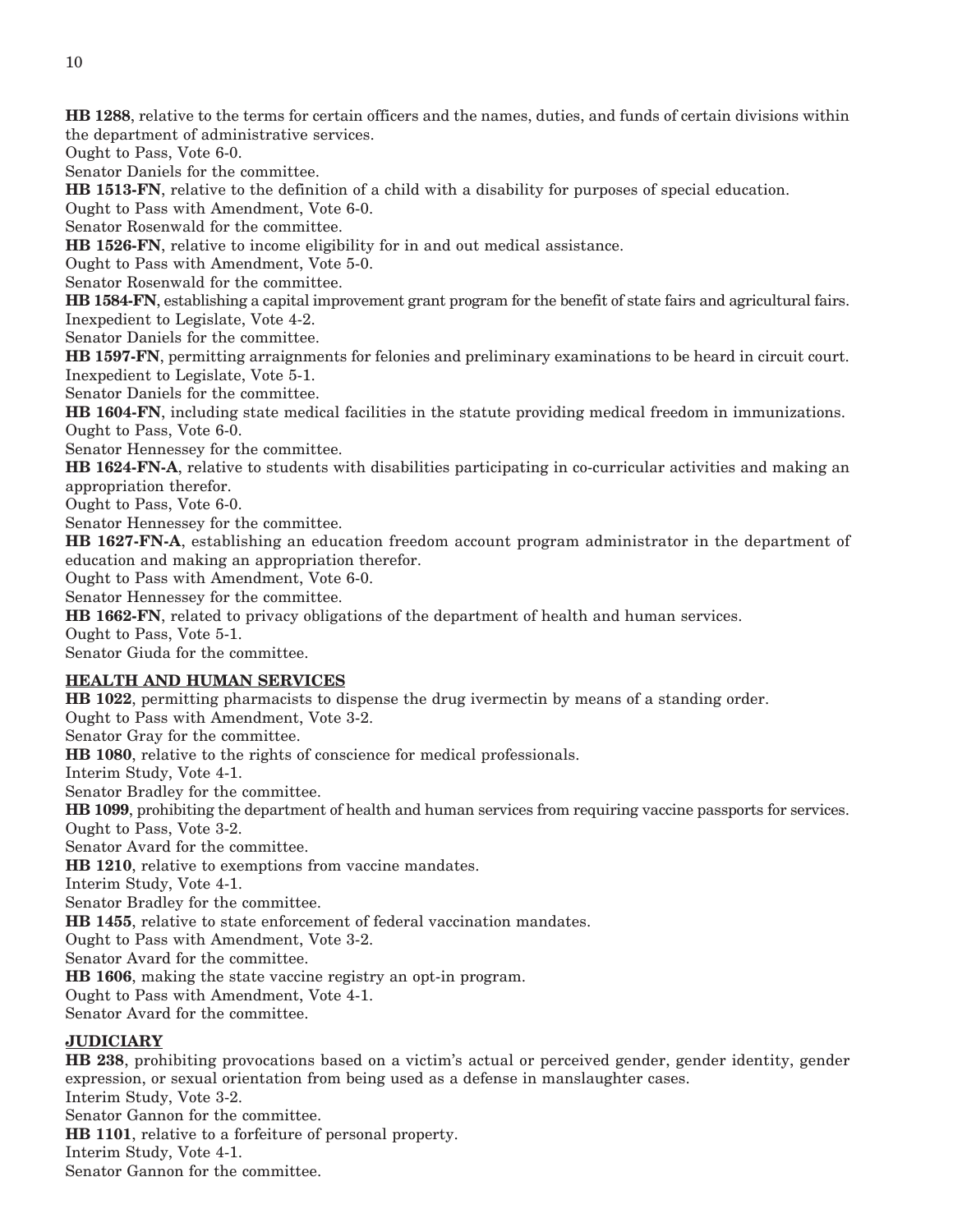**HB 1178**, prohibiting the state from enforcing any federal statute, regulation, or Presidential Executive Order that restricts or regulates the right of the people to keep and bear arms.

Ought to Pass with Amendment, Vote 3-2.

Senator French for the committee.

**HB 1280**, prohibiting a parent's refusal to vaccinate a child pursuant to an order of the state or federal government to be used as a basis for terminating parental rights.

Ought to Pass with Amendment, Vote 3-2.

Senator Carson for the committee.

**HB 1625**, repealing the prohibition on entering or remaining on a public way or sidewalk adjacent to a reproductive health care facility.

Ought to Pass, Vote 3-2.

Senator Gannon for the committee.

## **AMENDMENTS**

Election Law and Municipal Affairs April 26, 2022 2022-1809s 05/04

#### Amendment to HB 144

Amend the bill by replacing all after the enacting clause with the following:

1 Absentee Voter Registration; Applicability. Amend RSA 654:16 and 654:17 to read as follows:

654:16 Applicability. Any person who has his *or her* domicile in any town or city in this state and is qualified to vote therein at the next subsequent election to be held in said town or city except for the fact that his *or her* name does not appear on the checklist to be used at the election, and who is temporarily absent therefrom or who by reason of physical disability*, illness, or other medical condition* is unable to attend a meeting of the supervisors of the checklist, may cause his *or her* name to be added to such checklist by applying to the city or town clerk or the secretary of state for a voter registration form provided for in RSA 654:7 and an appropriate absentee registration affidavit provided for in RSA 654:17.

654:17 Absentee Registration Affidavit.

 I. The absentee registration affidavit shall be prepared by the secretary of state and shall be in substantially the following form:

Affidavit (Absence from town)

I, \_\_\_\_\_\_\_\_\_\_\_\_\_\_\_\_\_\_ do hereby swear or affirm, under the penalties for voting fraud set forth below, the following:

1) That my legal domicile is in the town of \_\_\_\_\_\_\_\_\_\_\_\_\_\_\_, New Hampshire, I will be of the age of 18 years or over on election day and am entitled to vote in the election to be held in said town on

\_\_\_\_\_\_\_\_\_ (date), except for the fact that my name does not appear on the checklist to be used in said town at such election;

2) That I do not intend to be present within said town at such time prior to said election as shall enable me personally to appear before the supervisors of the checklist of said town in their regular sessions for the correction of the checklist for said election;

3) That I am temporarily residing in \_\_\_\_\_\_\_\_\_\_ (city and state or city, province, and country);

4) That I hereby enclose one of the following as proof of identity and domicile:

(a) A copy of a current and valid New Hampshire driver's license or an armed services identification or other photo identification issued by the United States government that shows my name and address; or

(b) A copy of a current and valid photo identification and a copy of a current utility bill, bank statement, government check, paycheck, other government document that shows my name and address, or a letter from the administrator of a nursing home or similar facility affirming that I am a resident of that facility that was provided to me at my request pursuant to the administrator's duty to provide such a letter upon my request;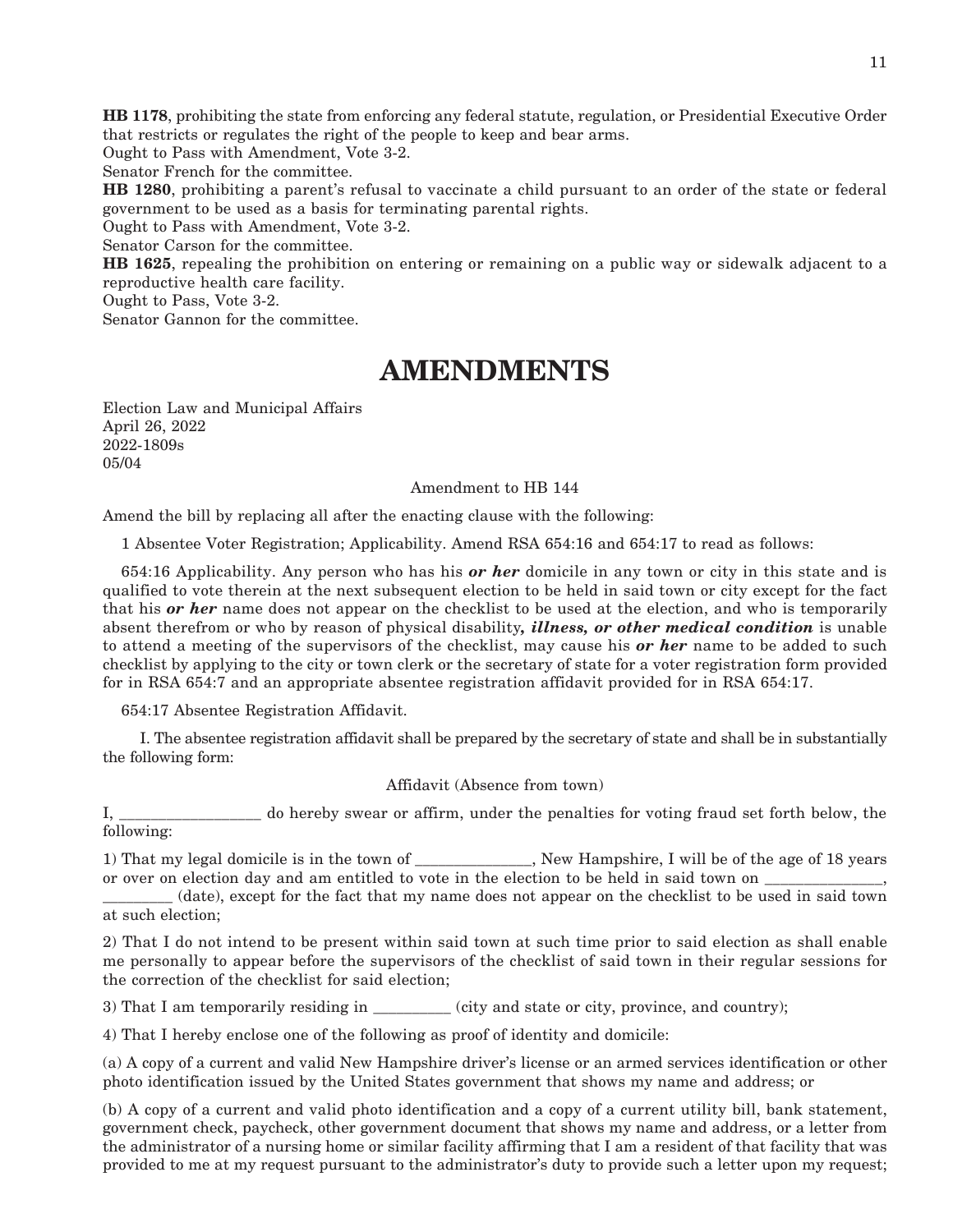5) That I acknowledge that if I do not provide a copy of proof of identity and domicile as required by section 4) above, this application may not be approved; and

6) That I hereby make application for the addition of my name to the checklist of said town to be used at said election.

Signature of Applicant

Date

In accordance with RSA 659:34, the penalty for knowingly or purposefully providing false information when registering to vote or voting is a class A misdemeanor with a maximum sentence of imprisonment not to exceed one year and a fine not to exceed \$2,000. Fraudulently registering to vote or voting is subject to a civil penalty not to exceed \$5,000.

#### Affidavit (Physical Disability*, Illness, or Other Medical Condition*)

I, \_\_\_\_\_\_\_\_\_\_\_\_\_\_\_\_\_\_\_\_\_ do hereby swear or affirm, under the penalties for voting fraud set forth below, the following:

1) That my legal domicile is in the town of \_\_\_\_\_\_\_\_\_\_\_\_\_\_\_\_, New Hampshire, I will be of the age of 18 years or over on election day, and am entitled to vote in the election to be held in said town on  $\equiv$ (date), except for the fact that my name does not appear on the checklist to be used in said town at such election;

2) That I am unable by reason of physical disability*, illness, or other medical condition* personally to appear before the supervisors of the checklist of said town in their regular sessions for the correction of the checklist for said election;

3) That I hereby enclose one of the following as proof of identity and domicile:

(a) A copy of a current and valid New Hampshire driver's license or an armed services identification or other photo identification issued by the United States government that shows my name and address; or

(b) A copy of a current and valid photo identification and a copy of a current utility bill, bank statement, government check, paycheck, other government document that shows my name and address, or a letter from the administrator of a nursing home or similar facility affirming that I am a resident of that facility that was provided to me at my request pursuant to the administrator's duty to provide such a letter upon my request;

4) That I acknowledge that if I do not provide a copy of proof of identity and domicile as required by section 3) above, this application may not be approved; and

5) That I hereby make application for the addition of my name to the checklist of said town to be used at said election.

Signature of Applicant

Date

In accordance with RSA 659:34, the penalty for knowingly or purposefully providing false information when registering to vote or voting is a class A misdemeanor with a maximum sentence of imprisonment not to exceed one year and a fine not to exceed \$2,000. Fraudulently registering to vote or voting is subject to a civil penalty not to exceed \$5,000.

II. There shall be printed below each of the foregoing affidavits the following affirmation:

#### Affirmation

I, \_\_\_\_\_\_\_\_\_\_, the undersigned witness, do hereby swear or affirm, under the penalties for voting fraud set forth below, that on the \_\_\_\_\_\_\_\_ day of \_\_\_\_\_\_\_, \_\_(date), the above named, \_\_\_\_\_\_\_, having satisfied me as to his or her identity, signed the foregoing affidavit in my presence, and did before me swear to (or affirm) the truth of the statements therein contained.

#### Signature of Witness

In accordance with RSA 659:34, the penalty for knowingly or purposefully providing false information when registering to vote or voting is a class A misdemeanor with a maximum sentence of imprisonment not to exceed one year and a fine not to exceed \$2,000. Fraudulently registering to vote or voting is subject to a civil penalty not to exceed \$5,000.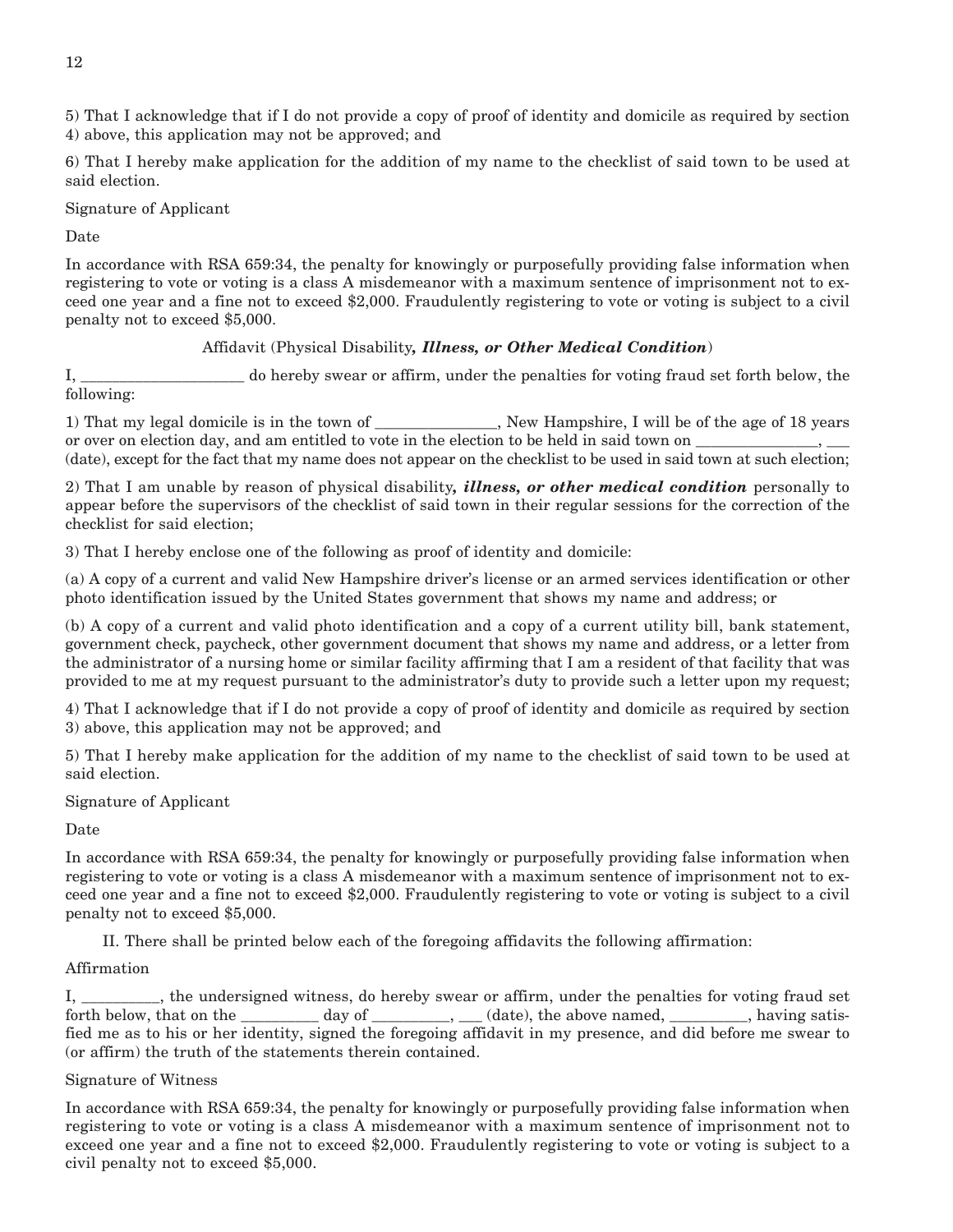2 Absentee Voting Based on Official Absence, Religious Observance, and Disability, Illness, or Other Medical Condition. Amend RSA 656:33 to read as follows:

656:33 Official Absence, Religious Observance, and Disability*, Illness, or Other Medical Condition* Absentee Ballots. Prior to any state election, the secretary of state shall prepare, in such quantity as the secretary of state may deem necessary, absence, religious observance, and disability*, illness, or other medical condition* absentee ballots in the same form as nearly as practicable as the official ballot to be used at said election. Said absentee ballots shall have the words "absentee ballot" printed on them and shall be similarly endorsed and printed on paper of the same color as that used for official ballots.

3 Absentee Voting. Amend the section heading of RSA 657:1 and RSA 657:1, I to read as follows:

657:1 Absence, Religious Observance, and Disability*, Illness, or Other Medical Condition* Absentee Voting.

 I. Any person who will be absent on the day of any state election from the city, town, or unincorporated place in which he or she is registered to vote or who cannot appear in public on any election day because of his or her observance of a religious commitment or who is unable to vote there in person by reason of physical disability*, illness, or other medical condition* may vote at such elections as provided in this chapter. A person who is unable to appear at any time during polling hours at his or her polling place because of an employment obligation shall be considered absent for purposes of this chapter. For the purposes of this section, the term "employment" shall include the care of children and infirm adults, with or without compensation.

4 Absentee Ballot Application Forms. Amend the section heading and RSA 657:4, I to read as follows:

#### 657:4 *Absentee Ballot Application* Forms.

 I. Prior to any state election, the secretary of state shall prepare the appropriate application forms for absentee ballots worded in substantially the following form. The secretary of state shall insert the names of all parties qualified as set forth in RSA 652:11 in the list of parties on the application form. The secretary of state shall prepare the application forms in such quantity as he or she deems necessary:

Absence (Excluding Absence Due to Residence Outside the United States), Religious Observance, and Disability*, Illness, or Other Medical Condition*:

I hereby declare that (check one):

\_\_\_\_\_ I am a duly qualified voter who is currently registered to vote in this [town/ward] *city, town, or unincorporated place*.

\_\_\_\_\_ I am *unable to register to vote in person because I am* absent from the [town/city] *city, town, or unincorporated place* where I am domiciled and will be until after the next election, or I am unable to register in person due to a disability, and request that the forms necessary for absentee voter registration be sent to me with the absentee ballot.

I will be entitled to vote by absentee ballot because (check one):

I plan to be absent on the day of the election from the city, town, or unincorporated place where I am domiciled.

\_\_\_\_\_ I am confined in a penal institution for a misdemeanor or while awaiting trial.

[\_\_\_\_\_ I am requesting a ballot for the presidential primary election and I may be absent on the day of the election from the city, town, or unincorporated place where I am domiciled, but the date of the election has not been announced. I understand that I may only make such a request 14 days after the filing period for candidates has closed, and that if I will not be absent on the date of the election I am not eligible to vote by absentee ballot.]

\_\_\_\_\_ I cannot appear in public on election day because of observance of a religious commitment.

\_\_\_\_\_ I am unable to vote in person due to a disability*, illness, or other medical condition*.

I cannot appear at any time during polling hours at my polling place because of an employment obligation. For the purposes of this application, the term "employment shall include the care of children and infirm adults, with or without compensation.

For use only on the Monday immediately prior to the election: I cannot appear at my polling place on election day because the National Weather Service has issued a winter storm warning, blizzard warning, or ice storm warning for election day applicable to my city, town, or unincorporated place and either (check one):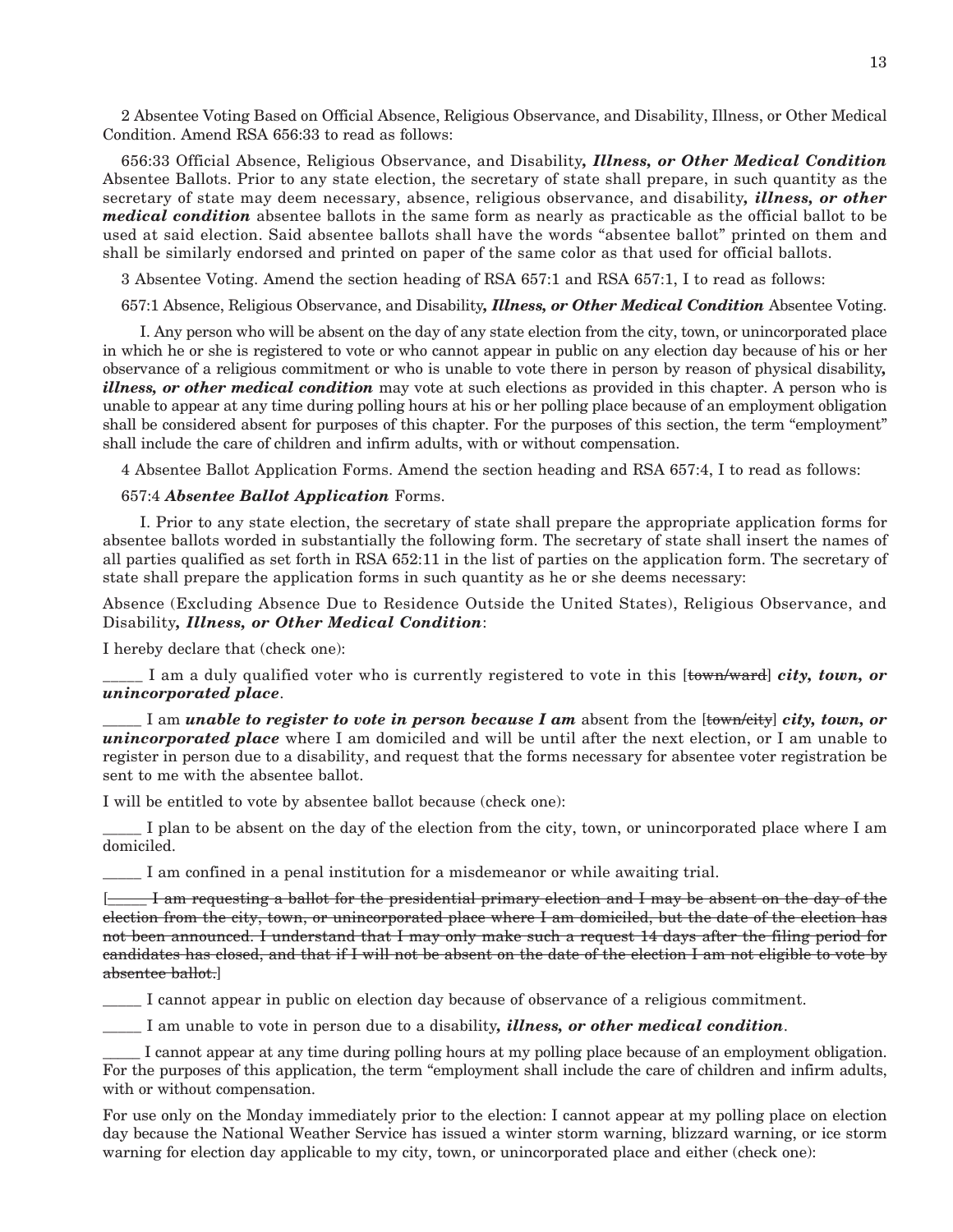I [am elderly or infirm or I have a physical disability, and] would otherwise vote in person but I have concerns for my safety traveling in the storm.

\_\_\_\_\_\_ I anticipate that school, child care, or adult care will be canceled, and would otherwise vote in person but will need to care for children or infirm adults.

*\_\_\_\_\_ I am requesting a ballot for the presidential primary election and I may be absent on the day of the election from the city, town, or unincorporated place where I am domiciled, but the date of the election has not been announced. I understand that I may only make such a request 14 days after the filing period for candidates has closed, and that if I will not be absent on the date of the election I am not eligible to vote by absentee ballot.*

Any person who votes or attempts to vote using an absentee ballot who is not entitled to vote by absentee ballot shall be guilty of a misdemeanor. RSA 657:24.

I am requesting an official absentee ballot for the following election (check one):

*\_\_\_\_\_\_ General Election to be held on*

*(MM/DD/YYYY)*

*\_\_\_\_\_\_ State Primary Election to be held on*

*(MM/DD/YYYY)*

Presidential Primary *Election* to be held on

(MM/DD/YYYY)

(The date may appear as blank when the date is not known.)

[ \_\_\_\_\_ State Primary to be held on

#### (MM/DD/YYYY)

[\_\_\_\_\_ General Election ]

For primary elections, I am a member of or I am now declaring my affiliation with the (check one):

\_\_\_\_\_ Republican Party

\_\_\_\_\_ Democratic Party

\_\_\_\_\_ (name of any party determined by the secretary of state to have achieved official status under RSA 652:11) and am requesting a ballot for that party's primary.

Please print:

Applicant's Name:

(Last) (First) (Middle) (Sr., Jr., II., III)

Applicant's Voting Domicile (home address):

\_\_\_\_\_\_\_\_\_\_\_\_\_\_\_\_\_\_\_\_\_\_\_\_\_\_\_\_\_\_\_\_\_\_\_\_\_\_\_\_\_\_\_\_\_\_\_\_\_\_

(Street Number) (Street Name) (Apt/Unit) (City/Town) (Ward) (Zip Code) Mail the ballot to me at this address (if different than the home address):

\_\_\_\_\_\_\_\_\_\_\_\_\_\_\_\_\_\_\_\_\_\_\_\_\_\_\_\_\_\_\_\_\_\_\_\_\_\_\_\_\_\_\_\_\_\_\_\_\_\_\_\_\_\_\_\_\_\_\_\_\_\_\_\_\_\_\_\_\_\_\_\_\_\_\_

\_\_\_\_\_\_\_\_\_\_\_\_\_\_\_\_\_\_\_\_\_\_\_\_\_\_\_\_\_\_\_\_\_\_\_\_\_\_\_\_\_\_\_\_\_\_\_\_\_\_\_\_\_\_\_\_\_\_\_\_\_\_\_\_\_\_\_\_\_\_\_\_\_\_\_

(Street Number) (Street Name) (Apt/Unit) (City/Town) (Ward) (Zip Code)

[Applicant's Phone Number : \_\_\_\_\_\_\_\_\_\_\_\_\_\_\_\_\_\_\_\_\_\_\_\_\_

Applicant's Email Address : \_\_\_\_\_\_\_\_\_\_\_\_\_\_\_\_\_\_\_\_\_\_\_\_\_\_]

Applicant's Signature: \_\_\_\_\_\_\_\_\_\_\_\_\_\_\_\_\_\_\_\_\_\_\_\_\_\_\_\_\_\_\_\_\_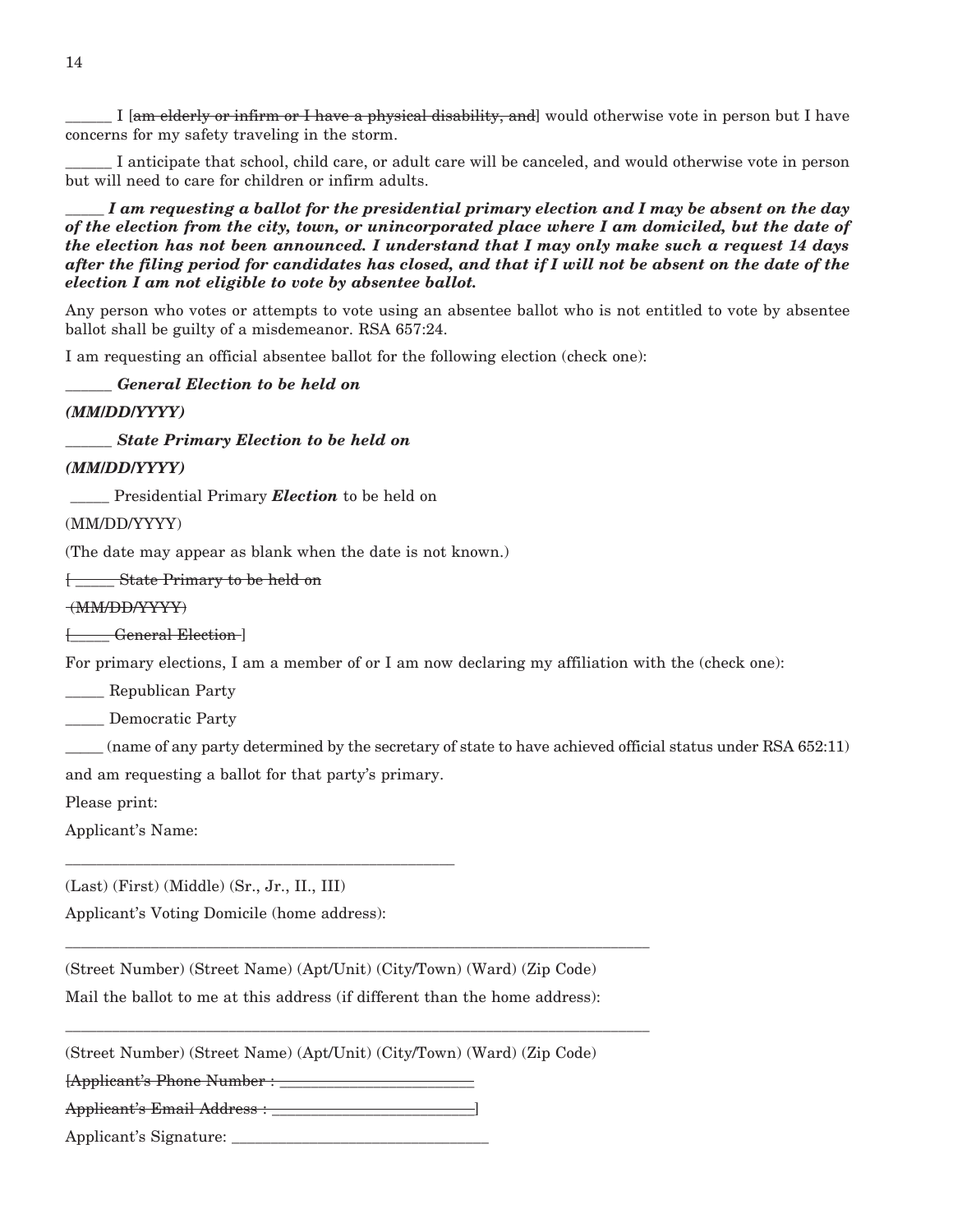Date Signed: \_\_\_\_\_\_\_\_\_\_\_\_\_\_\_\_\_\_\_\_\_\_\_\_\_\_\_

(MM/DD/YYYY)

*Please provide one or both of the following in case we need to contact you:*

*Applicant's Phone Number:* 

*Applicant's Email Address:\_\_\_\_\_\_\_\_\_\_\_\_\_\_\_\_\_\_\_\_\_\_\_\_\_\_\_\_\_\_\_\_\_\_*

I attest that I assisted the applicant in executing this form because he or she has a disability.

Signature

Print Name

If your absentee ballot application or affidavit envelope has the printed name and signature of a person who assisted you with voting, your signature will not be compared to your signature on the absentee ballot affidavit to verify your identity. Otherwise, if your signatures do not appear to be made by the same person, your absentee ballot may not be counted.

The applicant must sign this form to receive an absentee ballot. Any person who witnesses and assists a voter with a disability in executing this form shall print and sign his or her name in the space provided on the application form. The moderator will not compare the voter's signature on the application with the signature on the absentee ballot affidavit when a person assisting the voter has signed the statement on the absentee ballot application or affidavit envelope that assistance was provided.

5 Absentee Ballots. Amend RSA 657:7 to read as follows:

657:7 Absence, Religious Observance, and Disability*, Illness, or Other Medical Condition That Prevents the Voter From Appearing at the Polls*. Prior to any state election, the secretary of state shall prepare the following forms in such quantity as he *or she* deems necessary:

 I. Absence, religious observance, and disability*, illness, or other medical condition* absentee ballots as provided in RSA 656:33.

II. Affidavit envelopes of sufficient size to contain the ballots on which shall be printed the following:

YOUR COMPLETED ABSENTEE BALLOT MUST BE SEALED IN THIS ENVELOPE

I do hereby certify under the penalties for voting fraud set forth below that:

I am a voter in the city, [or] town, *or unincorporated place* of  $\qquad \qquad$  . New Hampshire, *in ward*  $\Box$ *and that* one of the following applies to me:

1) I will be absent on election day. Absence includes:

a) I will be out-of-town on election day.

b) I will be unable to vote in person because I will be working.

 c) I will be unable to vote in person because I will be caring for children or infirm adults, with or without compensation.

 d) I am voting absentee on the Monday immediately before the election, the National Weather Service has issued a winter storm warning, blizzard warning, or ice storm warning that applies to my town/ ward*, or unincorporated place*, and I have concerns for traveling in the storm.

2) I am unable to vote in person due to disability*, illness, or other medical condition*.

 3) I am unable to vote in person due to observance of a religious commitment, which prevents me from voting in person.

4) I am confined to a penal institution for a misdemeanor or while awaiting trial.

I have carefully read or had read to me the absentee voting instructions. I personally marked the absentee ballot enclosed in this envelope or, due to a disability, I had assistance in marking the absentee ballot.

Voter Signature

*Voter Address* \_\_\_\_\_\_\_\_\_\_\_\_\_\_\_\_\_\_\_\_\_\_\_\_\_\_\_\_\_\_\_\_\_\_\_\_\_\_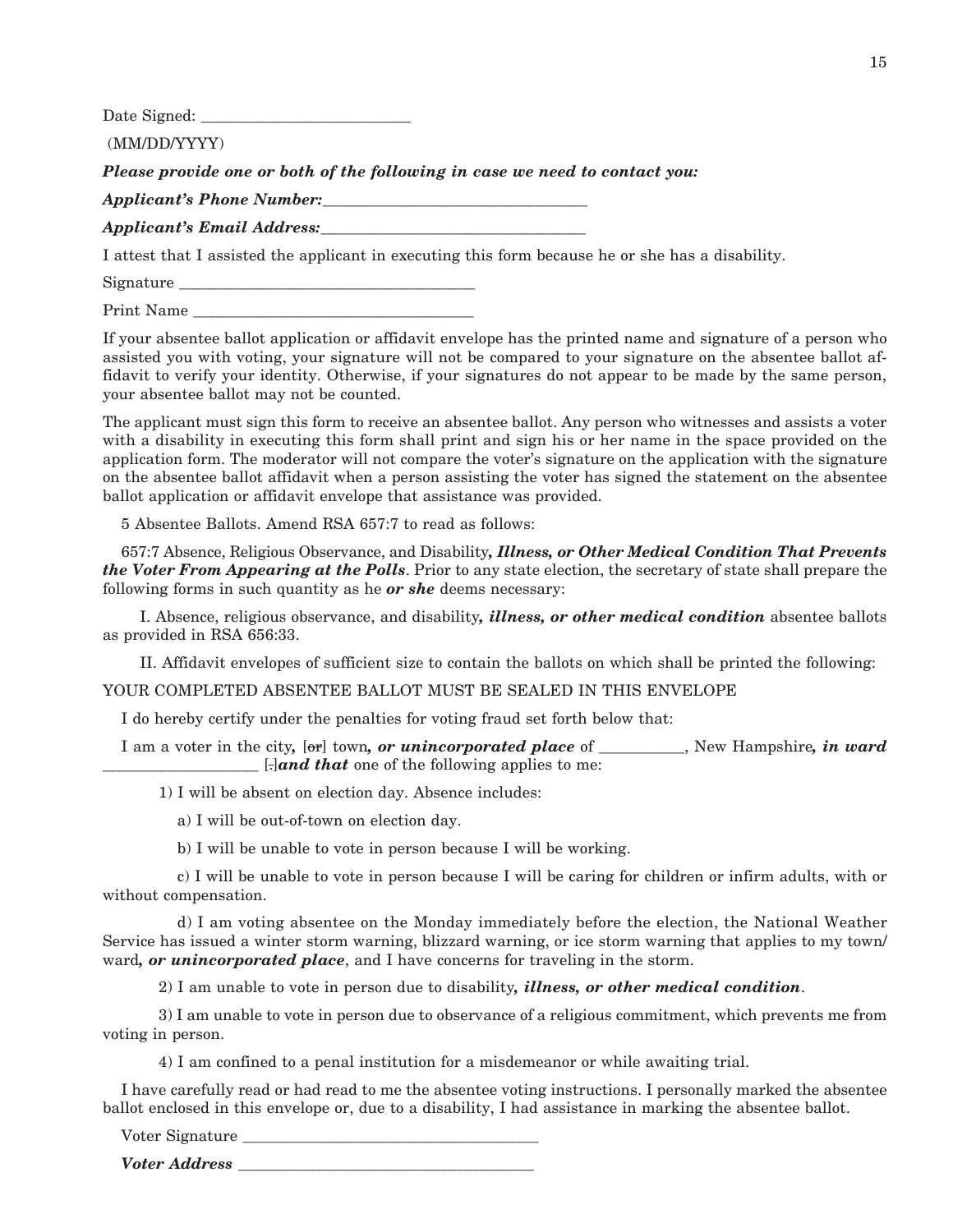A person assisting a voter with a disability shall sign this statement on this envelope acknowledging the assistance.

I attest that I assisted (print voter name) \_\_\_\_\_\_\_\_\_\_\_\_\_\_\_\_\_\_\_\_\_\_\_\_ because the voter is a person with a disability. I marked the ballot and/or this form as instructed by the voter.

In accordance with RSA 659:34, the penalty for knowingly or purposefully providing false information when registering to vote or voting is a class A misdemeanor with a maximum sentence of imprisonment not to exceed one year and a fine not to exceed \$2,000. Fraudulently registering to vote or voting is subject to a civil penalty not to exceed \$5,000.

 III. Return envelopes of size sufficient to contain the preceding envelope addressed to the town and city clerks of the state in which absentee voters shall return their ballots*, if such ballots are returned by mail*. On the envelopes shall be printed "Enclosed is the ballot of an absentee voter" and, at the top thereof, 4 blank spaces with the words "Name, Voting Address, Ward, Town or City" appropriately printed thereon. *Absentee ballots returned to town or city clerks in person shall not be required to be placed in such outer envelopes.*

 IV. Such explanatory matter and instructions for voters as the secretary of state with the approval of the attorney general shall deem appropriate to carry into effect the purposes hereof.

 V. Mailing envelopes large enough to contain all the above materials in which the town and city clerks shall mail or deliver them to absentee voters.

6 Absentee Voting; Refusal to Certify; Procedure. Amend RSA 657:16 to read as follows:

657:16 Refusal to Certify; Procedure. If he or she refuses to certify the application, the town or city clerk shall notify the applicant in writing within 7 days to that effect. The town or city clerk shall provide the applicant with an absentee ballot and a notice that the ballot will not be counted unless the applicant submits the documents necessary to complete an absentee registration. The applicant shall be advised in writing what documents, if any, have been received in proper form and which the applicant must submit*. If the applicant submits such documents via mail, he or she shall do so by enclosing them* in the outer envelope that contains the absentee ballot envelope. *An applicant hand delivering such documents need not enclose them in the outer envelope.* The town or city clerk shall mark the absentee ballot application, the absentee ballot affidavit, and the outer envelope, *if applicable*, with the words "Not Registered." Upon receipt of [an] *a mailed* outer envelope marked "Not Registered," the clerk shall open the outer envelope. If the applicant returns the required documents with the absentee ballot by the date set for correcting the checklist under RSA 654:27 and RSA 654:28, the town or city clerk shall forward the registration forms to the supervisors of the checklist and, if the applicant is found to be qualified, the applicant shall be registered and his or her absentee ballot shall be processed in the same manner as the absentee ballot of a previously registered voter. All documents received after the deadline for correcting the checklist under RSA 654:27 and RSA 654:28 shall be processed as election day registrations under RSA 654:7-a. If the ballot is returned without the required documents in proper form, the ballot shall be marked in the manner set forth by law for successfully challenged absentee ballots and preserved in accordance with RSA 33-A:3-a. The clerk shall preserve the application of any applicant who is not registered as a voter until the time set by law for the destruction of the ballots after the election at which time the application shall be destroyed. Any justice of the superior court has jurisdiction in equity upon such notice as he or she may order to require that the name of the person making application for an absentee ballot be placed upon the checklist or registered as a member of any party and be sent an absentee ballot.

7 Absentee Voting; Procedure by Voter. Amend RSA 657:17, I to read as follows:

 I. After marking the ballot, the voter or the person assisting a blind voter or voter with a disability who is unable to mark his or her ballot shall enclose and seal the same in an inner envelope. The voter shall execute the affidavit on the envelope. A person assisting a blind voter or voter with a disability who needs assistance executing the affidavit shall sign a statement on the affidavit envelope acknowledging the assistance. *If* the voter or the person assisting the blind voter or voter with a disability who needs assistance *is mailing the absentee ballot to the town or city clerk, the voter or the person assisting the blind voter or voter with a disability* shall enclose and seal the inner envelope with the affidavit in an outer envelope. The voter or the person assisting a blind voter or voter with a disability shall then endorse on the outer envelope the voter's name, address, and voting place. The absentee ballot shall be delivered to the city or town clerk from whom it was received in one of the following ways: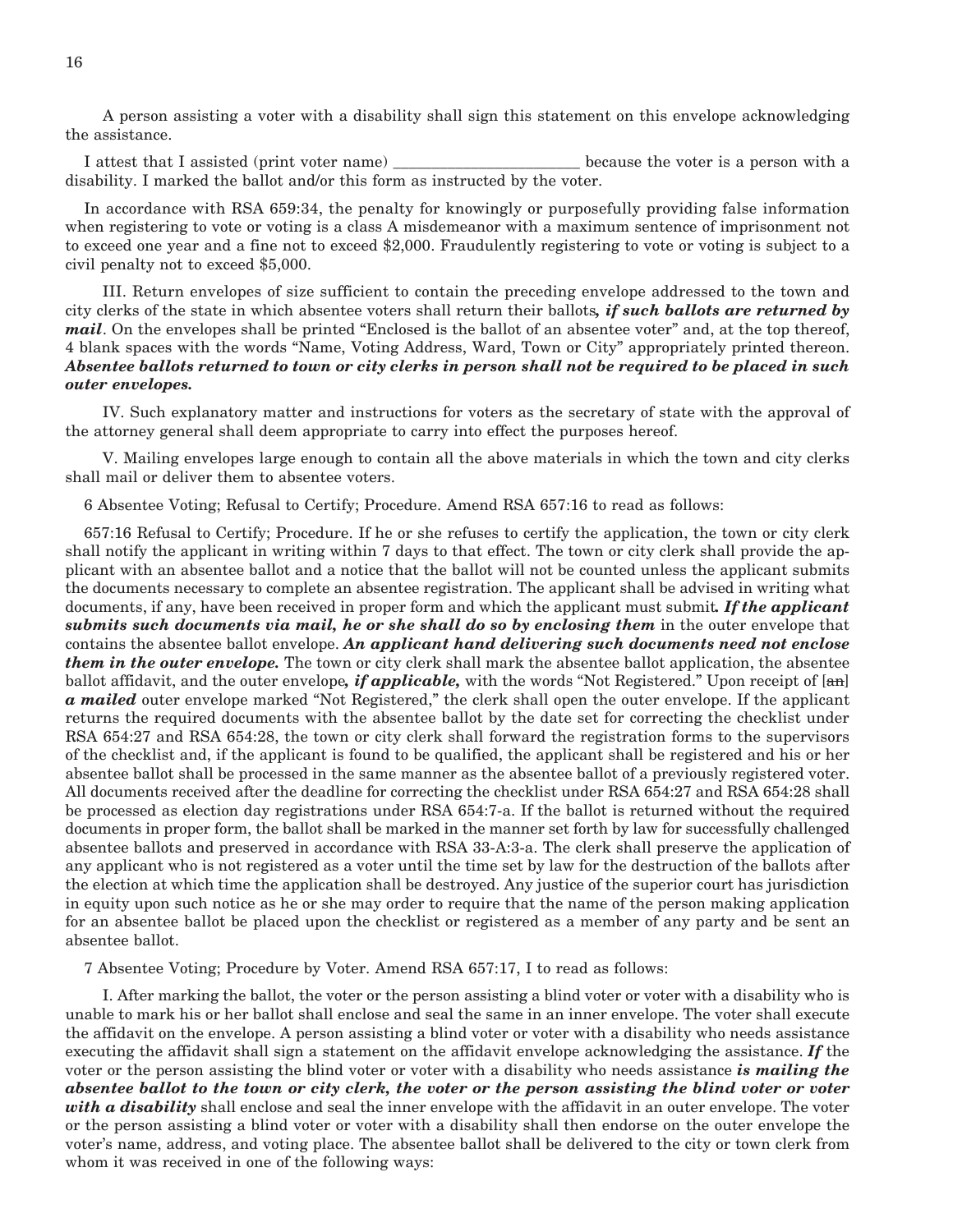(a) The voter or the voter's delivery agent may personally deliver the envelope*, in which case the voter or the voter's delivery agent need not enclose the affidavit envelope in the outer envelope*; or

 (b) The voter or the person assisting the blind voter or voter with a disability may mail the *ballot and affidavit envelope within the outer* envelope to the city or town clerk, with postage affixed.

8 Subdivision Heading Amended. Amend the subdivision heading preceding RSA 657:12 to read as follows:

Procedure for Absence, Religious Observance, and Disability*,*

#### *Illness, or Other Medical Condition,* and Overseas Voting

9 Town Elections; Absentee Voting. Amend RSA 669:26 to read as follows:

669:26 Absentee Voting.

 I. Every town which has adopted an official ballot system for town elections as provided in RSA 669:12 or 669:13 shall provide for absentee voting. Any eligible voter who is absent from such a town on the day of a town election, or who cannot appear in public on election day because of his or her observance of a religious commitment, or who, by reason of physical disability, *illness, or other medical condition,* is unable to vote in person may vote at a town election in accordance with the provisions of this section and RSA 669:27- 669:29. A person who is unable to appear at any time during polling hours at his or her polling place because of an employment obligation shall be considered absent for purposes of this section and RSA 669:27-669:29. For the purposes of this section, the term "employment" shall include the care of children and infirm adults, with or without compensation.

#### *I-a. Notwithstanding any statutory reference to the 45 day deadline to deliver absentee ballots to UOCAVA voters, as defined in RSA 652:16-b, the town clerk shall deliver absentee ballots to UOCAVA voters in a manner consistent with RSA 657:19.*

 II. When the National Weather Service has issued a winter storm warning, blizzard warning, or ice storm warning for election day applicable to the town:

 (a) A person who is elderly or infirm or who has a physical disability, *illness, or other medical condition,* who otherwise would have voted in person but has concerns for his or her safety traveling in the storm, shall be considered absent for purposes of this section and RSA 669:27-669:29 and may vote absentee on the Monday immediately prior to the election.

 (b) A person who cares for children or infirm adults who reasonably anticipates that school, child care, or adult care will be canceled, who otherwise would have voted in person but will be deterred from voting by the need to care for children or infirm adults, shall be considered absent for purposes of this section and RSA 669:27-669:29 and may vote absentee on the Monday immediately prior to the election.

 (c) As required by RSA 652:20, the clerk's office shall be open to receive applications for absentee ballots, to provide voters the opportunity to complete absentee ballots, and to receive returned ballots on the Monday immediately prior to an election at a minimum from 3:00 p.m. to 5:00 p.m. The clerk may designate a deputy clerk or assistant to provide this service, provided the individual has taken the oath of office and has been trained in the requirements for using an absentee ballot and the procedures for issuing and receiving absentee ballots.

10 Effective Date. This act shall take effect 60 days after its passage.

2022-1809s

#### AMENDED ANALYSIS

This bill modifies the absentee ballot request forms and absentee ballot envelopes, permits absentee voting due to illness or other medical condition that prevents the voter from appearing at the polls, and permits absentee ballots to be emailed to UOCAVA voters for local elections.

Senate Judiciary April 27, 2022 2022-1843s 05/04

Amendment to HB 254

Amend the bill by replacing section 5 with the following: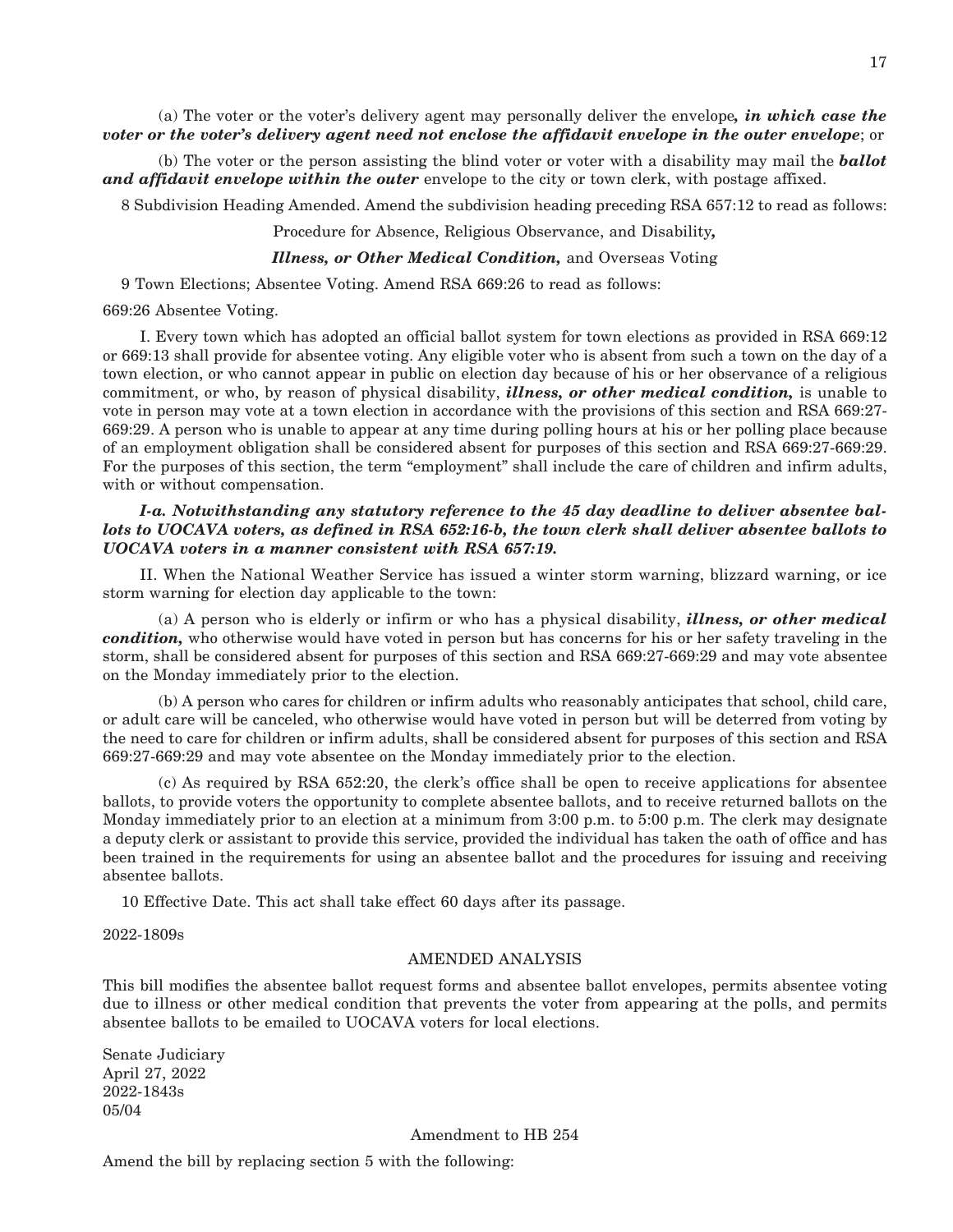5 New Subparagraph; Delinquent Children; Dispositional Hearing. Amend RSA 169-B:19, I by inserting after subparagraph (l) the following new subparagraph:

 $(m)(1)$  Notwithstanding the provisions of RSA 169-B:19, I(j), a court may commit the minor to the custody of the department of health and human services for the remainder of minority if:

(A) The minor is found delinquent:

(i) For an offense which would be a felony if committed by an adult; or

 (ii) For an offense which would be a class A misdemeanor if committed by an adult and the minor has previously been adjudicated delinquent under this chapter for at least 3 offenses which would be felonies or class A misdemeanors if committed by an adult; and

 (B) The court finds that there is no placement or set of supervision and treatment services other than secure confinement:

(i) That will protect the public from a substantial risk of serious bodily injury;

 (ii) That will protect the public from a substantial risk of significant loss, damage, or destruction of property; or

 (iii) That, given the seriousness of the minor's criminal conduct, constitutes an appropriate disposition under all the circumstances; or

 (C) Pursuant to a plea agreement entered into by a minor with consultation of counsel, and the court makes express findings that this disposition is in the best interest of the minor.

 $(2)$  A court's finding pursuant to subparagraphs  $(1)(A)$  and  $(1)(B)$  is only sufficient to support secure confinement if it is made by clear and convincing evidence following either a stipulation by the parties or a hearing. Further, the court's finding shall include written case-specific findings which identify the evidence relied upon and the basis for the determination that secure confinement is necessary. Commitment under this subparagraph may only be made if the minor has not waived the right to counsel at any stage of the proceedings.

 (3) If there is a diagnosis or other evidence that a minor committed under this subparagraph may have a serious emotional disturbance or other behavioral health disorder, the minor shall, with the consent of the minor and the minor's family, be referred to a care management entity pursuant to RSA 135-F:4, III. The care management entity shall develop and oversee the implementation of a care plan for the minor, intended to reduce, if possible, the period of commitment. Commitment may include, but is not limited to, placement by the department of health and human services at a facility certified for the commitment of minors pursuant to RSA 169-B:19, VI, administrative release to parole pursuant to RSA 621:19, or administrative release consistent with the cap on youth development center population under RSA 621:10, provided that the appropriate juvenile probation and parole officer is notified.

Energy and Natural Resources April 26, 2022 2022-1807s 04/10

#### Amendment to HB 490

Amend the title of the bill by replacing it with the following:

AN ACT relative to the definitions of "game camera" and "hunting day," relative to the use of game cameras, relative to the use of temporary tree stands or observation blinds, and relative to the definition of "firearm."

Amend the bill by replacing all after section 2 with the following:

3 New Section; General Provisions as to Fish and Game; Use of Game Cameras. Amend RSA 207 by inserting after section 62 the following new section:

#### 207:63 Use of Game Cameras.

 I. Any person taking or attempting to take a game animal or fur-bearing animal may use a game camera to locate, surveil, aid, or assist in any attempt to locate or surveil any game animal or fur-bearing animal.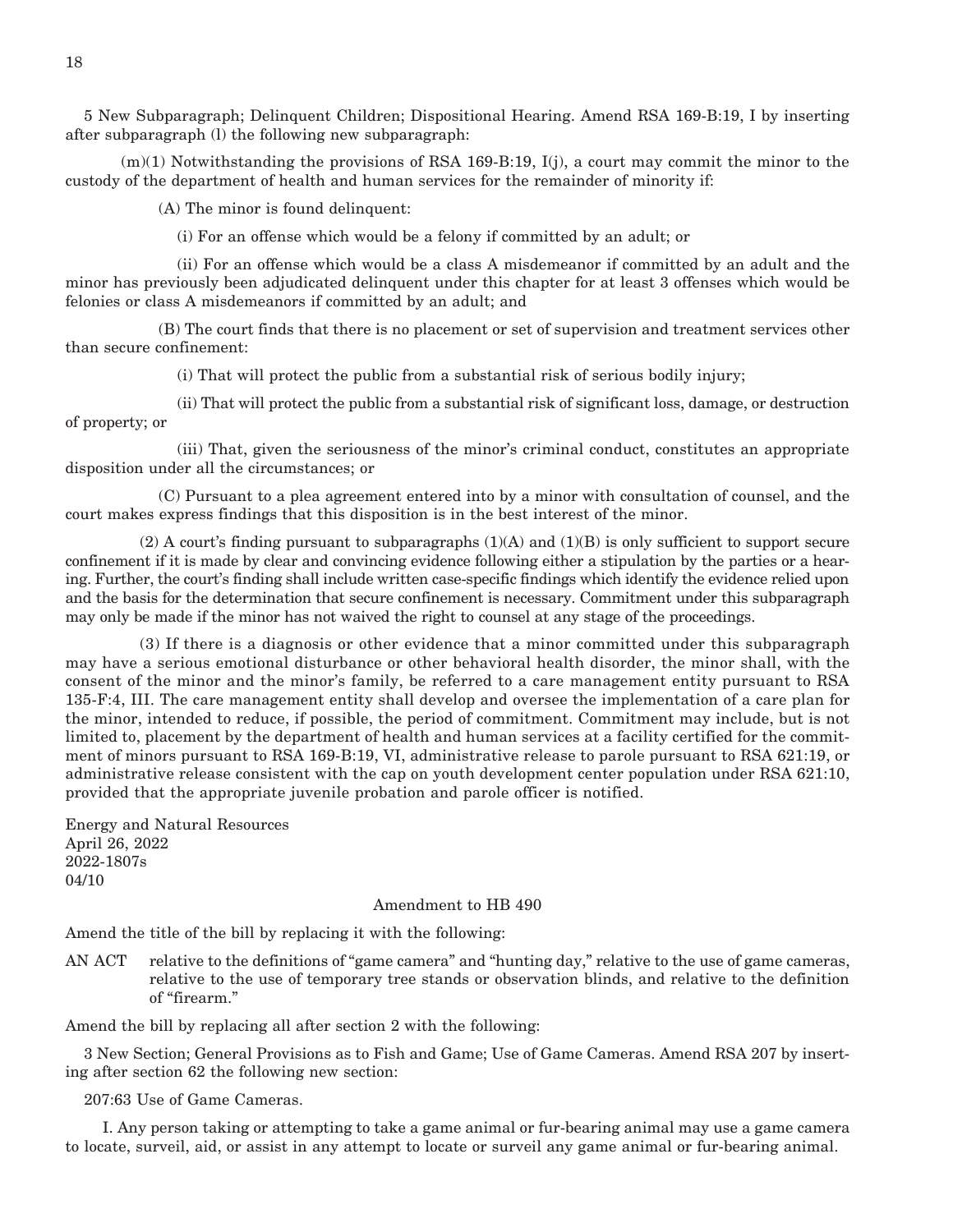II. A landowner may remove a game camera which the landowner has not authorized to remain on his or her property. A landowner shall notify the owner of any game camera that the landowner removes.

 III. A person who places a game camera on the private property of another shall label the camera with that person's name and contact information.

 IV. A property owner may contact a local or state law enforcement officer or a conservation officer to remove a game camera which was placed in violation of this section.

V. This section shall not prohibit:

 (a) The use of a game camera to deter theft or vandalism of a motor vehicle when the motor vehicle is temporarily parked; or

 (b) The lawful use of implanted or attached electronic devices by fish and game department staff or other persons holding a scientific permit from the executive director to identify, monitor, and track animals; or

 (c) Any device placed or used in accordance with a warrant or in accordance with other lawful actions of law enforcement officers and personnel of the fish and game department in the performance of their official duties.

 VI. Any person who violates this section shall be guilty of violation and subject to a fine of up to \$1,000 for each offense and, for a second or subsequent conviction under this section, forfeiture of the placed equipment.

4 Fish and Game; Use of Tree Stands, Observation Blinds, and Pit Blinds. Amend RSA 207:36-a, V to read as follows:

 V. [All property owner permits shall expire on December 31 of each year unless rescinded by the property owner or designee.] *A portable or temporary tree stand or observation blind that does not violate paragraphs I or II of this section may be erected on the land of another between August 31 and December 31 of a calendar year. All portable or temporary tree stands or observation blinds shall be removed from the property by January 1, unless allowed by the written permission of the landowner. The portable or temporary tree stand or observation blind shall be labeled with the name and address of the owner in a clearly visible manner not higher than 6 feet off the ground, using an identification sign made of durable material at least 3 inches by 6 inches in size.*

5 Pistols and Revolvers; Definition of "Firearm". Amend RSA 159:1 to read as follows:

159:1 Definition.

 *I. "*Pistol or revolver,*"* as used [herein] *in this chapter*, means any firearm with barrel less than 16 inches in length. It does not include antique pistols, gun canes, or revolvers. An antique pistol, gun cane, or revolver, for the purposes of this chapter, means any pistol, gun cane, or revolver utilizing an early type of ignition, including, but not limited to, flintlocks, wheel locks, matchlocks, percussions and pin-fire, but no pistol, gun cane, or revolver which utilizes readily available center fire or rim-fire cartridges which are in common, current use shall be deemed to be an antique pistol, gun cane, or revolver. Nothing in this section shall prevent antique pistols, gun canes, or revolvers from being owned or transferred by museums, antique or arms collectors, or licensed gun dealers at auctions, gun shows, or private premises provided such ownership or transfer does not conflict with federal statutes.

 *II. In this chapter, "firearm" shall have the same meaning as in 18 U.S.C. section 921(a)(3) as it appears on April 12, 2022. For the purposes of this chapter, the meaning of "firearm" shall not be construed in a manner that is broader than the definition under federal law.*

6 Effective Date. This act shall take effect 60 days after its passage.

2022-1807s

#### AMENDED ANALYSIS

This bill adds definitions of "game camera" and "hunting day" and permits the use of a game camera to take or attempt to take a game animal or fur-bearing animal. The bill also provides limitations on the use of temporary tree stands and observation blinds and defines "firearm" as having the same meaning as the federal definition of "firearm."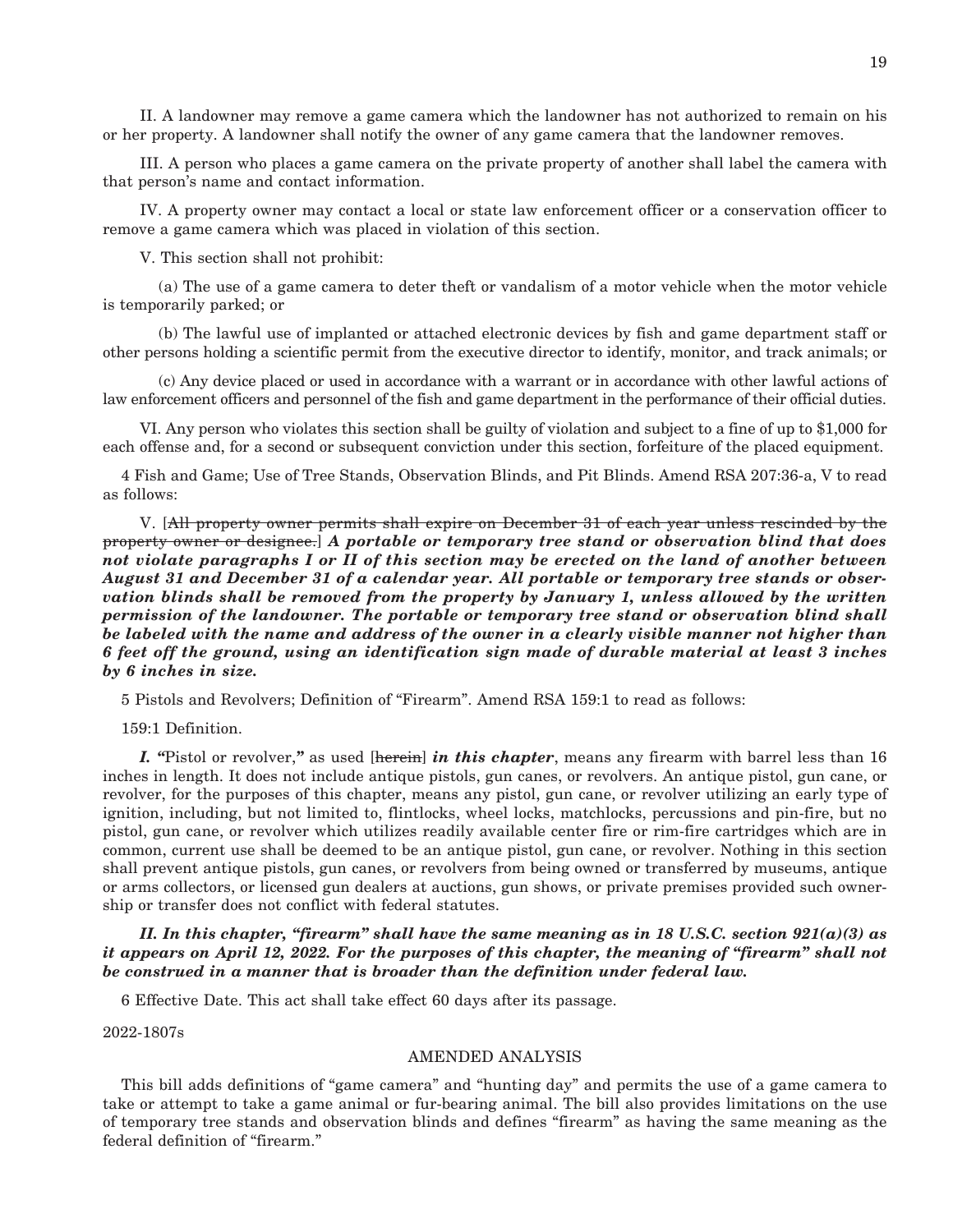Health and Human Services April 27, 2022 2022-1867s 05/04

Amendment to HB 1022

Amend the title of the bill by replacing it with the following:

AN ACT permitting pharmacists to dispense the drug Ivermectin by means of a standing order and establishing a commission to study the use of Ivermectin to treat Covid-19.

Amend RSA 318-47-n, I as inserted by section 1 of the bill by replacing it with the following:

I. In this section, "standing order" means a written and signed protocol authored by one or

more physicians licensed under RSA 329:12 or one or more advanced practice registered nurses licensed under RSA 326-B:18. Such agreement shall specify a protocol allowing the pharmacist licensed under RSA 318:18 to dispense Ivermectin under the delegated prescriptive authority of the physician or advanced practice registered nurse, specify a screening protocol for each patient, specify a requirement to document screening performed and the prescription in the patient's medical record, and include a plan for referring for evaluation and treatment of adverse events; provided that the standing order shall not be used if the patient is pregnant or under 18 years of age. Any such prescription shall be regarded as being issued for a legitimate medical purpose in the usual course of professional practice.

Amend the bill by replacing all after section 4 with the following:

5 New Subdivision; Commission to Study the Use of Ivermectin to Treat Covid-19 Established. Amend RSA 126-A by inserting after section 97 the following new subdivision:

Commission to Study the Use of Ivermectin to Treat Covid-19

126-A:98 Commission to Study the Use of Ivermectin to Treat Covid-19. There is established a commission to study use of Ivermectin to treat Covid-19.

I. The members of the commission shall be as follows:

 (a) Three members of the house of representatives, appointed by the speaker of the house of representatives, at least one of whom shall be a member of the house health, human services and elderly affairs committee and one of whom shall be a member of the executive departments and administration committee.

(b) One member of the senate, appointed by the president of the senate.

(c) The commissioner of the department of health and human services, or designee.

(d) A representative of the New Hampshire board of pharmacy, appointed by the board.

(e) A representative of the board of nursing, appointed by the board.

(f) A representative of the board of medicine, appointed by the board.

(g) A representative of the New Hampshire Medical Society, appointed by the society.

(h) A representative of the New Hampshire Hospital Association, appointed by the association.

(i) A representative of the New Hampshire Nurse Practitioners Association, appointed by the association.

(j) A representative of the New Hampshire Pharmacist Association, appointed by the association.

 (k) Two members of the public, one of whom shall be appointed by the senate president and one of whom shall be appointed by the speaker of the house of representatives.

 II. Legislative members of the commission shall receive mileage at the legislative rate when attending to the duties of the commission.

 III. The commission shall examine national data on the use of Ivermectin to treat Covid-19, relevant studies around the use of Ivermectin and work already being conducted by other states standing orders. The commission shall review implementation of RSA 318:47-n, permitting pharmacists to dispense Ivermectin by means of a standing order, and provide a recommendation as to whether such authority should be made permanent.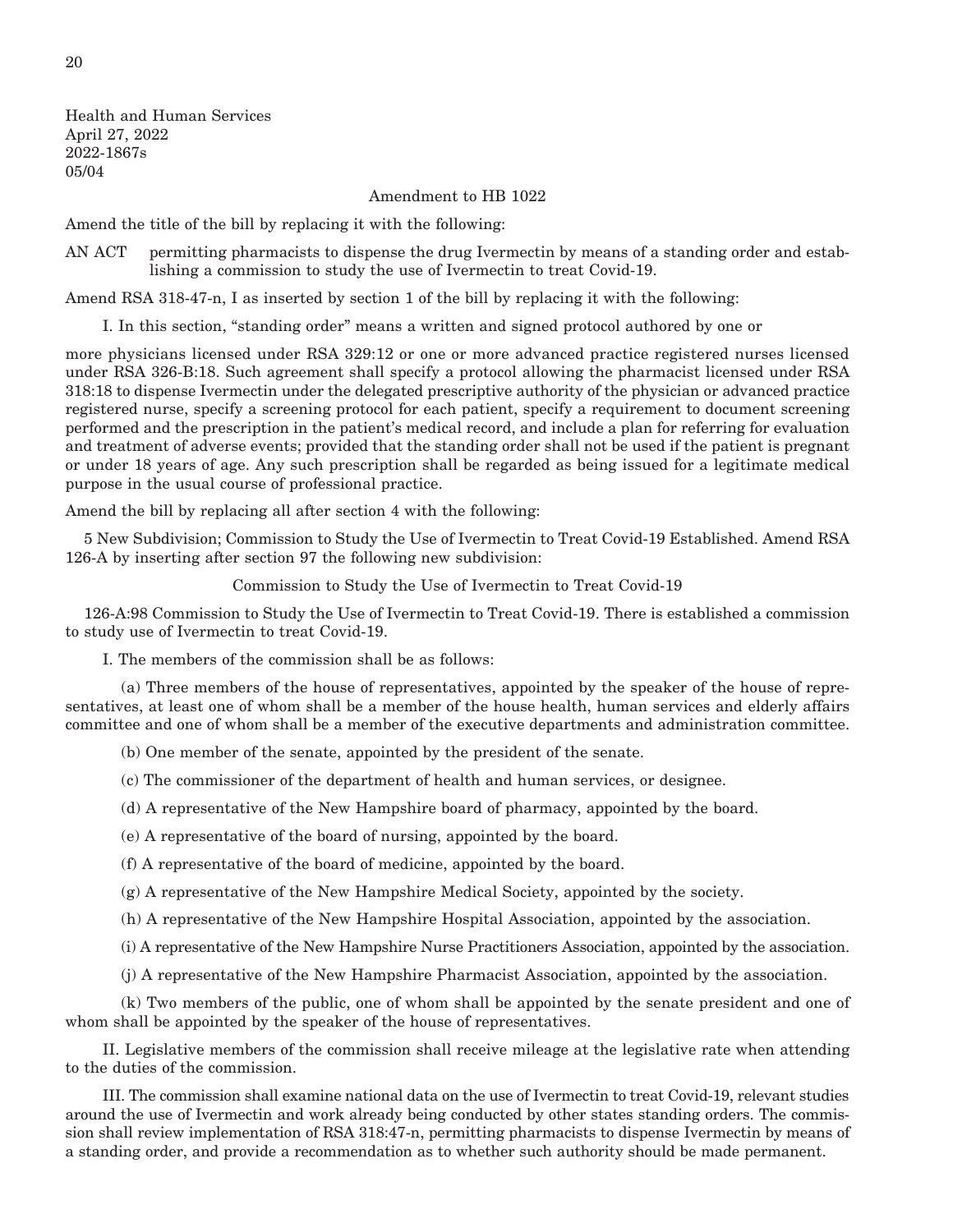IV. The members of the study commission shall elect a chairperson from among the members. The first meeting of the commission shall be called by the senate member. The first meeting of the commission shall be held within 45 days of the effective date of this section. A majority of commission members shall constitute a quorum.

 V. The commission shall report its findings and any recommendations for proposed legislation to the president of the senate, the speaker of the house of representatives, the senate clerk, the house clerk, the governor, and the state library on or before November 1, 2023.

6 Repeal. The following are repealed:

 I. RSA 126-A:98 and the subdivision heading preceding RSA 126-A:98, relative to a commission to study the use of Ivermectin to treat Covid-19.

II. RSA 318:47-n, authorizing pharmacists to dispense Ivermectin by means of a standing order.

7 Effective Date.

I. Paragraph I of section 6 of this act shall take effect December 31, 2023.

II. Paragraph II of section 6 of this act shall take effect July 1, 2024.

III. Sections 1-4 of this act shall take effect 60 days after its passage.

IV. The remainder of this act shall take effect upon its passage.

2022-1867s

#### AMENDED ANALYSIS

This bill allows pharmacists to dispense Ivermectin pursuant to a standing order. The authority is repealed July 1, 2024. The bill also establishes a commission to study the use of Ivermectin to treat Covid-19 and to provide a recommendation regarding whether to make the standing order permanent.

Commerce April 26, 2022 2022-1799s 04/10

#### Amendment to HB 1039

Amend the title of the bill by replacing it with the following:

AN ACT relative to the definition of "beverage manufacturer retail outlet" and certain liquor licenses and fees, including beer and specialty beverage festival licenses.

Amend the bill by inserting after section 2 the following and renumbering the original sections 3-4 to read as 5-6, respectively:

3 Beer and Specialty Beverage Festival Licenses. Amend RSA 178:30 to read as follows:

178:30 Beer *and Specialty Beverage* Festival Licenses.

 I. The commission may issue a supplemental beer *and specialty beverage* festival license to the holder of a beverage manufacturer license, brew pub license, wholesale distributors license, beverage vendor license, on-premises license, or off-premises license. The commission may also issue a beer *and specialty beverage* festival license to a responsible person representing a voluntary nonprofit group or such group's designee. Notwithstanding any other provisions of law, the holder of a license under this section shall be allowed to organize, advertise, and hold an event not exceeding 3 days in length, promoting the products of the beverage industry. The provisions of RSA 178:22, I, III, and IV shall apply to any license issued under this section. The sales and services of alcoholic beverages shall be in a clearly defined area. Applications for a license under this section shall be filed with the commission 15 working days before the date on which the license is needed.

 II. For purposes of regulation, any person issued a license under paragraph I shall be subject to all applicable statutory provisions and rules adopted under this title, except as directed by this section. Any violations committed by a supplemental licensee shall be considered violations against the applicant's annual or seasonal license.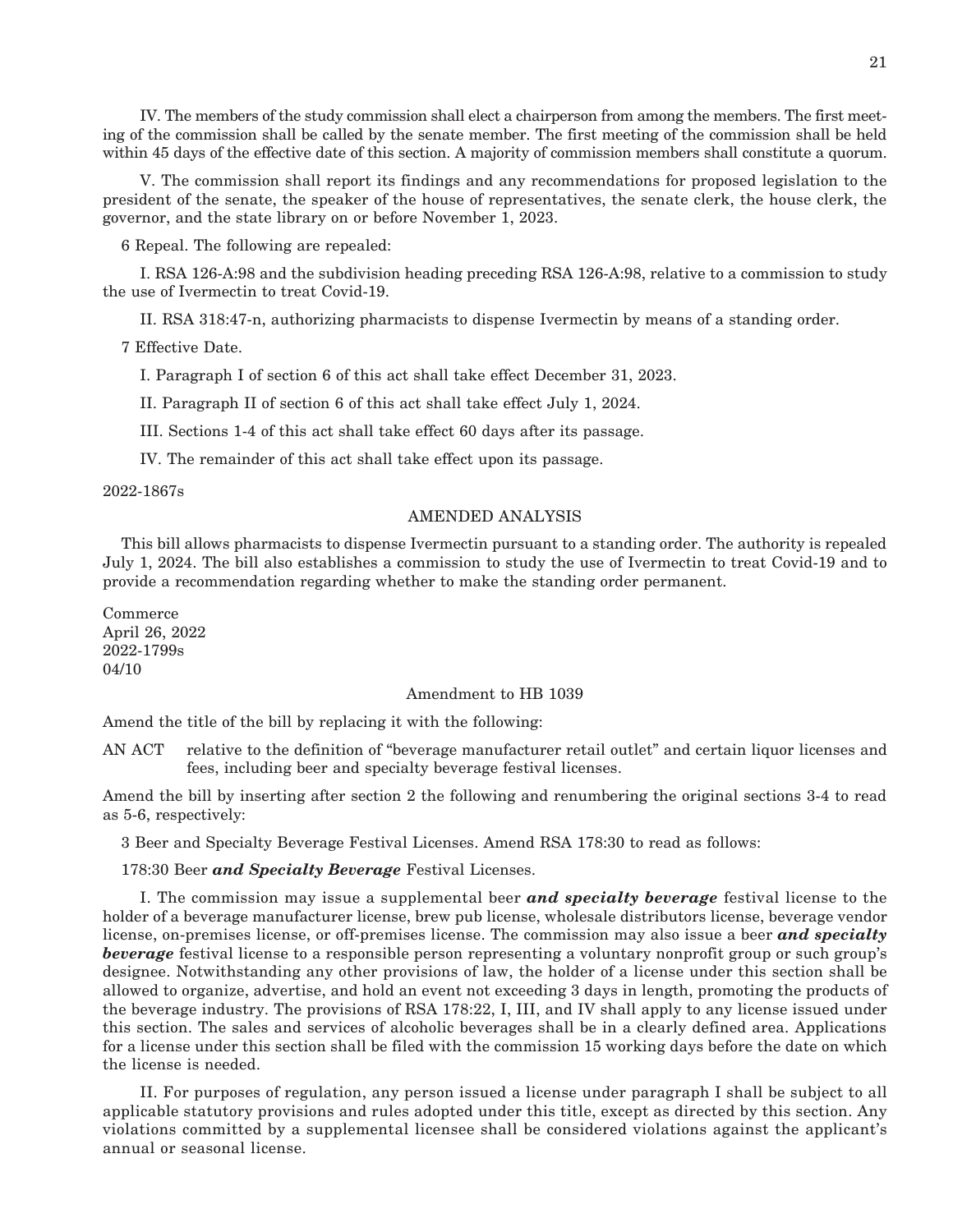III. No alcohol other than beverages*, specialty beverages,* and specialty beer shall be served under this license.

 IV. Holders of a license issued under paragraph I may temporarily register beverages*, specialty beverages,* and specialty beer not currently registered for sale in New Hampshire. Registration shall be on forms provided by the commission. Registration forms shall be filed with the commission and an administration fee of \$10 per brand registered shall be assessed. Temporary registration of beverages*, specialty beverages,*  and specialty beer shall not be allowed once a registration form is filed with the commission. Any temporary registration filed under this paragraph shall expire upon the termination of the event or shall not exceed 3 consecutive days, whichever is longer.

 V. Beverages*, specialty beverages, and specialty beer* registered with the commission under paragraph IV shall be purchased by the holder of the license. Additionally, fees of \$.30 per gallon of beverages or specialty beer*, or a fee of 5 percent of the wholesale price per case of any specialty beverage,* purchased under this paragraph shall be paid to the commission by the licensee within 10 business days of the expiration of the license. Payment shall be accompanied by any forms and documentation required by the commission.

 VI. Beverages*, specialty beverages, and specialty beer* purchased under paragraph V which are partially consumed or not consumed shall be returned to the supplier for credit or shall be destroyed.

 VII. Notwithstanding any other provision of this chapter, holders of beverage manufacturer, beverage vendor, wholesaler, and brew pub licenses or any other industry member not licensed in New Hampshire may furnish draft beer equipment and/or representatives to dispense and promote their beverages*, specialty beverages, and specialty beer* at licensed beer festivals.

VIII.(a) No license shall be issued under paragraph I unless the applicant obtains:

(1) Official approval of the chief of the local fire department as to the safety of the location; and

(2) Official approval of the local health department concerning sanitary conditions; and

 (3) Official approval of the local police department as to the accessibility and public safety of the location and the event.

 (b) Written statements from such officials shall accompany the application for a license issued under paragraph I. The selectmen, city council, city manager, or town administrator may at their discretion, assign police officers to the location of the event where alcoholic beverages are served.

 IX. Notwithstanding any other provision of law, the commission or its investigators may suspend, without warning, any license issued under paragraph I, if in their opinion, such continued sale or service of alcoholic beverages is contrary to the public interest.

4 Fees; Beer and Specialty Beverage Festival. Amend RSA 178:29, I, Beer Festival by replacing it with the following:

#### Beer *and Specialty Beverage* Festival

One-day \$250 Two-day \$ 300 Three-day \$ 350

2022-1799s

#### AMENDED ANALYSIS

This bill:

I. Removes the production and manufacturing requirements from the definition of "beverage manufacturer retail outlet."

II. Prohibits licensed carriers from transporting any liquor, wine, or beverage from a person without a direct shipper permit at any time.

III. Repeals provisions for multi-year liquor licenses.

IV. Allows holders of a beer festival license to also sell specialty beverages.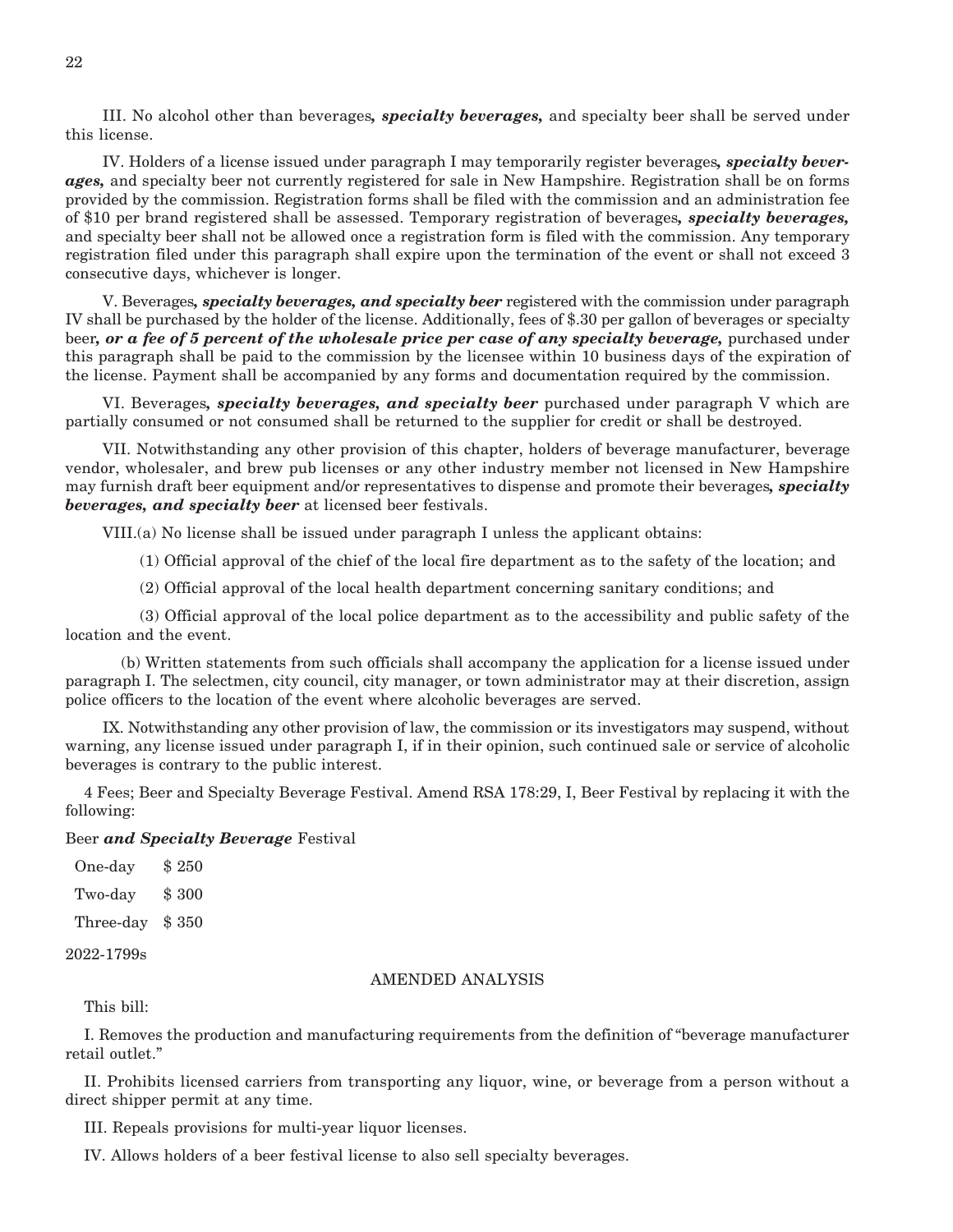Senate Education April 26, 2022 2022-1803s 10/05

Amendment to HB 1132

Amend the bill by replacing section 1 with the following:

1 Chartered Public Schools; Public School Vote for Charter Conversion. Amend RSA 194-B:3, VI to read as follows:

 VI.(a) Any existing public school may by a vote of the school board *and a 2/3 majority vote taken by the school district at a regular annual meeting pursuant to RSA 195, RSA 197, or the governing charter, called for the purpose and provided that an article is inserted in the warrant for said meeting to* become a charter conversion school[, provided that, in addition to all other requirements of this chapter for establishment of a chartered public school:

 $(1)$  A majority of its prospective teachers vote by ballot to approve such conversion in a district with more than one school, or 2/3 of the teachers so vote in a single school district.

(2) The school superintendent and principal both provide their approval in writing].

 (b) All pupils attending a school which successfully converts to charter status shall be eligible for admission to such chartered public school.

 *(c) Nothing in this section shall be construed to limit a school district's obligation to provide special education services to all qualifying students residing in the district consistent with the requirements of state and federal law.*

Senate Education April 26, 2022 2022-1805s 10/04

Amendment to HB 1135

Amend the bill by replacing section 2 with the following:

2 Effective Date. This act shall take effect October 1, 2023.

Energy and Natural Resources April 26, 2022 2022-1821s 12/04

#### Amendment to HB 1148

Amend the bill by replacing section 1 with the following:

1 Department of Energy; Report Required. The department of energy shall report to the chairpersons of the house science, technology, and energy committee, the senate energy and natural resources committee, the house municipal and county government committee, and the senate election law and municipal affairs committee by June 1, 2023, concerning:

 I. The authority of municipalities to enact or enforce a resolution, ordinance, rule, code, policy, or take any action that restricts or prohibits or has the effect of restricting or prohibiting the types or fuel sources of energy production which may be used, delivered, converted, or supplied to customers.

 II. Any restrictions on the authority of municipalities to implement policies or goals to meet "net-zero" or "zero emissions" targets.

2022-1821s

#### AMENDED ANALYSIS

This bill requires the department of energy to report on the authority of a municipality regarding energy usage and targets.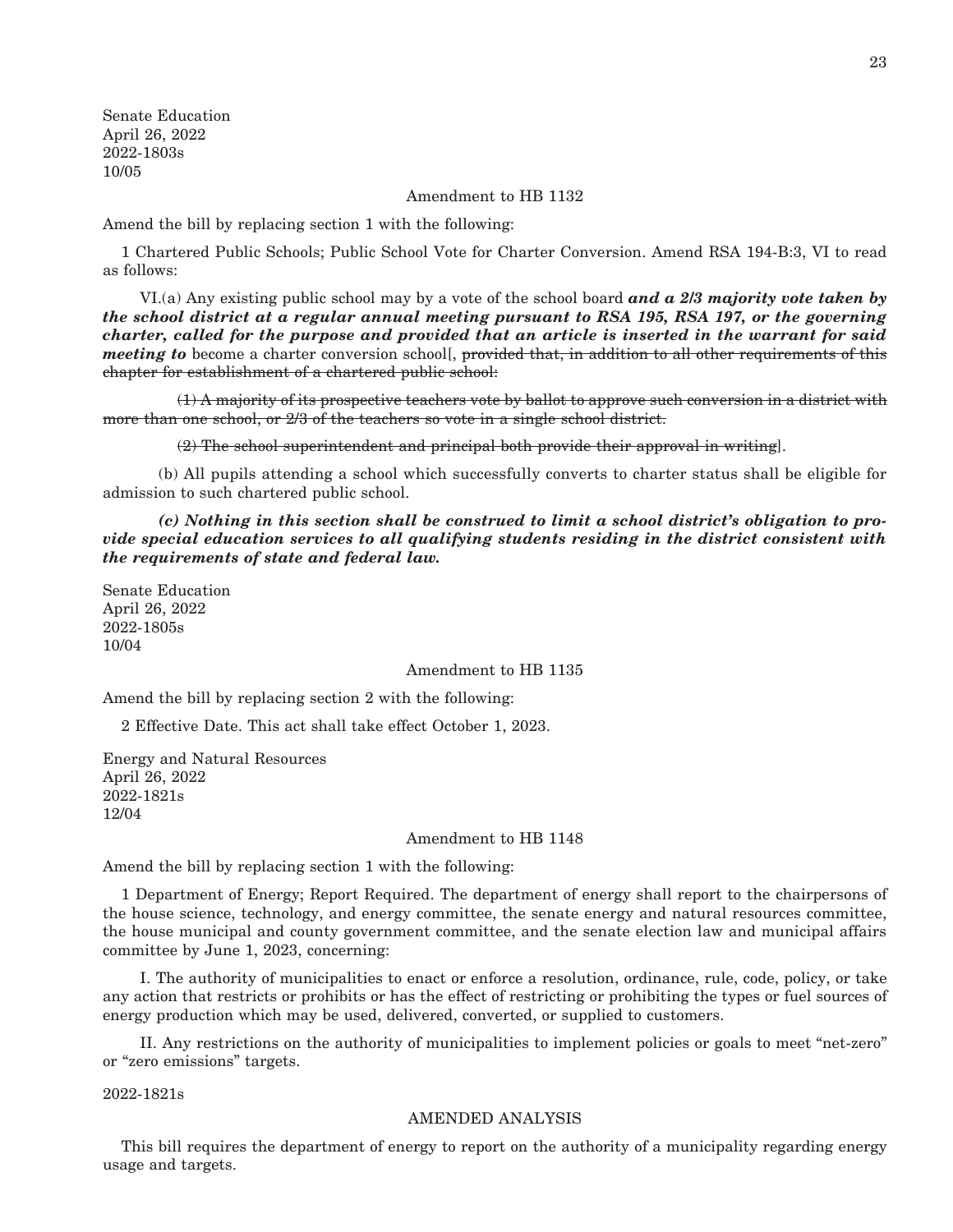Election Law and Municipal Affairs April 25, 2022 2022-1782s 04/10

#### Amendment to HB 1174

Amend the bill by replacing section 1 with the following:

1 New Section; Provisions for the Purity of Elections; Challengers. Amend RSA 666 by inserting after section 5 the following new section:

666:5-a Challengers; Where Positioned. Notwithstanding any other provision of law to the contrary, a challenger appointed pursuant to RSA 666:5 shall be assigned by the moderator or other election official presiding at the polling place to such position or positions within the polling place as will enable such challenger to see and hear the hand-counting of ballots for the tabulation of votes, and to maintain a line of sight on any electronic ballot counting device. Nothing in this section shall deprive any other person of the right to observe the hand-counting of ballots for the tabulation of votes as provided by law.

2022-1782s

#### AMENDED ANALYSIS

This bill permits election challengers to observe the hand counting of ballots and tabulation of votes from a distance which enables them to maintain a line of sight on any electronic ballot counting device.

Senate Judiciary April 27, 2022 2022-1845s 04/10

#### Amendment to HB 1178

Amend RSA 159-E:2 as inserted by section 1 of the bill by replacing it with the following:

159-E:2 Application. In light of the long-standing practice of cooperation between federal, state, and local law enforcement agencies, nothing in this chapter shall prevent a state, county, or local official from cooperating with or rendering aid or assistance to federal officials in any circumstance where there is reasonable suspicion to believe that a person who is the subject of an investigation for violation of federal firearms law covered by RSA 159-E:1 also has committed, is committing, or is about to commit a violation of New Hampshire law or a violation of a federal law, regulation, order, or practice not covered by RSA 159-E:1. Nothing in this chapter shall prevent a state, county, or local official from providing authorized federal officials, upon their request, with official state, county, or local records that are available to the public or which constitute criminal history records maintained by an agency of state, county, or local government, or taking any other action necessary to fulfill or comply with the state's obligations under the National Crime Prevention and Privacy Compact approved and ratified in RSA 106-B:14, III, provided that the provisions of this chapter shall not provide for the distribution of information required to be destroyed pursuant to 18 U.S.C. section  $922(t)(2)(C)$ . Nothing in this chapter shall prohibit the judicial branch from entering protective order information into law enforcement databases.

Energy and Natural Resources April 25, 2022 2022-1750s 04/05

#### Amendment to HB 1186

Amend the bill by replacing section 1 with the following:

1 New Subdivision; Emergency Shelter for Companion Animals. Amend RSA 126-A by inserting after section 97 the following new subdivision:

#### Emergency Shelter for Companion Animals

126-A:98 State Policy for Companion Animals. During a declared state of emergency as defined in RSA 4:45, III(c) containing an evacuation order, any hotel or community shelter that shelters evacuated persons shall allow disaster animal response trailers, or other reasonable accommodations, on site to accommodate any companion animal belonging to such evacuated persons. The maximum number of animals per sheltered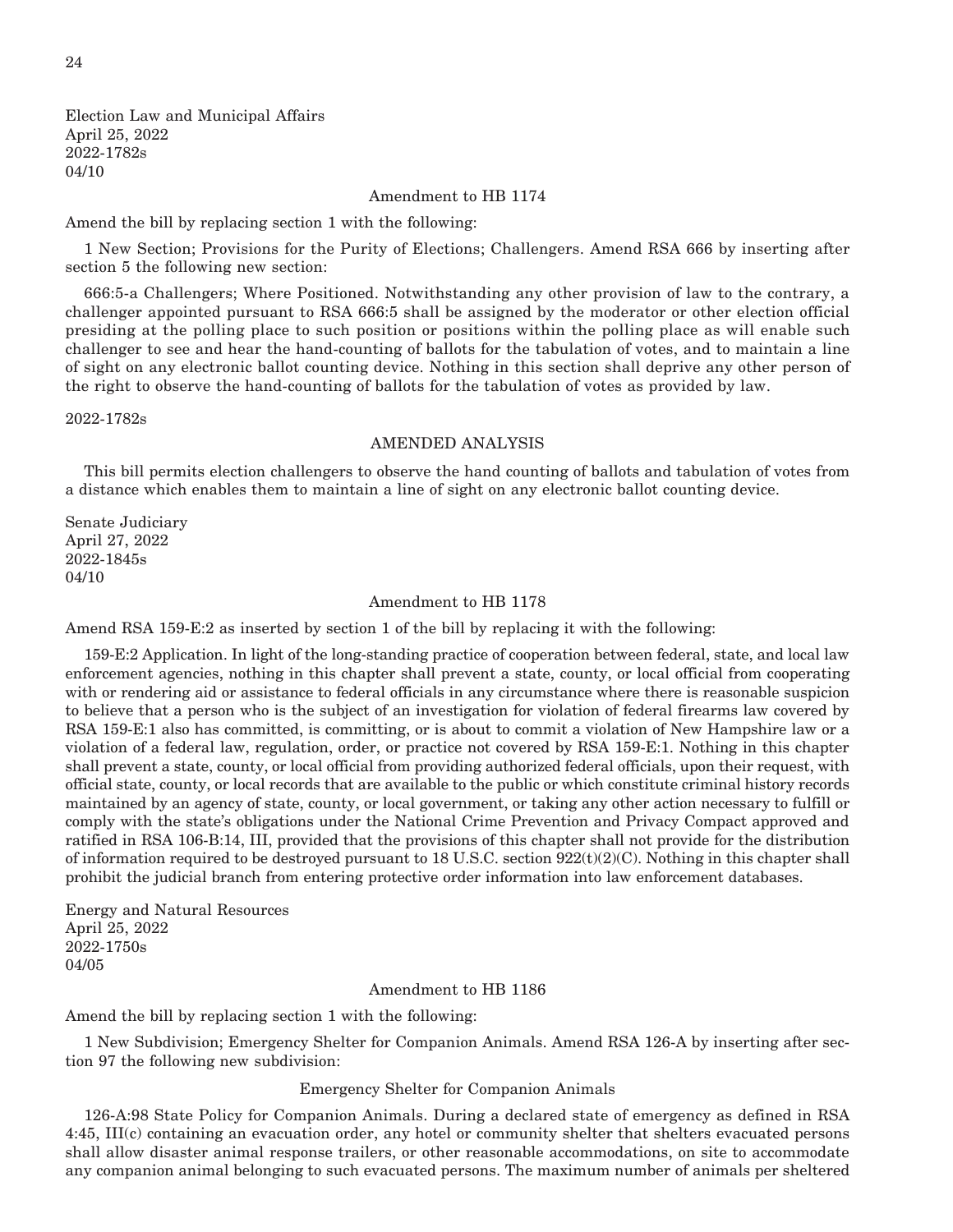family shall comply with local ordinances. For the purpose of this section, "companion animal" means a cat, dog, or other legally-owned animal kept in an enclosure that might typically be found in a home. During such emergency, any volunteer who has been vetted by the department of health and human services and is a member of the disaster animal response team and is assisting evacuated persons and companion animals shall be considered an emergency worker under RSA 21-P:41, VI(c).

Senate Education April 26, 2022 2022-1835s 10/05

#### Amendment to HB 1195

Amend the title of the bill by replacing it with the following:

AN ACT relative to public comment periods at school district meetings and meetings of the state board of education.

Amend the bill by replacing all after the enacting clause with the following:

1 New Subdivision; School Board Public Comment Period. Amend RSA 189 by inserting after section 73 the following new subdivision:

#### School Board Public Comment Period

189:74 School Board Public Comment Period.

 I. School boards shall provide the opportunity for the public to comment on school district matters at a meeting of the school board held under RSA 91-A:2. The public comment period shall be for no less than 30 minutes. School boards may request that persons register in advance of the meeting, but may not require preregistration as a condition of participating in the public comment period. School boards may impose reasonable time limits for each speaker, provided such time limits are equal for all speakers. Nothing in this section shall restrict school boards from establishing other reasonable standards for the public comment period, provided such standards are imposed equally for all speakers. School boards may reasonably restrict public comments that disclose student personally-identifiable information, teacher personally-identifiable information, or other confidential or privileged information.

 II. The requirement that a school board shall provide the opportunity for the public to comment on school district matters at a meeting of the school board shall not apply to emergency meetings under RSA 91-A:2, II.

 III. The requirement that a school board shall provide the opportunity for the public to comment on school district matters at a meeting of the school board shall not apply when the sole purpose of the school board meeting is to enter non-public session under RSA 91-A:3.

2 New Section; State Board of Education; Public Comment Period. Amend RSA 21-N by inserting after section 10 the following new section:

21-N:10-a State Board of Education Public; Comment Period. The state board of education shall provide the opportunity for the public comment on educational matters at meetings of the state board. The public comment period shall be for no less than 30 minutes. The state board of education may request that persons register in advance of the meeting, but may not require pre-registration as a condition of participating in the public comment period. The state board of education may impose reasonable time limits for each speaker, provided such time limits are equal for all speakers. Nothing in this section shall restrict the state board of education from establishing other reasonable standards for the public comment period, provided such standards are imposed equally for all speakers. The state board of education may reasonably restrict public comments that disclose student personally-identifiable information, teacher personally-identifiable information, or other confidential or privileged information.

3 Effective Date. This act shall take effect 60 days after its passage.

2022-1835s

#### AMENDED ANALYSIS

This bill requires public comment periods at school board meetings and meetings of the state board of education.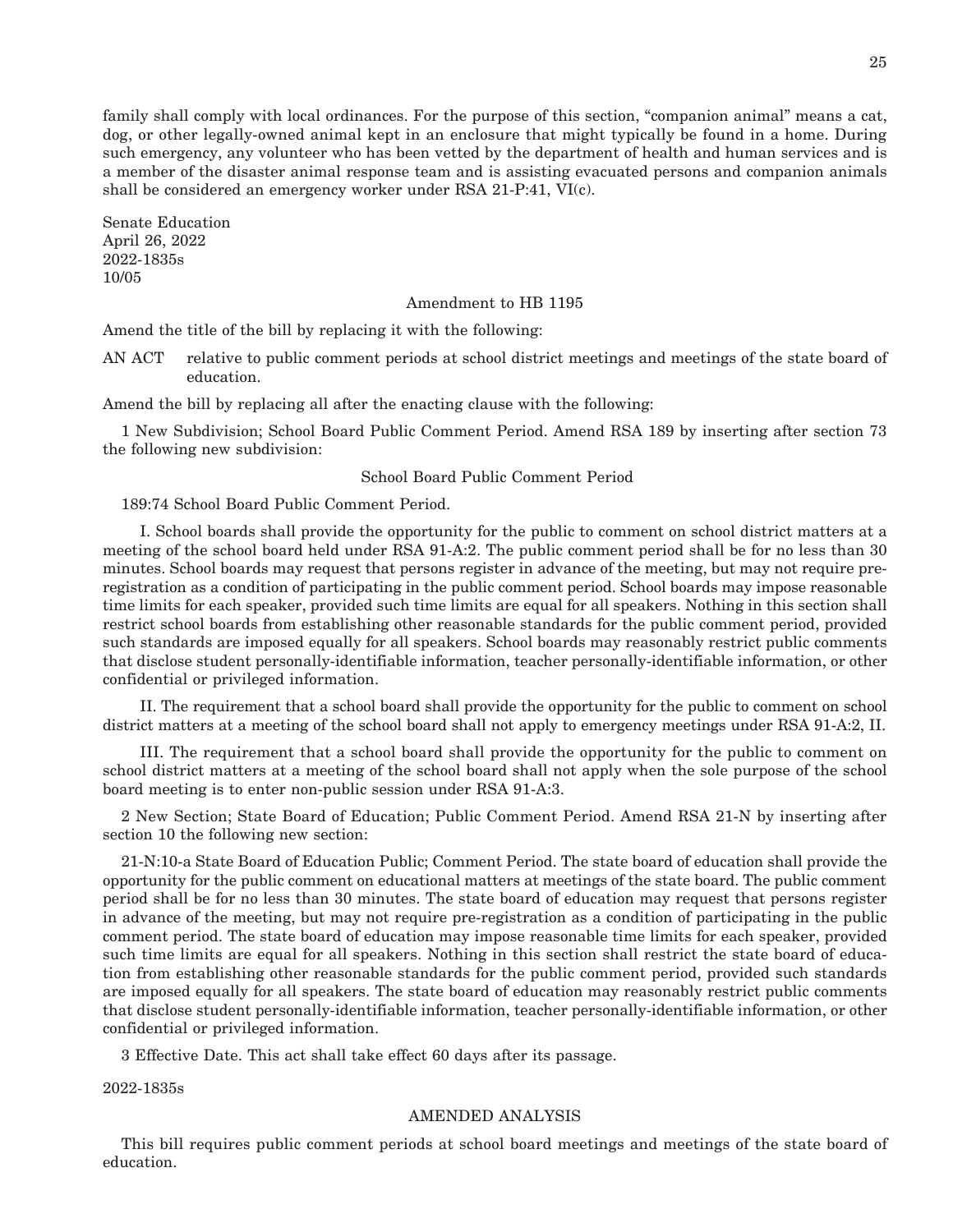Senate Finance April 26, 2022 2022-1840s 10/04

#### Amendment to HB 1221-FN

Amend the title of the bill by replacing it with the following:

AN ACT relative to the rate of the business profits tax, and relative to payment by the state to political subdivisions of an amount equal to a portion of retirement system contributions of political subdivision employers.

Amend the bill by replacing sections 4 and 5 with the following:

4 Local Property Tax Reduction. A one-time appropriation of state surplus funds is hereby granted to each political subdivision of the state in accordance with section 5 of this act. It is the intent of the legislature that this will result in a one-time reduction in local property taxes without increasing state or local baseline spending.

5 Retirement System Costs; State Funding; Appropriation. For the state fiscal year ending June 30, 2023, the state shall pay to each political subdivision an amount equal to 7.5 percent of both the normal and accrued liability contributions of each political subdivision for benefits under the retirement system on account of its group II members and group I teacher members. The board of trustees of the retirement system shall certify the amount required for each such state payment based on actual payroll data from the fiscal year ending June 30, 2022, and the total amount of the state grants, to the treasurer. The governor is authorized to draw a warrant for the total sum of these one-time grants out of any money in the treasury not otherwise appropriated.

Energy and Natural Resources April 26, 2022 2022-1824s 12/05

#### Amendment to HB 1258

Amend the title of the bill by replacing it with the following:

AN ACT relative to the implementation of the department of energy and relative to the definition of "municipal host" for purposes of limited electrical energy producers.

Amend the bill by replacing section 6 with the following:

6 Department of Energy; Transfer of Rules, Orders, Approvals. Amend RSA 12-P:14 to read as follows:

12-P:14 Transfer of Rules, Orders, Approvals. Existing rules, orders, and approvals of the public utilities commission which are associated with any functions, powers, and duties, transferred to the department of energy pursuant to RSA 12-P:11 or any other statutory provision, shall continue in effect *notwithstanding any provision of RSA 541-A:17, II to the contrary,* and be enforced by the commissioner of the department of energy *or the commission, as applicable,* until they *otherwise* expire or are repealed or amended in accordance with applicable law*, or for a period of 5 years, whichever occurs first. To the extent the department acts pursuant to an existing rule, order, or approval, the department shall not be subject to RSA 541-A:29 or RSA 541-A:29-a.*

Amend the bill by replacing section 8 with the following:

8 Regional Greenhouse Gas Initiative; Carbon Dioxide Emissions Budget Trading Program. Amend the introductory paragraph of RSA 125-O:21, VI to read as follows:

 VI. The department and the [commission] *department of energy* shall report on an annual basis to the air pollution advisory committee under RSA 125-J:11 [and the legislative oversight committee]*; the chair of the house science, technology, and energy committee; and the chair of the senate energy and natural resource committee,* to monitor the transformation of delivery of electric services under RSA 374-F:5, on the status of the implementation of RGGI in New Hampshire, with emphasis on the prices and availability of RGGI allowances to affected CO2 sources, consumer protection mechanisms, and the trends in electric rates for New Hampshire businesses and ratepayers. The report shall include but not be limited to:

Amend the bill by replacing all after section 32 with the following: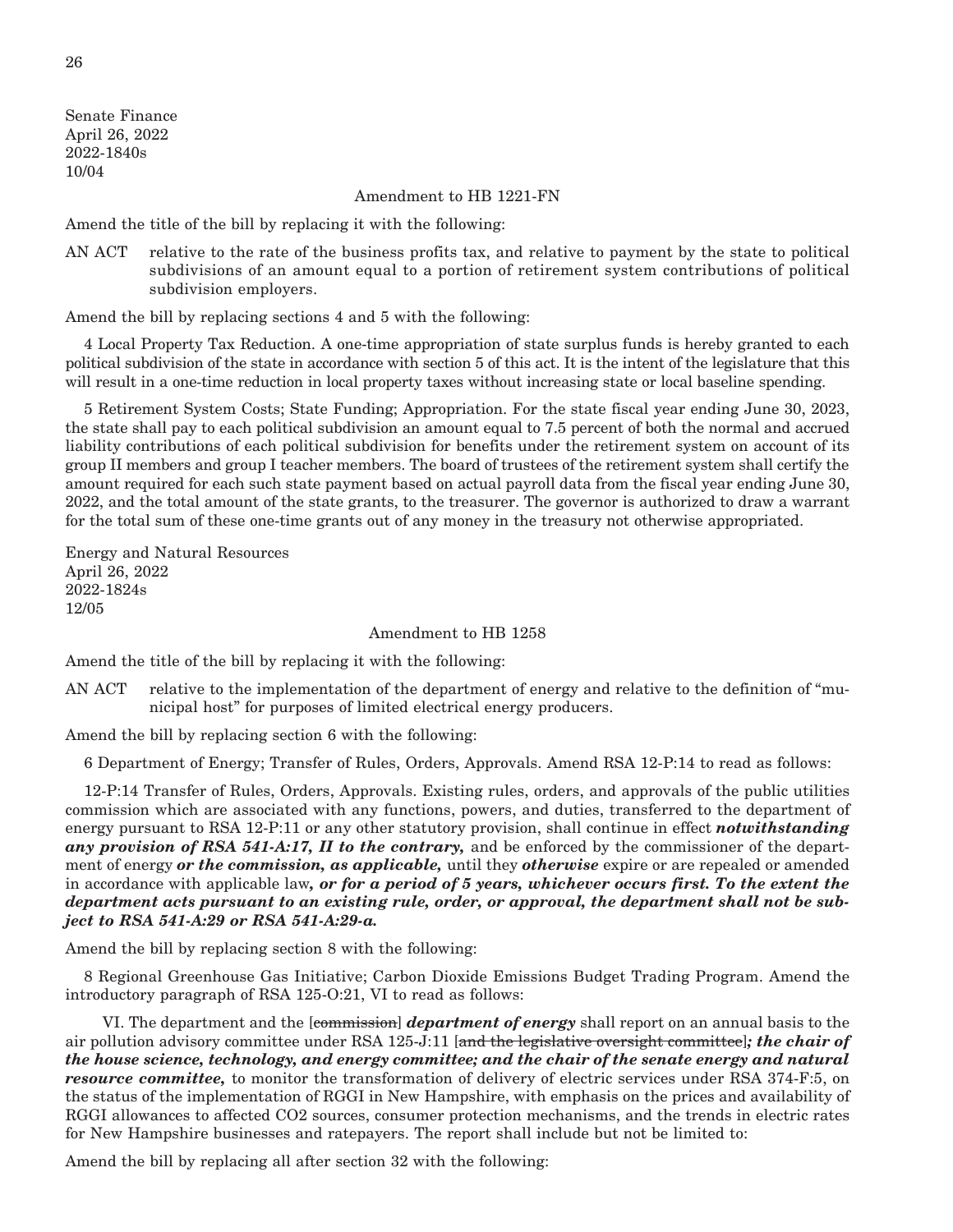33 Limited Electrical Energy Producers Act; Definitions. Amend RSA 362-A:1-a, II-c to read as follows:

 II-c. "Municipal host" means a customer generator with a total peak generating capacity of greater than one megawatt and less than 5 megawatts used to offset the electricity requirements of a group consisting exclusively of one or more customers who are political subdivisions, provided that all customers are located within the same utility franchise service territory. A municipal host shall be located in the same municipality as all group members if the facility began operation after January 1, 2021. A municipal host may be owned by either a public or private entity. For this definition, "political subdivision" means *the state of New Hampshire or* any city, town, county, school district, chartered public school, village district, school administrative unit, or any district or entity created for a special purpose administered or funded by any of the above-named governmental units.

34 Repeals. The following are repealed:

I. RSA 12-P:12, relative to prohibited service.

II. RSA 371:17-a, relative to new attachments on existing utility poles.

III. RSA 371:17-b, relative to temporary licenses for existing crossings on existing poles.

IV. RSA 371:18, relative to exceptions to hearing requirements.

V. RSA 374-F:3, V(b), relative to transition service.

35 Effective Date. This act shall take effect 60 days after its passage.

2022-1824s

#### AMENDED ANALYSIS

This bill makes various changes to amend the powers and duties of the public utilities commission and the department of energy. This bill also amends the definition of "political subdivision," as used in the definition of a "municipal host."

Senate Judiciary April 27, 2022 2022-1859s 04/05

#### Amendment to HB 1280

Amend the title of the bill by replacing it with the following:

AN ACT prohibiting a parent's refusal to vaccinate a child from being used as evidence in any proceeding to terminating parental rights and enacting the 2009 interstate compact for the placement of children.

Amend the bill by replacing all after the enacting clause with the following:

1 Termination of Parental Rights; Grounds for Termination of the Parent-Child Relationship; Decision to Vaccinate Prohibited. Amend RSA 170-C:5, II to read as follows:

 II. That, although the parents are financially able, they have substantially and continuously neglected to provide the child with necessary subsistence, education or other care necessary for his mental, emotional, or physical health or have substantially and continuously neglected to pay for such subsistence, education or other care when legal custody is lodged with others; provided, however, it shall not be grounds for the termination of the parent-child relationship for the sole reason the parent of said child relies upon spiritual means through prayer in accordance with a recognized religious method of healing in lieu of medical treatment for the healing of said child. *A parent's decision not to have their child vaccinated shall not be used as evidence in any proceeding to terminate parental rights.*

2 Interstate Compact for the Placement of Children. RSA 170-A is repealed and reenacted to read as follows:

#### CHAPTER 170-A INTERSTATE COMPACT FOR THE PLACEMENT OF CHILDREN

170-A:1 Interstate Compact for the Placement of Children. On the effective date of this chapter, based upon the enactment of the Interstate Compact for the Placement of Children into law by the thirty-fifth compacting state, the governor is authorized and directed to execute a compact on behalf of this state with any other state or states legally joining therein in the form substantially as follows: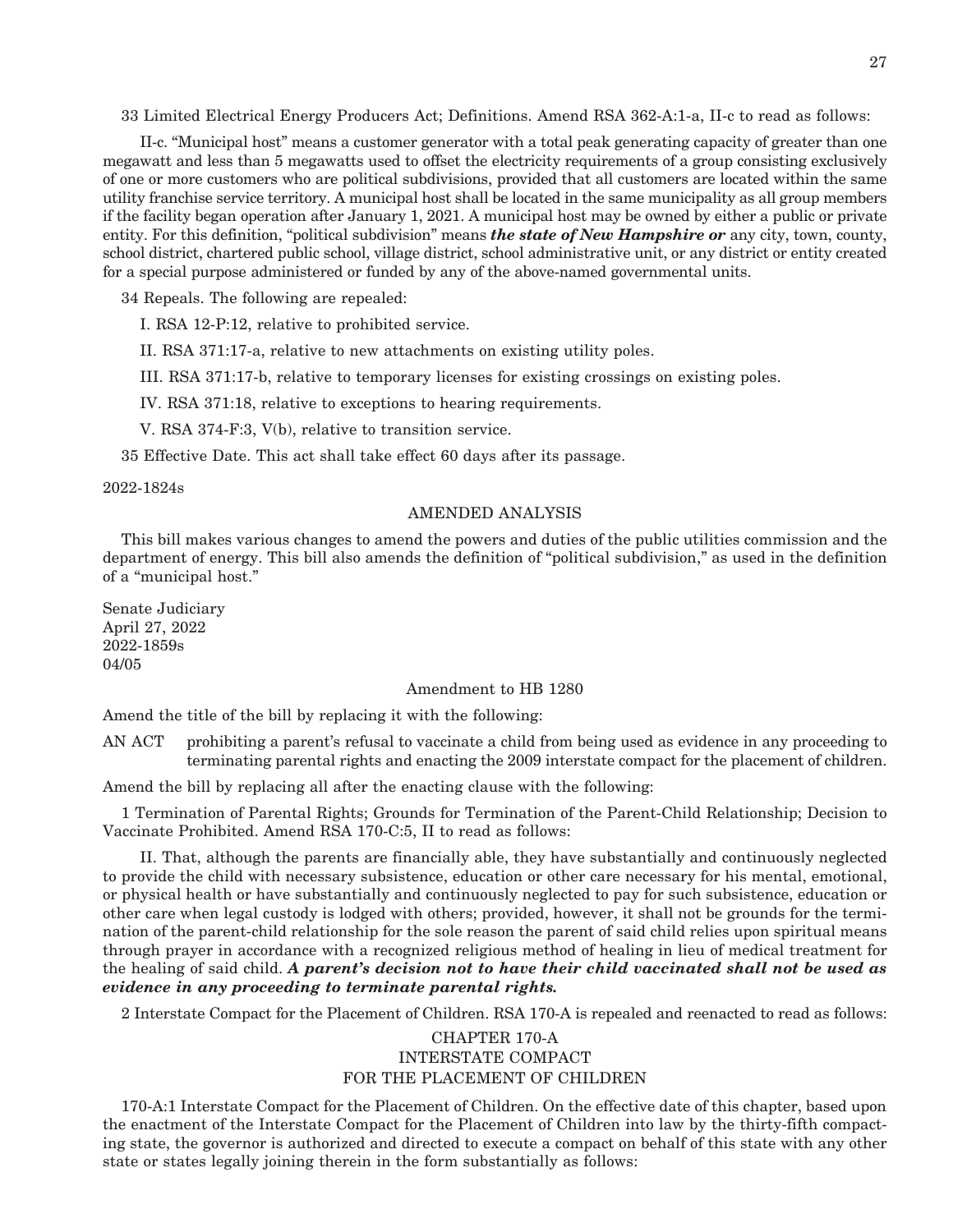#### ARTICLE I

#### Purpose

The purpose of this Interstate Compact for the Placement of Children is to:

 I. Provide a process through which children subject to this compact are placed in safe and suitable homes in a timely manner.

 II. Facilitate ongoing supervision of a placement, the delivery of services, and communication between the states.

 III. Provide operating procedures that will ensure that children are placed in safe and suitable homes in a timely manner.

 IV. Provide for the promulgation and enforcement of administrative rules implementing the provisions of this compact and regulating the covered activities of the member states.

V. Provide for uniform data collection and information sharing between member states under this compact.

 VI. Promote coordination between this compact, the Interstate Compact for Juveniles, the Interstate Compact on Adoption and Medical Assistance, and other compacts affecting the placement of and which provide services to children otherwise subject to this compact.

 VII. Provide for a state's continuing legal jurisdiction and responsibility for placement and care of a child that it would have had if the placement were intrastate.

 VIII. Provide for the promulgation of guidelines, in collaboration with Indian tribes, for interstate cases involving Indian children as is or may be permitted by federal law.

#### ARTICLE II

#### Definitions

As used in this compact:

 I. "Approved placement" means the public child-placing agency in the receiving state has determined that the placement is both safe and suitable for the child.

 II. "Assessment" means an evaluation of a prospective placement by a public child-placing agency in the receiving state to determine if the placement meets the individualized needs of the child, including, but not limited to, the child's safety and stability, health and well-being, and mental, emotional, and physical development. An assessment is only applicable to a placement by a public child-placing agency.

III. "Child" means an individual who has not attained the age of 18.

IV. "Certification" means to attest, declare, or swear to before a judge or notary public.

 V. "Default" means the failure of a member state to perform the obligations or responsibilities imposed upon it by this compact or the bylaws or rules of the Interstate Commission.

 VI. "Home study" means an evaluation of a home environment conducted in accordance with the applicable requirements of the state in which the home is located and that documents the preparation and the suitability of the placement resource for placement of a child in accordance with the laws and requirements of the state in which the home is located.

 VII. "Indian tribe" means any Indian tribe, band, nation, or other organized group or community of Indians recognized as eligible for services provided to Indians by the Secretary of the Interior because of their status as Indians, including any Alaskan native village as defined in section 3(c) of the Alaska Native Claims Settlement Act, 43 U.S.C. section 1602(c).

 VIII. "Interstate Commission for the Placement of Children" means the commission that is created under Article VIII of this compact and which is generally referred to as the "Interstate Commission."

IX. "Jurisdiction" means the power and authority of a court to hear and decide matters.

 X. "Legal risk placement" or "legal risk adoption" means a placement made preliminary to an adoption where the prospective adoptive parents acknowledge in writing that a child can be ordered returned to the sending state or the birth mother's state of residence, if different from the sending state, and a final decree of adoption shall not be entered in any jurisdiction until all required consents are obtained or are dispensed with in accordance with applicable law.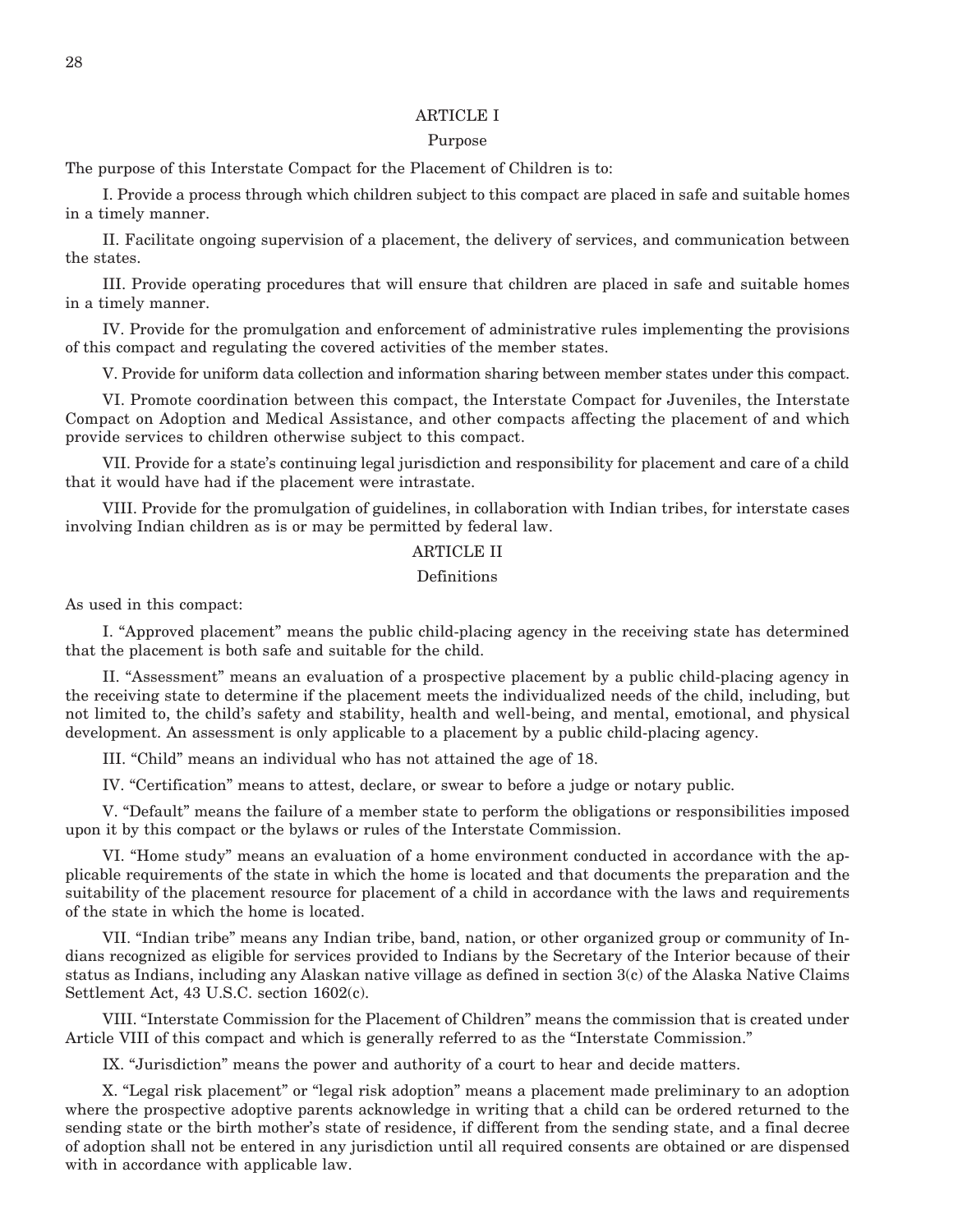XI. "Member state" means a state that has enacted this compact.

 XII. "Noncustodial parent" means a person who, at the time of the commencement of court proceedings in the sending state, does not have sole legal custody of the child or has joint legal custody of a child, and who is not the subject of allegations or findings of child abuse or neglect.

XIII. "Nonmember state" means a state which has not enacted this compact.

 XIV. "Notice of residential placement" means information regarding a placement into a residential facility provided to the receiving state, including, but not limited to, the name, date, and place of birth of the child, the identity and address of the parent or legal guardian, evidence of authority to make the placement, and the name and address of the facility in which the child will be placed. Notice of residential placement shall also include information regarding a discharge and any unauthorized absence from the facility.

 XV. "Placement" means the act by a public or private child-placing agency intended to arrange for the care or custody of a child in another state.

 XVI. "Private child-placing agency" means any private corporation, agency, foundation, institution, or charitable organization, or any private person or attorney, that facilitates, causes, or is involved in the placement of a child from one state to another and that is not an instrumentality of the state or acting under color of state law.

 XVII. "Provisional placement" means a determination made by the public child-placing agency in the receiving state that the proposed placement is safe and suitable, and, to the extent allowable, the receiving state has temporarily waived its standards or requirements otherwise applicable to prospective foster or adoptive parents so as to not delay the placement. Completion of the receiving state requirements regarding training for prospective foster or adoptive parents shall not delay an otherwise safe and suitable placement.

 XVIII. "Public child-placing agency" means any government child welfare agency or child protection agency or a private entity under contract with such an agency, regardless of whether the entity acts on behalf of a state, a county, a municipality, or another governmental unit, and which facilitates, causes, or is involved in the placement of a child from one state to another.

XIX. "Receiving state" means the state to which a child is sent, brought, or caused to be sent or brought.

 XX. "Relative" means someone who is related to the child as a parent, stepparent, sibling by half or whole blood or by adoption, grandparent, aunt, uncle, or first cousin or a nonrelative with such significant ties to the child that the nonrelative may be regarded as a relative as determined by the court in the sending state.

 XXI. "Residential facility" means a facility providing a level of care that is sufficient to substitute for parental responsibility or foster care and that is beyond what is needed for assessment or treatment of an acute condition. For purposes of the compact, the term "residential facility" does not include institutions primarily educational in character, hospitals, or other medical facilities.

 XXII. "Rule" means a written directive, mandate, standard, or principle issued by the Interstate Commission promulgated pursuant to Article XI of this compact that is of general applicability and that implements, interprets, or prescribes a policy or provision of the compact. A rule has the force and effect of an administrative rule in a member state and includes the amendment, repeal, or suspension of an existing rule.

XXIII. "Sending state" means the state from which the placement of a child is initiated.

 XXIV. "Service member's permanent duty station" means the military installation where an active duty United States Armed Services member is currently assigned and is physically located under competent orders that do not specify the duty as temporary.

 XXV. "Service member's state of legal residence" means the state in which the active duty United States Armed Services member is considered a resident for tax and voting purposes.

 XXVI. "State" means a state of the United States, the District of Columbia, the Commonwealth of Puerto Rico, the United States Virgin Islands, Guam, American Samoa, the Northern Mariana Islands, and any other territory of the United States.

 XXVII. "State court" means a judicial body of a state that is vested by law with responsibility for adjudicating cases involving abuse, neglect, deprivation, delinquency, or status offenses of individuals who have not attained the age of 18.

 XXVIII. "Supervision" means monitoring provided by the receiving state once a child has been placed in a receiving state pursuant to this compact.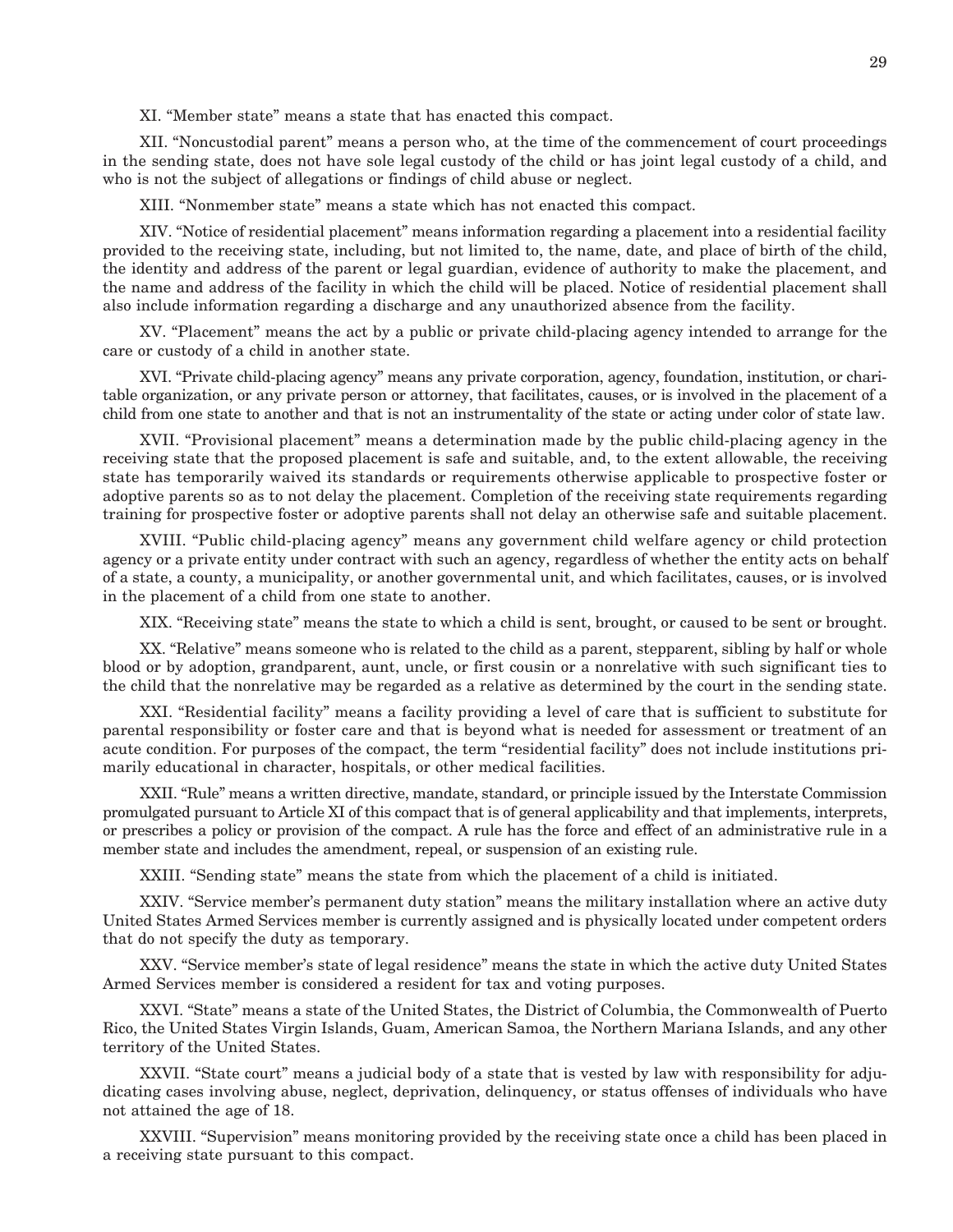#### ARTICLE III

#### Applicability

I. Except as otherwise provided in paragraph II, this compact shall apply to:

 (a) The interstate placement of a child subject to ongoing court jurisdiction in the sending state, due to allegations or findings that the child has been abused, neglected, or deprived as defined by the laws of the sending state; provided, however, that the placement of such a child into a residential facility shall only require notice of residential placement to the receiving state prior to placement.

 (b) The interstate placement of a child adjudicated delinquent or unmanageable based on the laws of the sending state and subject to ongoing court jurisdiction of the sending state if:

 (1) The child is being placed in a residential facility in another member state and is not covered under another compact; or

 (2) The child is being placed in another member state and the determination of safety and suitability of the placement and services required is not provided through another compact.

 (c) The interstate placement of any child by a public child-placing agency or private child-placing agency as a preliminary step to a possible adoption.

II. The provisions of this compact shall not apply to:

 (a) The interstate placement of a child in a custody proceeding in which a public child-placing agency is not a party; provided, however, that the placement is not intended to effectuate an adoption.

 (b) The interstate placement of a child with a nonrelative in a receiving state by a parent with the legal authority to make such a placement; provided, however, that the placement is not intended to effectuate an adoption.

 (c) The interstate placement of a child by one relative with the lawful authority to make such a placement directly with a relative in a receiving state.

(d) The placement of a child, not subject to paragraph I, into a residential facility by his or her parent.

(e) The placement of a child with a noncustodial parent, provided that:

 (1) The noncustodial parent proves to the satisfaction of a court in the sending state a substantial relationship with the child;

 (2) The court in the sending state makes a written finding that placement with the noncustodial parent is in the best interests of the child; and

 (3) The court in the sending state dismisses its jurisdiction in interstate placements in which the public child-placing agency is a party to the proceeding.

 (f) A child entering the United States from a foreign country for the purpose of adoption or leaving the United States to go to a foreign country for the purpose of adoption in that country.

 (g) Cases in which a child who is a United States citizen living overseas with his or her family, at least one of whom is in the United States Armed Services and stationed overseas, is removed and placed in a state.

 (h) The sending of a child by a public child-placing agency or a private child-placing agency for a visit as defined by the rules of the Interstate Commission.

 III. For purposes of determining the applicability of this compact to the placement of a child with a family member in the United States Armed Services, the public child-placing agency or private child-placing agency may choose the state of the service member's permanent duty station or the service member's declared legal residence.

 IV. Nothing in this compact shall be construed to prohibit the concurrent application of the provisions of this compact with other applicable interstate compacts, including the Interstate Compact for Juveniles and the Interstate Compact on Adoption and Medical Assistance. The Interstate Commission may, in cooperation with other interstate compact commissions having responsibility for the interstate movement, placement, or transfer of children, promulgate similar rules to ensure the coordination of services, timely placement of children, and reduction of unnecessary or duplicative administrative or procedural requirements.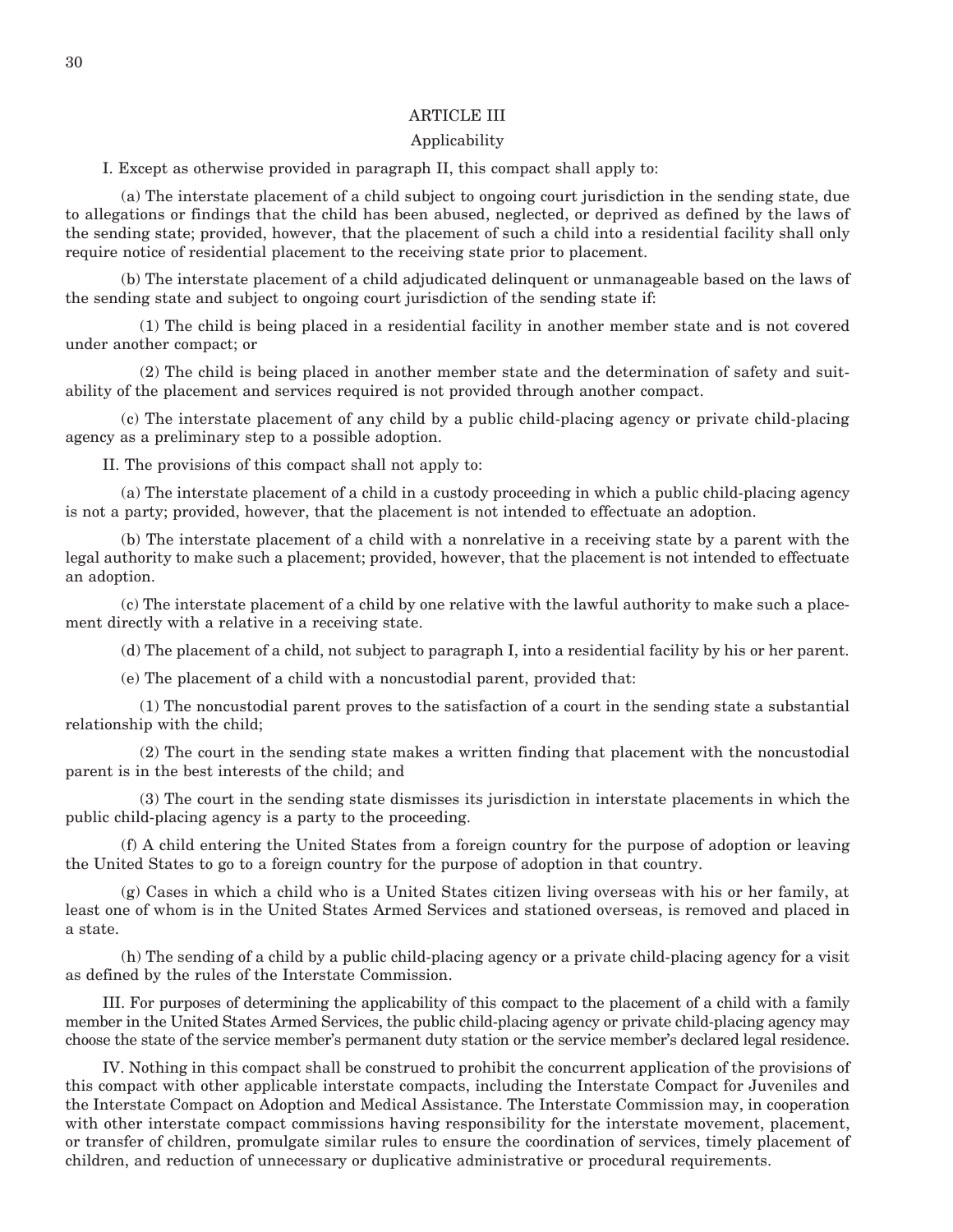#### ARTICLE IV

#### **Jurisdiction**

 I. Except as provided in Article IV, paragraph VIII, and Article V, subparagraph II(b) and (c), concerning private and independent adoptions, and in interstate placements in which the public child-placing agency is not a party to a custody proceeding, the sending state shall retain jurisdiction over a child with respect to all matters of custody and disposition of the child which it would have had if the child had remained in the sending state. Such jurisdiction shall also include the power to order the return of the child to the sending state.

 II. When an issue of child protection or custody is brought before a court in the receiving state, such court shall confer with the court of the sending state to determine the most appropriate forum for adjudication.

 III. In cases that are before courts and subject to this compact, the taking of testimony for hearings before any judicial officer may occur in person or by telephone, audio-video conference, or such other means as approved by the rules of the Interstate Commission, and judicial officers may communicate with other judicial officers and persons involved in the interstate process as may be permitted by their code of judicial conduct and any rules promulgated by the Interstate Commission.

 IV. In accordance with its own laws, the court in the sending state shall have authority to terminate its jurisdiction if:

 (a) The child is reunified with the parent in the receiving state who is the subject of allegations or findings of abuse or neglect, only with the concurrence of the public child-placing agency in the receiving state;

(b) The child is adopted;

(c) The child reaches the age of majority under the laws of the sending state;

(d) The child achieves legal independence pursuant to the laws of the sending state;

 (e) A guardianship is created by a court in the receiving state with the concurrence of the court in the sending state;

(f) An Indian tribe has petitioned for and received jurisdiction from the court in the sending state; or

 (g) The public child-placing agency of the sending state requests termination and has obtained the concurrence of the public child-placing agency in the receiving state.

 V. When a sending state court terminates its jurisdiction, the receiving state child-placing agency shall be notified.

 VI. Nothing in this article shall defeat a claim of jurisdiction by a receiving state court sufficient to deal with an act of truancy, delinquency, crime, or behavior involving a child as defined by the laws of the receiving state committed by the child in the receiving state which would be a violation of its laws.

 VII. Nothing in this article shall limit the receiving state's ability to take emergency jurisdiction for the protection of the child.

 VIII. The substantive laws of the state in which an adoption will be finalized shall solely govern all issues relating to the adoption of the child, and the court in which the adoption proceeding is filed shall have subject matter jurisdiction regarding all substantive issues relating to the adoption, except:

 (a) When the child is a ward of another court that established jurisdiction over the child prior to the placement;

(b) When the child is in the legal custody of a public agency in the sending state; or

 (c) When a court in the sending state has otherwise appropriately assumed jurisdiction over the child prior to the submission of the request for approval of placement.

 IX. A final decree of adoption shall not be entered in any jurisdiction until the placement is authorized as an "approved placement" by the public child-placing agency in the receiving state.

#### ARTICLE V

#### Placement Evaluation

 I. Prior to sending, bringing, or causing a child to be sent or brought into a receiving state, the public child-placing agency shall provide a written request for assessment to the receiving state.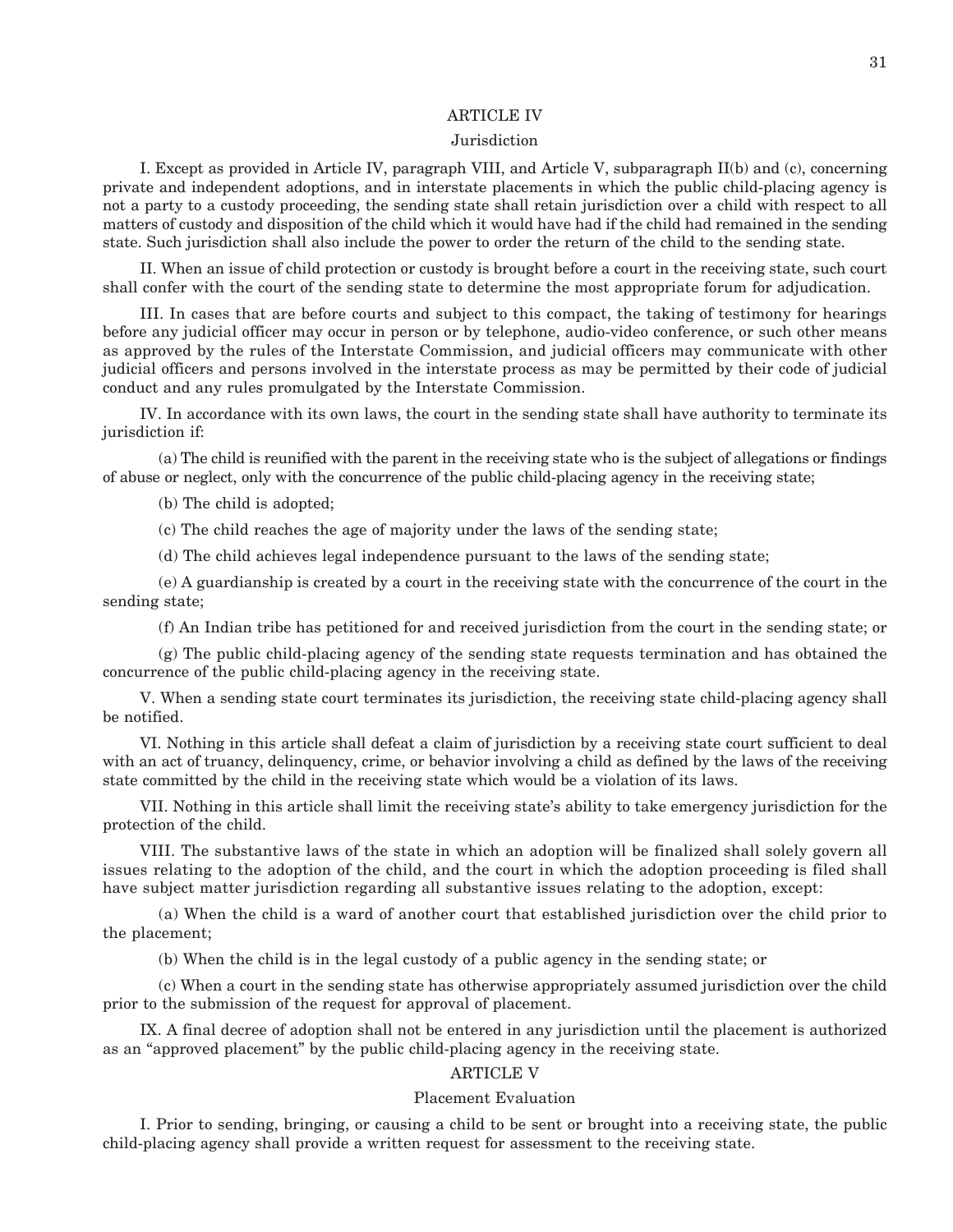II. For placements by a private child-placing agency, a child may be sent or brought, or caused to be sent or brought, into a receiving state upon receipt and immediate review of the required content in a request for approval of a placement in both the sending and receiving state public child-placing agencies. The required content to accompany a request for approval shall include all of the following:

 (a) A request for approval identifying the child, the birth parents, the prospective adoptive parents, and the supervising agency, signed by the person requesting approval.

 (b) The appropriate consents or relinquishments signed by the birth parents in accordance with the laws of the sending state or, where permitted, the laws of the state where the adoption will be finalized.

 (c) Certification by a licensed attorney or authorized agent of a private adoption agency that the consent or relinquishment is in compliance with the applicable laws of the sending state or, where permitted, the laws of the state where finalization of the adoption will occur.

(d) A home study.

(e) An acknowledgment of legal risk signed by the prospective adoptive parents.

 III. The sending state and the receiving state may request additional information or documents prior to finalization of an approved placement, but they may not delay travel by the prospective adoptive parents with the child if the required content for approval has been submitted, received, and reviewed by the public child-placing agency in both the sending state and the receiving state.

 IV. Approval from the public child-placing agency in the receiving state for a provisional or approved placement is required as provided for in the rules of the Interstate Commission.

 V. The procedures for making the request for an assessment shall contain all information and be in such form as provided for in the rules of the Interstate Commission.

 VI. Upon receipt of a request from the public child-placing agency of the sending state, the receiving state shall initiate an assessment of the proposed placement to determine its safety and suitability. If the proposed placement is a placement with a relative, the public child-placing agency of the sending state may request a determination for a provisional placement.

 VII. The public child-placing agency in the receiving state may request from the public child-placing agency or the private child-placing agency in the sending state, and shall be entitled to receive, supporting or additional information necessary to complete the assessment or approve the placement.

 VIII. The public child-placing agency in the receiving state shall approve a provisional placement and complete or arrange for the completion of the assessment within the timeframes established by the rules of the Interstate Commission.

 IX. For a placement by a private child-placing agency, the sending state shall not impose any additional requirements to complete the home study that are not required by the receiving state, unless the adoption is finalized in the sending state.

 X. The Interstate Commission may develop uniform standards for the assessment of the safety and suitability of interstate placements.

#### ARTICLE VI

#### Placement Authority

 I. Except as otherwise provided in this compact, no child subject to this compact shall be placed in a receiving state until approval for such placement is obtained.

 II. If the public child-placing agency in the receiving state does not approve the proposed placement, then the child shall not be placed. The receiving state shall provide written documentation of any such determination in accordance with the rules promulgated by the Interstate Commission. Such determination is not subject to judicial review in the sending state.

 III. If the proposed placement is not approved, any interested party shall have standing to seek an administrative review of the receiving state's determination.

 (a) The administrative review and any further judicial review associated with the determination shall be conducted in the receiving state pursuant to its applicable administrative procedures act.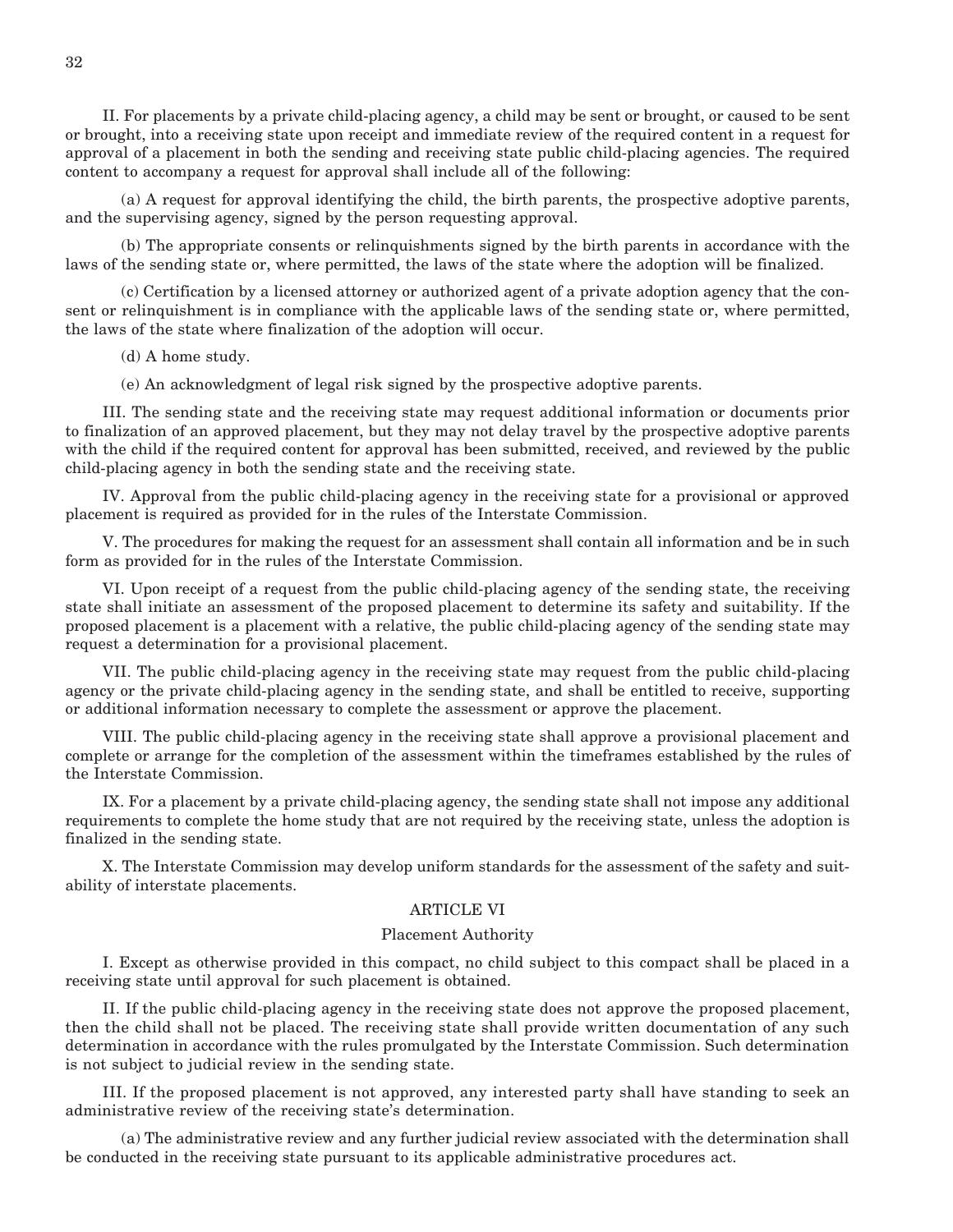(b) If a determination not to approve the placement of the child in the receiving state is overturned upon review, the placement shall be deemed approved; provided, however, that all administrative or judicial remedies have been exhausted or the time for such remedies has passed.

#### ARTICLE VII

Placing Agency Responsibility

I. For the interstate placement of a child made by a public child-placing agency or state court:

(a) The public child-placing agency in the sending state shall have financial responsibility for:

 (1) The ongoing support and maintenance for the child during the period of the placement, unless otherwise provided for in the receiving state; and

 (2) As determined by the public child-placing agency in the sending state, services for the child beyond the public services for which the child is eligible in the receiving state.

(b) The receiving state shall only have financial responsibility for:

(1) Any assessment conducted by the receiving state; and

 (2) Supervision conducted by the receiving state at the level necessary to support the placement as agreed upon by the public child-placing agencies of the receiving and sending states.

 (c) Nothing in this section shall prohibit public child-placing agencies in the sending state from entering into agreements with licensed agencies or persons in the receiving state to conduct assessments and provide supervision.

 II. For the placement of a child by a private child-placing agency preliminary to a possible adoption, the private child-placing agency shall be:

 (a) Legally responsible for the child during the period of placement as provided for in the law of the sending state until the finalization of the adoption.

(b) Financially responsible for the child absent a contractual agreement to the contrary.

 III. The public child-placing agency in the receiving state shall provide timely assessments, as provided for in the rules of the Interstate Commission.

 IV. The public child-placing agency in the receiving state shall provide, or arrange for the provision of, supervision and services for the child, including timely reports, during the period of the placement.

 V. Nothing in this compact shall be construed to limit the authority of the public child-placing agency in the receiving state from contracting with a licensed agency or person in the receiving state for an assessment or the provision of supervision or services for the child or otherwise authorizing the provision of supervision or services by a licensed agency during the period of placement.

 VI. Each member state shall provide for coordination among its branches of government concerning the state's participation in and compliance with the compact and Interstate Commission activities through the creation of an advisory council or use of an existing body or board.

 VII. Each member state shall establish a central state compact office which shall be responsible for state compliance with the compact and the rules of the Interstate Commission.

 VIII. The public child-placing agency in the sending state shall oversee compliance with the provisions of the Indian Child Welfare Act, 25 U.S.C. section 1901 et seq., for placements subject to the provisions of this compact, prior to placement.

 IX. With the consent of the Interstate Commission, states may enter into limited agreements that facilitate the timely assessment and provision of services and supervision of placements under this compact.

#### ARTICLE VIII

#### Interstate Commission for the Placement of Children

The member states hereby establish, by way of this compact, a commission known as the "Interstate Commission for the Placement of Children." The activities of the Interstate Commission are the formation of public policy and are a discretionary state function. The Interstate Commission shall: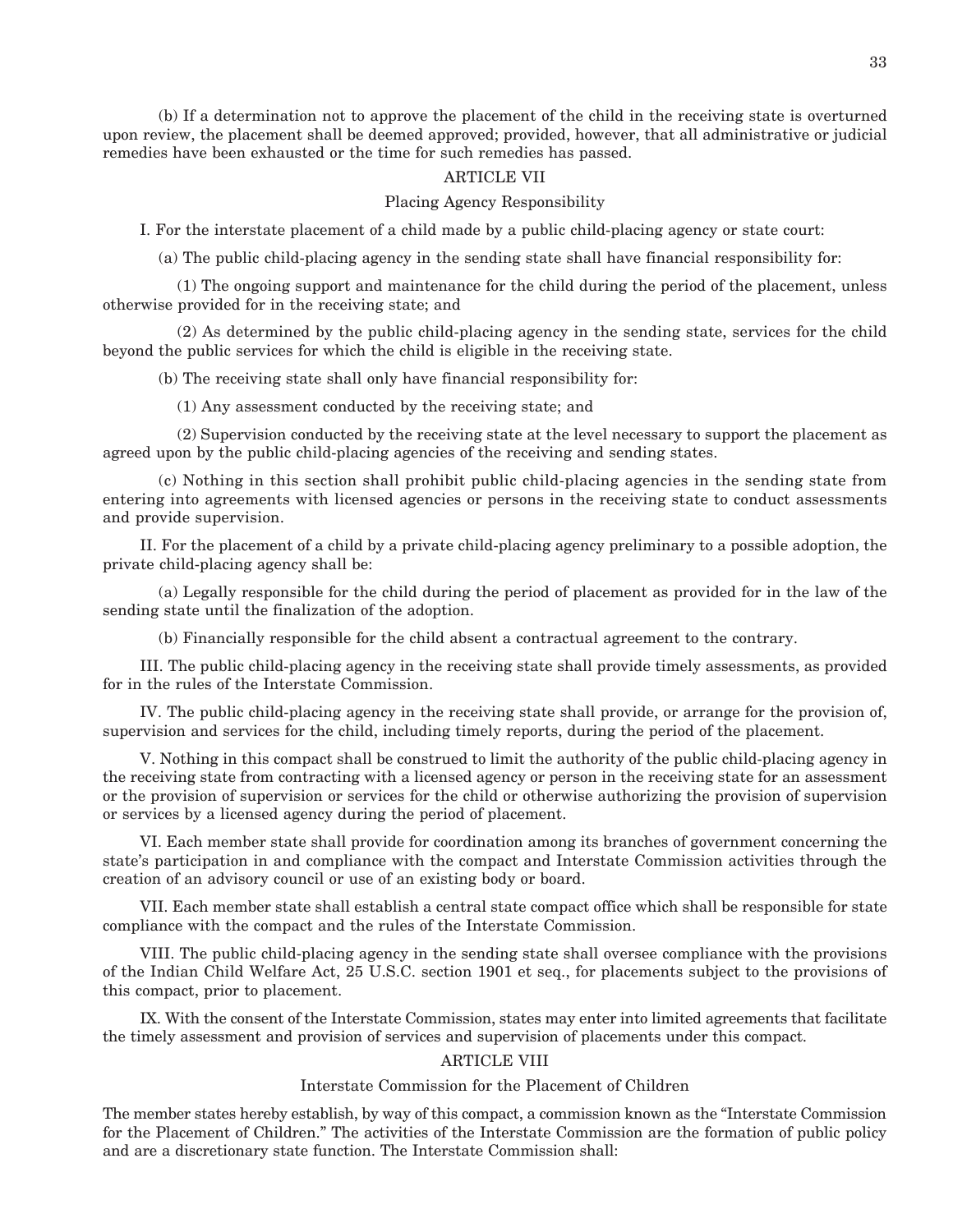I. Be a joint commission of the member states and shall have the responsibilities, powers, and duties set forth herein and such additional powers as may be conferred upon it by subsequent concurrent action of the respective legislatures of the member states.

 II. Consist of one commissioner from each member state who shall be appointed by the executive head of the state human services administration with ultimate responsibility for the child welfare program. The appointed commissioner shall have the legal authority to vote on policy-related matters governed by this compact binding the state.

(a) Each member state represented at a meeting of the Interstate Commission is entitled to one vote.

 (b) A majority of the member states shall constitute a quorum for the transaction of business, unless a larger quorum is required by the bylaws of the Interstate Commission.

(c) A representative shall not delegate a vote to another member state.

 (d) A representative may delegate voting authority to another person from that state for a specified meeting.

 III. Include, in addition to the commissioners of each member state, persons who are members of interested organizations as defined in the bylaws or rules of the Interstate Commission. Such members shall be ex officio and shall not be entitled to vote on any matter before the Interstate Commission.

 IV. Establish an executive committee which shall have the authority to administer the day-to-day operations and administration of the Interstate Commission. The executive committee shall not have the power to engage in rulemaking.

#### ARTICLE IX

#### Powers and Duties of the Interstate Commission

The Interstate Commission shall have the following powers:

 I. To promulgate rules and take all necessary actions to effect the goals, purposes, and obligations as enumerated in this compact.

II. To provide for dispute resolution among member states.

 III. To issue, upon request of a member state, advisory opinions concerning the meaning or interpretation of the interstate compact, its bylaws, rules, or actions.

 IV. To enforce compliance with this compact or the bylaws or rules of the Interstate Commission pursuant to Article XII.

 V. Collect standardized data concerning the interstate placement of children subject to this compact as directed through its rules, which shall specify the data to be collected, the means of collection and data exchange, and reporting requirements.

VI. To establish and maintain offices as may be necessary for the transacting of its business.

VII. To purchase and maintain insurance and bonds.

 VIII. To hire or contract for services of personnel or consultants as necessary to carry out its functions under the compact and establish personnel qualification policies and rates of compensation.

 IX. To establish and appoint committees and officers, including, but not limited to, an executive committee as required by Article X.

 X. To accept any and all donations and grants of money, equipment, supplies, materials, and services, and to receive, utilize, and dispose thereof.

 XI. To lease, purchase, accept contributions or donations of, or otherwise to own, hold, improve, or use any property, real, personal, or mixed.

 XII. To sell, convey, mortgage, pledge, lease, exchange, abandon, or otherwise dispose of any property, real, personal, or mixed.

XIII. To establish a budget and make expenditures.

XIV. To adopt a seal and bylaws governing the management and operation of the Interstate Commission.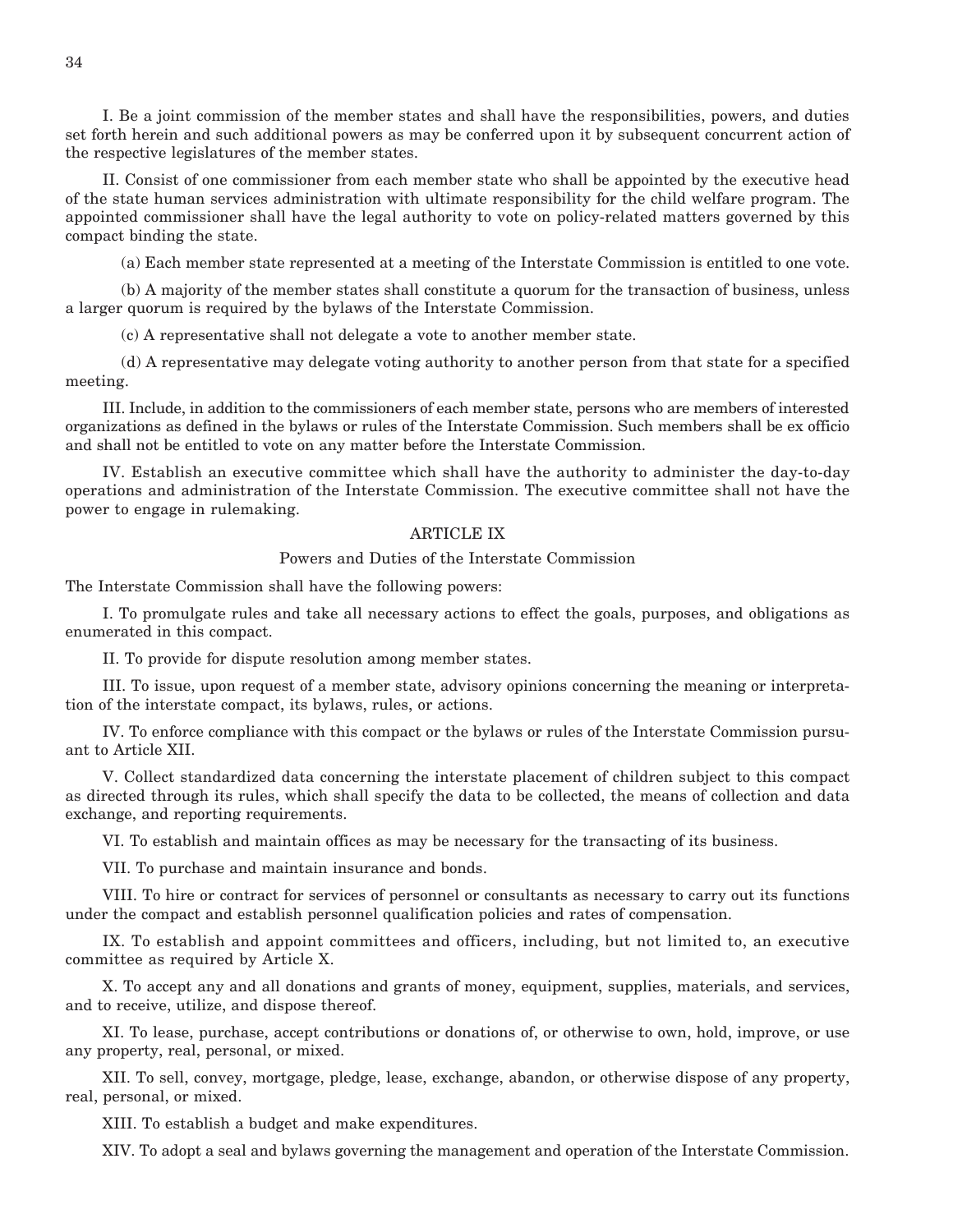XV. To report annually to the legislatures, the governors, the judiciary, and the state advisory councils of the member states concerning the activities of the Interstate Commission during the preceding year. Such reports shall also include any recommendations that may have been adopted by the Interstate Commission.

 XVI. To coordinate and provide education, training, and public awareness regarding the interstate movement of children for officials involved in such activity.

XVII. To maintain books and records in accordance with the bylaws of the Interstate Commission.

XVIII. To perform such functions as may be necessary or appropriate to achieve the purposes of this compact.

#### ARTICLE X

#### Organization and Operation of the Interstate Commission

I. Organization.

 (a) Within 12 months after the first Interstate Commission meeting, the Interstate Commission shall adopt rules to govern its conduct as may be necessary or appropriate to carry out the purposes of the compact.

 (b) The Interstate Commission's rules shall establish conditions and procedures under which the Interstate Commission shall make its information and official records available to the public for inspection or copying.

#### II. Meetings.

 (a) The Interstate Commission shall meet at least once each calendar year. The chairperson may call additional meetings and, upon the request of a simple majority of the member states, shall call additional meetings.

 (b) Public notice shall be given by the Interstate Commission of all meetings, and all meetings shall be open to the public.

 (c) The bylaws may provide for meetings of the Interstate Commission to be conducted by telecommunication or other electronic communication.

III. Officers and staff.

 (a) The Interstate Commission may, through its executive committee, appoint or retain a staff director for such period, upon such terms and conditions, and for such compensation as the Interstate Commission may deem appropriate. The staff director shall serve as secretary to the Interstate Commission but shall not have a vote. The staff director may hire and supervise such other staff as may be authorized by the Interstate Commission.

 (b) The Interstate Commission shall elect, from among its members, a chairperson and a vice chairperson of the executive committee, and other necessary officers, each of whom shall have such authority and duties as may be specified in the bylaws.

IV. Qualified immunity, defense, and indemnification.

 (a) The Interstate Commission's staff director and its employees shall be immune from suit and liability, either personally or in their official capacity, for a claim for damage to or loss of property or personal injury or other civil liability caused or arising out of or relating to an actual or alleged act, error, or omission that occurred or that such person had a reasonable basis for believing occurred within the scope of Interstate Commission employment, duties, or responsibilities; provided, however, that such person shall not be protected from suit or liability for damage, loss, injury, or liability caused by a criminal act or the intentional or willful and wanton misconduct of such person.

 (b)(1) The liability of the Interstate Commission's staff director and employees or Interstate Commission representatives, acting within the scope of such person's employment or duties, for acts, errors, or omissions occurring within such person's state may not exceed the limits of liability set forth under the Constitution and laws of that state for state officials, employees, and agents. The Interstate Commission is considered to be an instrumentality of the states for the purposes of any such action. Nothing in this subsection shall be construed to protect such person from suit or liability for damage, loss, injury, or liability caused by a criminal act or the intentional or willful and wanton misconduct of such person.

 (2) The Interstate Commission shall defend the staff director and its employees and, subject to the approval of the attorney general or other appropriate legal counsel of the member state, shall defend the commissioner of a member state in a civil action seeking to impose liability arising out of an actual or alleged act, error,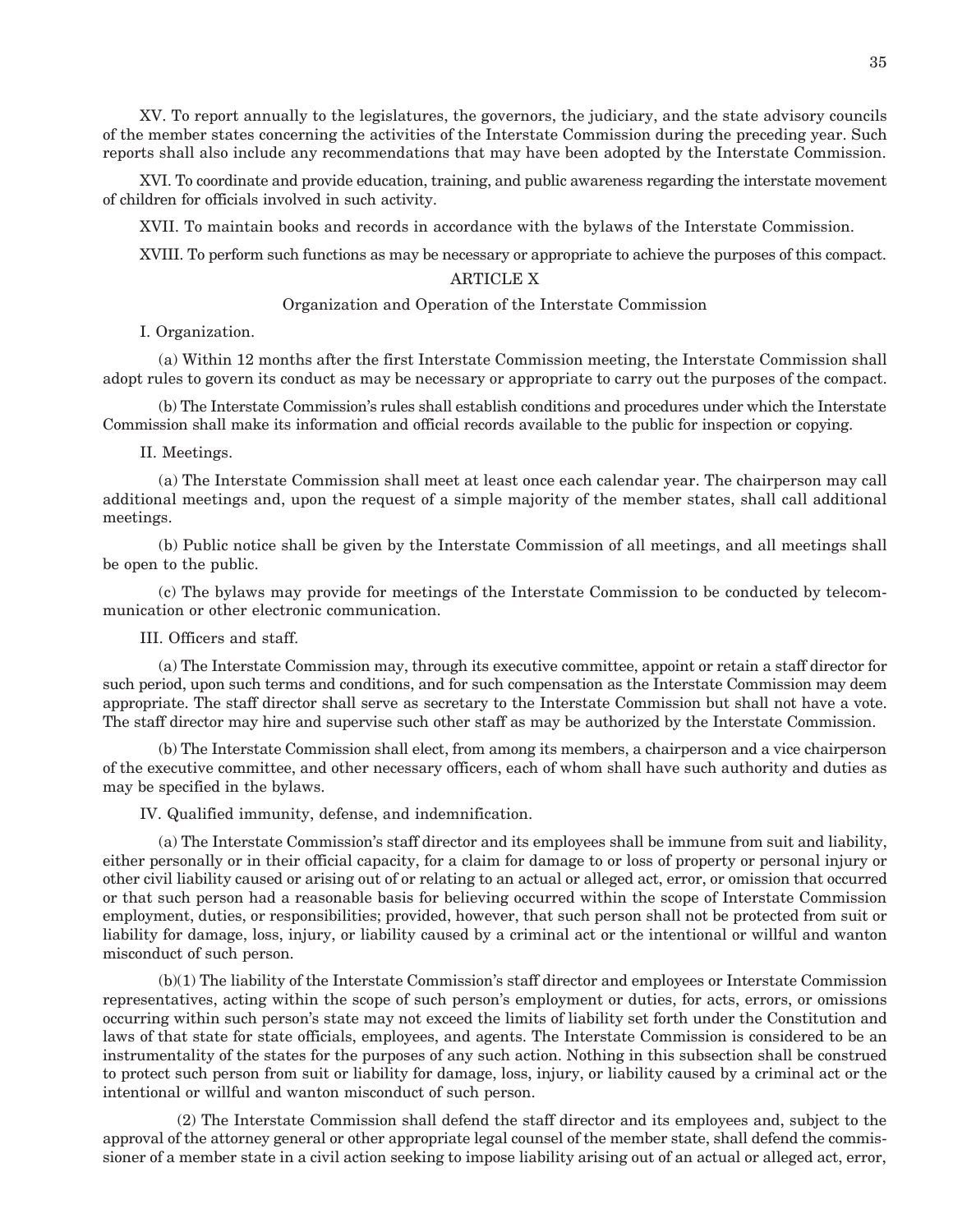or omission that occurred within the scope of Interstate Commission employment, duties, or responsibilities, or that the defendant had a reasonable basis for believing occurred within the scope of Interstate Commission employment, duties, or responsibilities; provided, however, that the actual or alleged act, error, or omission did not result from intentional or willful and wanton misconduct on the part of such person.

 (3) To the extent not covered by the state involved, a member state, or the Interstate Commission, the representatives or employees of the Interstate Commission shall be held harmless in the amount of a settlement or judgment, including attorney's fees and costs, obtained against such persons arising out of an actual or alleged act, error, or omission that occurred within the scope of Interstate Commission employment, duties, or responsibilities, or that such persons had a reasonable basis for believing occurred within the scope of Interstate Commission employment, duties, or responsibilities; provided, however, that the actual or alleged act, error, or omission did not result from intentional or willful and wanton misconduct on the part of such persons.

#### ARTICLE XI

#### Rulemaking Functions of the Interstate Commission

 I. The Interstate Commission shall promulgate and publish rules in order to effectively and efficiently achieve the purposes of the compact.

 II. Rulemaking shall occur pursuant to the criteria set forth in this article and the bylaws and rules adopted pursuant thereto. Such rulemaking shall substantially conform to the principles of the "Model State Administrative Procedures Act," 1981 Act, Uniform Laws Annotated, Vol. 15, p. 1 (2000), or such other administrative procedure acts as the Interstate Commission deems appropriate, consistent with due process requirements under the United States Constitution as now or hereafter interpreted by the United States Supreme Court. All rules and amendments shall become binding as of the date specified, as published with the final version of the rule as approved by the Interstate Commission.

III. When promulgating a rule, the Interstate Commission shall, at a minimum:

(a) Publish the proposed rule's entire text stating the reasons for that proposed rule;

 (b) Allow and invite any and all persons to submit written data, facts, opinions, and arguments, which information shall be added to the record and made publicly available; and

 (c) Promulgate a final rule and its effective date, if appropriate, based on input from state or local officials or interested parties.

 IV. Rules promulgated by the Interstate Commission shall have the force and effect of administrative rules and shall be binding in the compacting states to the extent and in the manner provided for in this compact.

 V. Not later than 60 days after a rule is promulgated, an interested person may file a petition in the United States District Court for the District of Columbia or in the federal district court where the Interstate Commission's principal office is located for judicial review of such rule. If the court finds that the Interstate Commission's action is not supported by substantial evidence in the rulemaking record, the court shall hold the rule unlawful and set it aside.

 VI. If a majority of the legislatures of the member states rejects a rule, those states may by enactment of a statute or resolution in the same manner used to adopt the compact cause that such rule shall have no further force and effect in any member state.

 VII. The existing rules governing the operation of the Interstate Compact on the Placement of Children superseded by this act shall be null and void no less than 12 months but no more than 24 months after the first meeting of the Interstate Commission created hereunder, as determined by the members during the first meeting.

 VIII. Within the first 12 months of operation, the Interstate Commission shall promulgate rules addressing the following:

- (a) Transition rules.
- (b) Forms and procedures.
- (c) Timelines.
- (d) Data collection and reporting.
- (e) Rulemaking.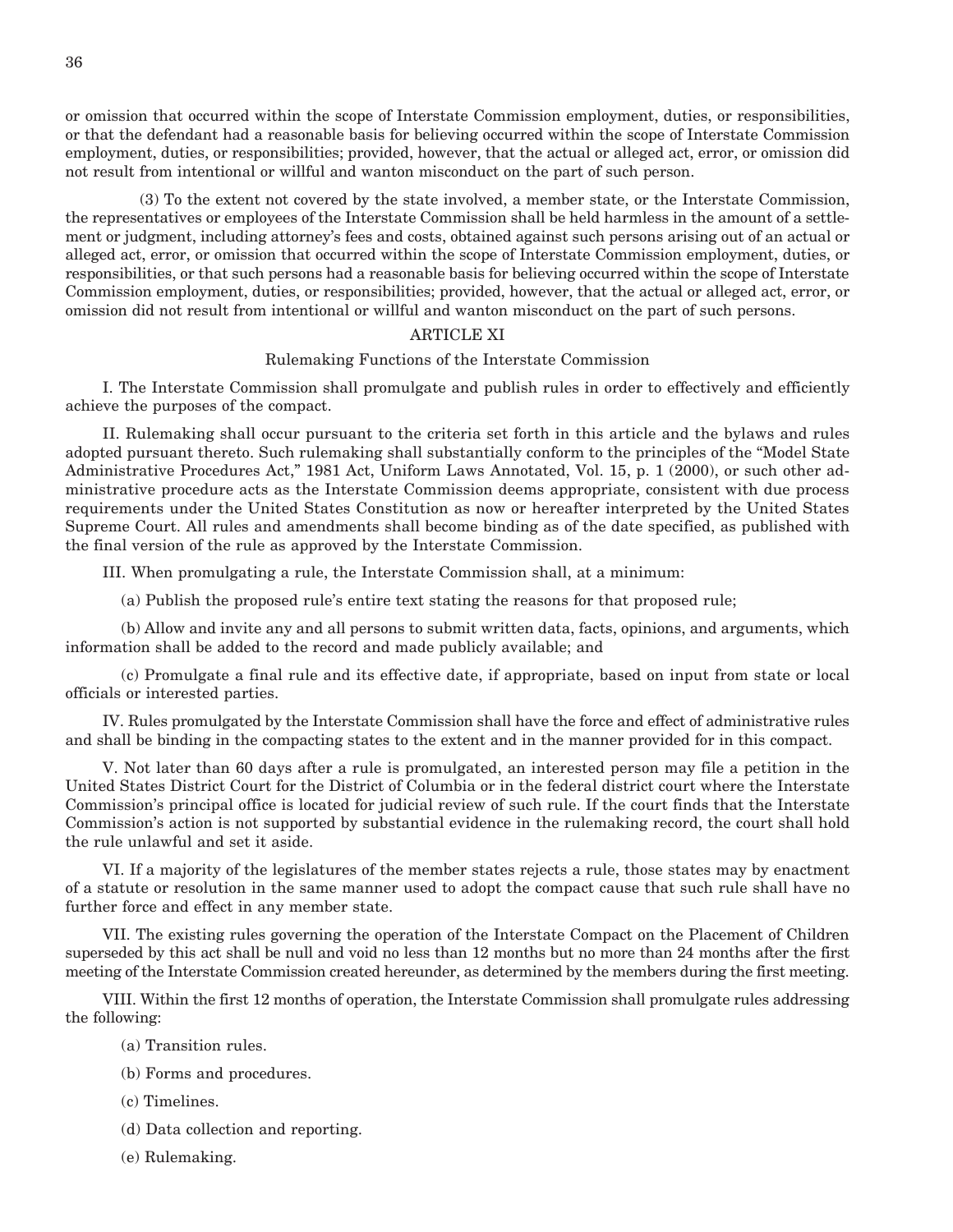(f) Visitation.

(g) Progress reports and supervision.

(h) Sharing of information and confidentiality.

(i) Financing of the Interstate Commission.

(j) Mediation, arbitration, and dispute resolution.

(k) Education, training, and technical assistance.

(l) Enforcement.

(m) Coordination with other interstate compacts.

 IX. Upon determination by a majority of the members of the Interstate Commission that an emergency exists:

(a) The Interstate Commission may promulgate an emergency rule only if it is required to:

 (1) Protect the children covered by this compact from an imminent threat to their health, safety, and well-being;

(2) Prevent loss of federal or state funds; or

(3) Meet a deadline for the promulgation of an administrative rule required by federal law.

 (b) An emergency rule shall become effective immediately upon adoption, provided that the usual rulemaking procedures provided hereunder shall be retroactively applied to the emergency rule as soon as reasonably possible, but no later than 90 days after the effective date of the emergency rule.

(c) An emergency rule shall be promulgated as provided for in the rules of the Interstate Commission.

#### ARTICLE XII

Oversight, Dispute Resolution, and Enforcement

I. Oversight.

(a) The Interstate Commission shall oversee the administration and operation of the compact.

 (b) The executive, legislative, and judicial branches of state government in each member state shall enforce this compact and the rules of the Interstate Commission and shall take all actions necessary and appropriate to effectuate the compact's purposes and intent. The compact and its rules shall be binding in the compacting states to the extent and in the manner provided for in this compact.

 (c) All courts shall take judicial notice of the compact and the rules in any judicial or administrative proceeding in a member state pertaining to the subject matter of this compact.

 (d) The Interstate Commission shall be entitled to receive service of process in any action in which the validity of a compact provision or rule is the issue for which a judicial determination has been sought and shall have standing to intervene in any proceedings. Failure to provide service of process to the Interstate Commission shall render any judgment, order, or other determination, however so captioned or classified, void as to this compact, its bylaws, or rules of the Interstate Commission.

II. Dispute resolution.

 (a) The Interstate Commission shall attempt, upon the request of a member state, to resolve disputes which are subject to the compact and which may arise among member states and between member and nonmember states.

 (b) The Interstate Commission shall promulgate a rule providing for both mediation and binding dispute resolution for disputes among compacting states. The costs of such mediation or dispute resolution shall be the responsibility of the parties to the dispute.

 III. Enforcement. If the Interstate Commission determines that a member state has defaulted in the performance of its obligations or responsibilities under this compact, its bylaws, or rules of the Interstate Commission, the Interstate Commission may:

(a) Provide remedial training and specific technical assistance;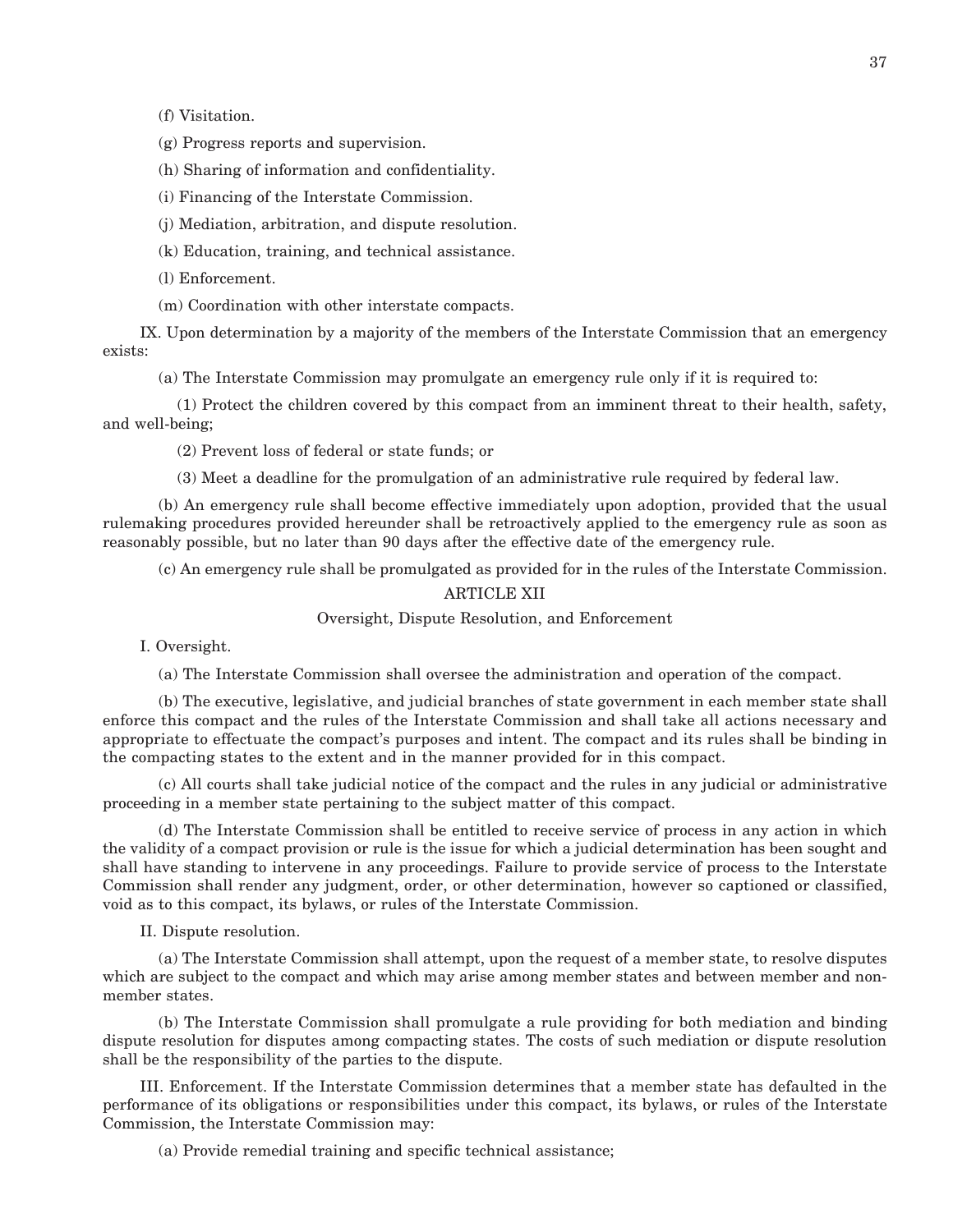(b) Provide written notice to the defaulting state and other member states of the nature of the default and the means of curing the default. The Interstate Commission shall specify the conditions by which the defaulting state must cure its default;

 (c) By majority vote of the members, initiate against a defaulting member state legal action in the United States District Court for the District of Columbia or, at the discretion of the Interstate Commission, in the federal district where the Interstate Commission has its principal office, to enforce compliance with the provisions of the compact, its bylaws, or rules of the Interstate Commission. The relief sought may include both injunctive relief and damages. In the event judicial enforcement is necessary, the prevailing party shall be awarded all costs of such litigation including reasonable attorney's fees; or

 (d) Avail itself of any other remedies available under state law or the regulation of official or professional conduct.

#### ARTICLE XIII

#### Financing of the Commission

 I. The Interstate Commission shall pay, or provide for the payment of, the reasonable expenses of its establishment, organization, and ongoing activities.

 II. The Interstate Commission may levy on and collect an annual assessment from each member state to cover the cost of the operations and activities of the Interstate Commission and its staff, which must be in a total amount sufficient to cover the Interstate Commission's annual budget as approved by its members each year. The aggregate annual assessment amount shall be allocated based upon a formula to be determined by the Interstate Commission, which shall promulgate a rule binding upon all member states.

 III. The Interstate Commission shall not incur obligations of any kind prior to securing the funds adequate to meet those obligations, nor shall the Interstate Commission pledge the credit of any of the member states, except by and with the authority of the member state.

 IV. The Interstate Commission shall keep accurate accounts of all receipts and disbursements. The receipts and disbursements of the Interstate Commission shall be subject to the audit and accounting procedures established under its bylaws. However, all receipts and disbursements of funds handled by the Interstate Commission shall be audited yearly by a certified or licensed public accountant, and the report of the audit shall be included in and become part of the annual report of the Interstate Commission.

#### ARTICLE XIV

#### Member States, Effective Date, and Amendment

I. Any state is eligible to become a member state.

 II. The compact shall become effective and binding upon legislative enactment of the compact into law by no less than 35 states. The effective date shall be the later of July 1, 2007, or upon enactment of the compact into law by the thirty-fifth state. Thereafter, it shall become effective and binding as to any other member state upon enactment of the compact into law by that state. The executive heads of the state human services administration with ultimate responsibility for the child welfare program of nonmember states or their designees shall be invited to participate in the activities of the Interstate Commission on a nonvoting basis prior to adoption of the compact by all states.

 III. The Interstate Commission may propose amendments to the compact for enactment by the member states. No amendment shall become effective and binding on the member states unless and until it is enacted into law by unanimous consent of the member states.

#### ARTICLE XV

#### Withdrawal and Dissolution

I. Withdrawal.

 (a) Once effective, the compact shall continue in force and remain binding upon each and every member state, provided that a member state may withdraw from the compact by specifically repealing the statute which enacted the compact into law.

 (b) Withdrawal from this compact shall be by the enactment of a statute repealing the compact. The effective date of withdrawal shall be the effective date of the repeal of the statute.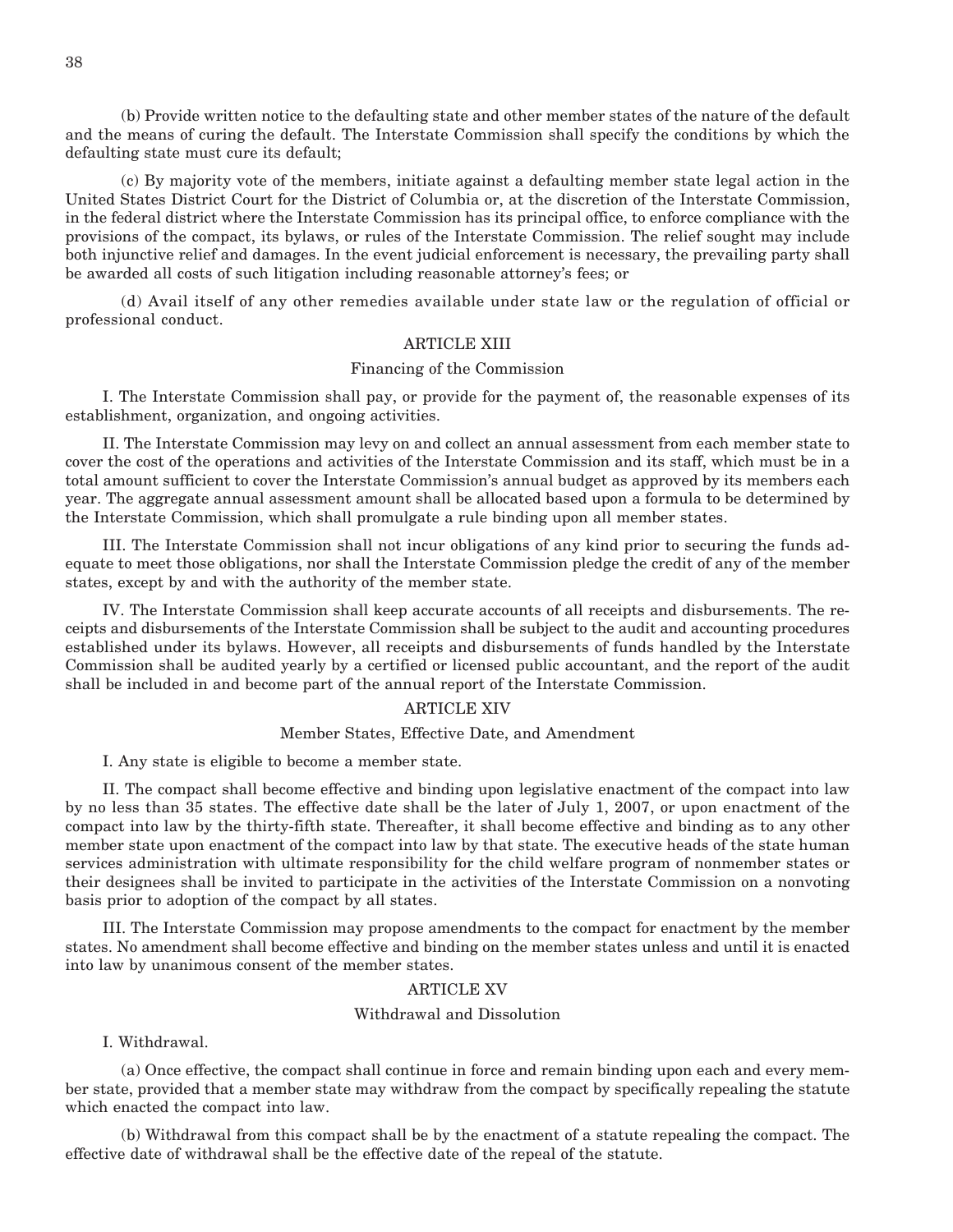(c) The withdrawing state shall immediately notify the president of the Interstate Commission in writing upon the introduction of legislation repealing this compact in the withdrawing state. The Interstate Commission shall then notify the other member states of the withdrawing state's intent to withdraw.

 (d) The withdrawing state is responsible for all assessments, obligations, and liabilities incurred through the effective date of withdrawal.

 (e) Reinstatement following withdrawal of a member state shall occur upon the withdrawing state reenacting the compact or upon such later date as determined by the members of the Interstate Commission.

II. Dissolution of compact.

 (a) This compact shall dissolve effective upon the date of the withdrawal or default of the member state which reduces the membership in the compact to one member state.

 (b) Upon the dissolution of this compact, the compact becomes null and void and shall be of no further force or effect, and the business and affairs of the Interstate Commission shall be concluded and surplus funds shall be distributed in accordance with the bylaws.

#### ARTICLE XVI

#### Severability and Construction

 I. The provisions of this compact shall be severable, and, if any phrase, clause, sentence, or provision is deemed unenforceable, the remaining provisions of the compact shall be enforceable.

II. The provisions of this compact shall be liberally construed to effectuate its purposes.

 III. Nothing in this compact shall be construed to prohibit the concurrent applicability of other interstate compacts to which the states are members.

#### ARTICLE XVII

#### Binding Effect of Compact and Other Laws

 I. Other laws. Nothing in this compact prevents the enforcement of any other law of a member state that is not inconsistent with this compact.

II. Binding effect of the compact.

(a) All lawful actions of the Interstate Commission are binding upon the member states.

 (b) All agreements between the Interstate Commission and the member states are binding in accordance with their terms.

 (c) In the event any provision of this compact exceeds the constitutional limits imposed on the legislature or executive branch of any member state, such provision shall be ineffective to the extent of the conflict with the constitutional provision in question in that member state.

#### ARTICLE XVIII

#### Indian Tribes

Notwithstanding any other provision in this compact, the Interstate Commission may promulgate guidelines to permit Indian tribes to utilize the compact to achieve any or all of the purposes of the compact as specified in Article I. The Interstate Commission shall make reasonable efforts to consult with Indian tribes in promulgating guidelines to reflect the diverse circumstances of the various Indian tribes.

3 Adoption; Reference Changed. Amend RSA 170-B:18, IV to read as follows:

 IV. The department or a licensed child-placing agency making the required assessment may request other departments or licensed child-placing agencies within or outside this state to make the assessment or designated portions thereof as may be appropriate. Where such written assessments are made, a written report shall be filed with the court; provided, however, said report shall not violate RSA 170-A, the interstate compact [on] *for*  the placement of children.

4 Contingency. Sections 2, 3, and 6 of this act, relative to the 2009 edition of the Interstate Compact for the Placement of Children, shall take effect on the date that the commissioner of the department of health and human services certifies to the director of the office of legislative services and the secretary of state that 35 compacting states, including New Hampshire, have enacted the 2009 edition of the Interstate Compact for the Placement of Children.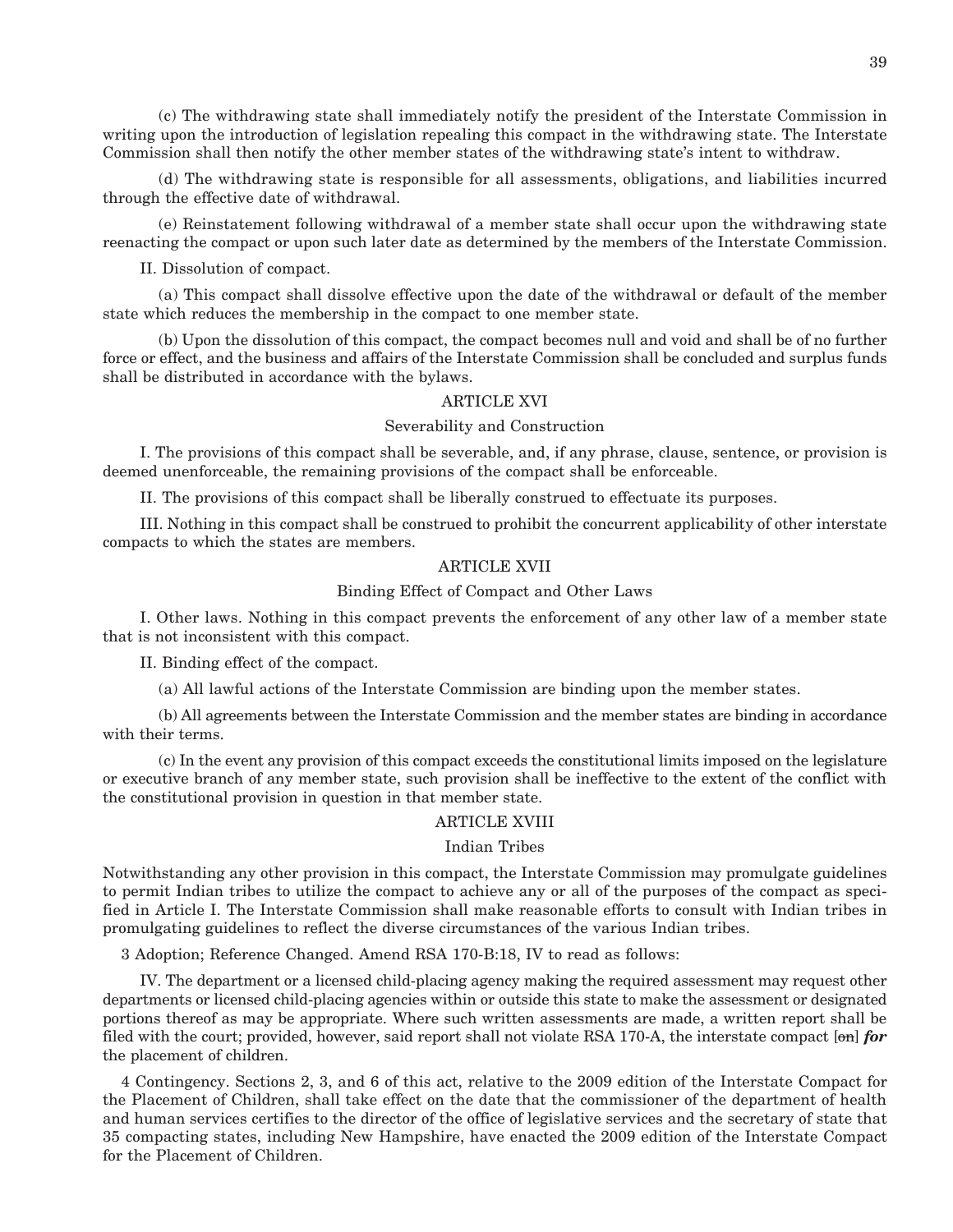5 New Section; Interstate Compact on the Placement of Children; Placement of a Child with a Parent. Amend RSA 170-A by inserting after section 1 the following new section:

170-A:1-a Placement of a Child with a Parent. The provisions of this chapter shall not apply to the placement of a child with a parent, provided that:

I. The parent proves, to the satisfaction of a court, a substantial relationship with the child; and

II. The court makes a written finding that placement with the parent is in the best interests of the child.

6 Repeal. RSA 170-A:1-a, relative to the placement of a child with a parent under the interstate compact on the placement of children, is repealed.

7 Effective Date.

I. Sections 2, 3, and 6 of this act shall take effect as provided in section 4 of this act.

II. Section 5 of this act shall take effect upon its passage.

III. The remainder of this act shall take effect January 1, 2023.

2022-1859s

#### AMENDED ANALYSIS

This bill:

I. Prohibits a parent's decision not to have their child vaccinated from being used as grounds to terminate parental rights.

II. Provides for the adoption of the 2009 edition of the interstate compact for the placement of children.

III. Exempts certain child placements from the interstate compact on the placement of children in RSA 170-A.

Energy and Natural Resources April 26, 2022 2022-1825s 12/10

#### Amendment to HB 1293

Amend the title of the bill by replacing it with the following:

AN ACT relative to the design of sewage or waste disposal systems for a person's own domicile, and relative to water well and sewage or waste disposal systems.

Amend the bill by replacing all after section 1 with the following:

2 New Paragraphs; Water Pollution and Waste Disposal; Definitions. Amend RSA 485-A:2 by inserting after paragraph XXIV the following new paragraphs:

XXV. "Water well contractor" shall mean "water well contractor" as defined in RSA 482-B:2.

XXVI. "Water well board" means the water well board established in RSA 482-B:3.

XXVII. "Well" shall mean "well" as defined in RSA 482-B:2.

3 Water Pollution and Waste Disposal; Protective Well Radii. RSA 485-A:30-b is repealed and reenacted to read as follows:

485-A:30-b Protective Well Radii.

 I. The requirements in this paragraph shall apply to wells other than municipal or state-owned wells and to sewage disposal systems.

 (a) The commissioner shall adopt rules under RSA 541-A providing for protective well radii for private wells and for regulation of land use within the radii boundary.

 (b) No action of the department, and nothing in this section, shall have the effect of encumbering any lot, other than a lot upon which a well or sewage disposal system is installed or replaced, without the lot owner's permission. However, the department shall adopt rules that: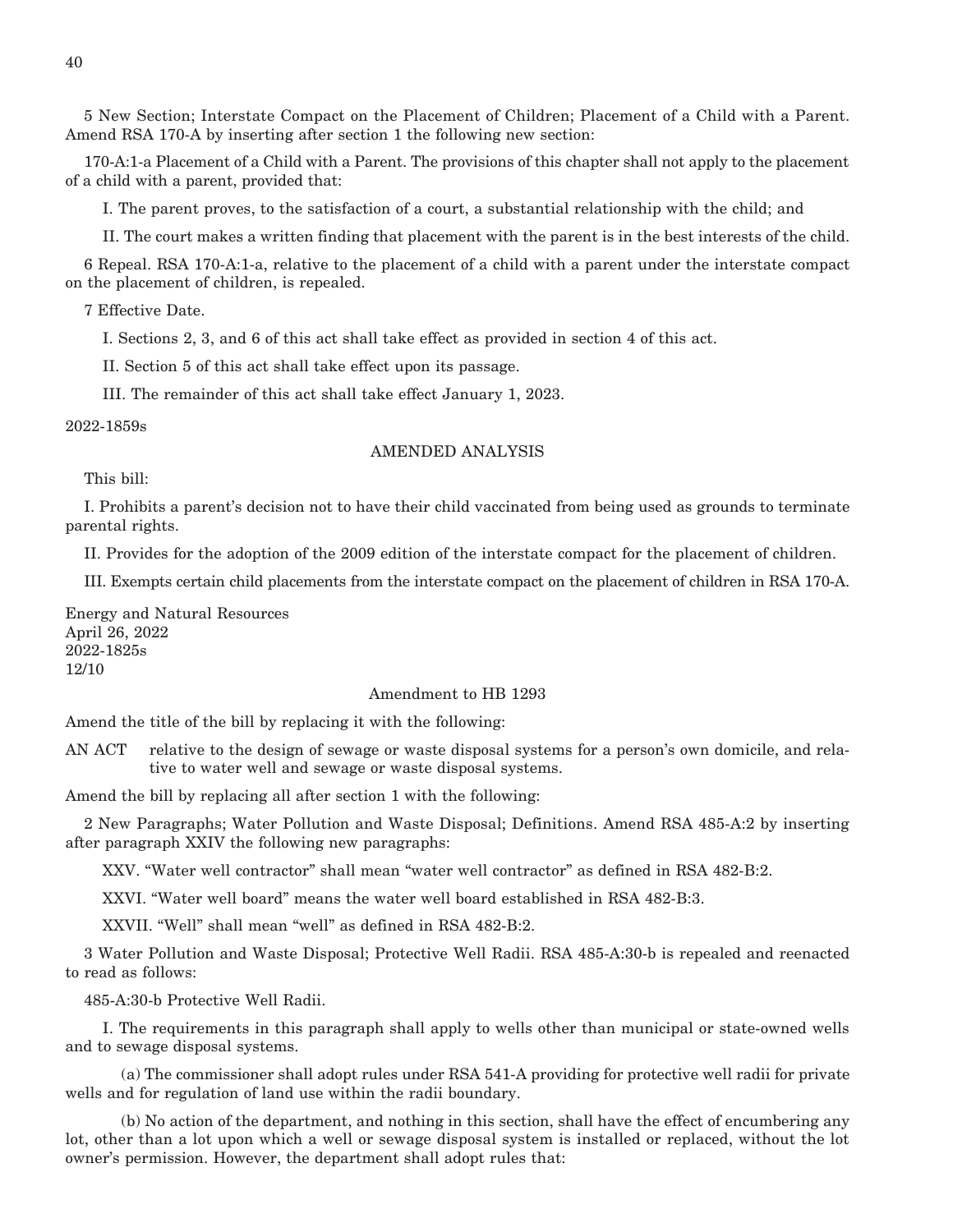(1) Allow abutting landowners to overlap protective well radii.

 (2) Allow an applicant to count state and locally-mandated setbacks, recorded easements, or land under conservation or similar dedication toward the required protective well radius provided such setback, easement, or dedicated land ensures the protection of drinking water quality.

 II. The requirements in this paragraph shall apply to the installation of wells other than municipal or state-owned wells.

 (a) For any well being installed or utilized to serve one or more new commercial buildings or a noncommunity water system as defined in RSA 485:1-a, the entire protective well radius shall be located on-lot or in conformance with subparagraph  $I(b)(2)$ . For the purposes of this section, the term "commercial building" means a building that houses a commercial use but shall not include a residence which is also used for commercial purposes unless the total water withdrawal exceeds 600 gallons per day. A new commercial building means a new structure intended for commercial use, an existing residential structure being converted to commercial use, or an increase in water use at an existing commercial building to a level that requires a larger protective well radius under rules adopted by the department.

 (b) For all other wells, if the applicable protective well radius cannot be met either on-lot or using the methods described in subparagraph I(b), the on-lot protective radius shall be maximized to the extent practicable. The department may require water quality monitoring, record keeping, and reporting by the owner of the property as it deems necessary to ensure that the well water is suitable for its intended uses for any well installation that does not meet the applicable protective well radius.

 (c) Whenever a water well contractor installs a well that does not meet the applicable protective well radius, the water well contractor shall notify the property owner of the consequences of such reduced radius and advise the property owner whether special precautions should be taken relative to well installation.

 (d) Prior to a water well contractor changing the location of an existing well, the water well contractor shall advise and consult with the property owner or the property owner's agent about the best possible alternative location, considering distance to property boundaries, and, if applicable, to the sewage disposal system, and the capability for the lot to support the existing sewage loading considering the alternative location.

 (e) Wells shall be installed in conformance with applicable water well board statutes and rules, including RSA 482-B.

 (f) When a well is installed concurrently with a sewage disposal system, and prior to the system being placed into operation in accordance with RSA 485-A:29, I, and the well cannot be installed as shown on the approved plan, the water well contractor shall advise and consult with the property owner or the property owner's agent on the best possible alternative location, considering distance to property boundaries and to the sewage disposal system and the capability for the lot to support the sewage loading considering the alternative location. The owner shall ensure that an amended sewage disposal plan showing the actual location of the well is submitted to the department. If the entire protective well radius cannot be located on-lot, the owner of the property shall sign a standard release form prepared by the department, to acknowledge the potential loss of the protection of any portion of the radius which extends over the property line. Within 30 days after well installation, the owner shall record the release form in the registry of deeds of the county in which the property is located.

 (g) Any portion of a protected well radius that is not maintained on lot shall not be deemed to have protection and, therefore, sewage disposal systems shall not be required to meet the setback distance to wells on abutting lots.

 III. The requirements in this paragraph shall apply to the installation or replacement of sewage disposal systems.

 (a) Plans and specifications for a proposed sewage disposal system for a property which is or will be served by an on-lot well, shall show the location or proposed location of the well, or a designated area within which the well will be located, and shall show the protective radius as specified in the department's rules.

 (b) If the location of a proposed sewage disposal system will not meet the applicable well radius of a well that is or is proposed to be on the same lot, the owner of the property shall sign a setback waiver form prepared by the department upon which the actual distance from wells within the applicable well radius shall be noted. For existing wells, the owner shall record the approved setback waiver form in the registry of deeds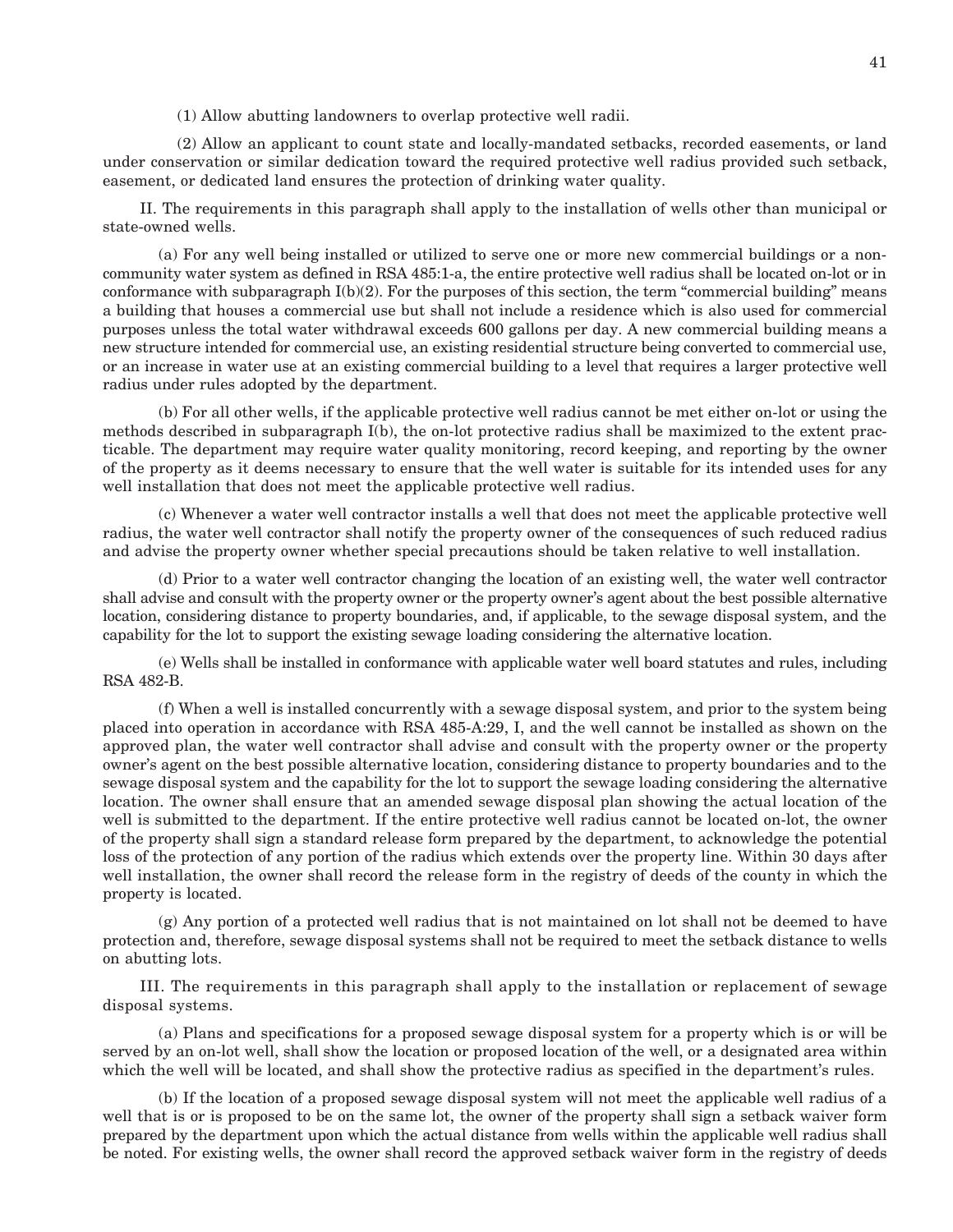within 30 days after the sewage disposal system approval is issued or, for proposed wells, within 30 days after well installation. The department may require water quality monitoring, record keeping, and reporting by the owner of the property as it deems necessary to ensure that the well water is suitable for its intended uses when any installation or replacement of a sewage disposal system impinges on the applicable protective well radius.

4 Rulemaking; Duties of the Commissioner. Amend the introductory paragraph of RSA 485-A:41, IV to read as follows:

 IV. Adopt rules, pursuant to RSA 541-A and after public hearing, relative to the implementation of this subdivision. The commissioner shall adopt rules relative to the circumstances under which the commissioner may grant a waiver of any rule, except that no waivers of rules relating to site loading or set-back distances to ground or surface waters shall be allowed for sewage or waste disposal systems on lots in subdivisions created after September 1, 1989. A waiver must be consistent with the intent of this subdivision and have a just result. In particular, [an encroachment waiver] *a waiver that would result in a protective well radius not being met* shall meet the following criteria:

5 Sewage Disposal Systems; Action on Applications. Amend RSA 485-A:31, I to read as follows:

 I. Subject to paragraphs II and III, the department shall give notice in writing *or email* to the person submitting the plans and specifications for subdivision of land of its approval or [disapproval] of the need *for additional information to complete the review* of such plans and specifications within 30 days of the date such plans and specifications and the required fees are received by the department and shall give notice in writing to the person submitting plans and specifications for sewage or waste disposal systems of its approval or [disapproval] *of the need for additional information to complete the review* of such plans and specifications within 15 working days of the date such plans and specifications and the required fees are received by the department. Unless such written [disapproval] *notice of the need for additional information to complete the review* shall be mailed to the person submitting plans and specifications within 30 days in the case of plans and specifications for subdivision of land and 15 working days in the case of plans and specifications for sewage or waste disposal systems from the date of receipt with the required fees by the department, the plans and specifications shall be deemed to have been approved. *If the department gives notice of the need for additional information, the department shall, within 30 days of the receipt of such information in the case of plans and specification for subdivision of land and within 15 working days of the receipt of such information in the case of plans and specifications for sewage or waste disposal systems, approve or deny the application.* The department shall send a copy of the approval or disapproval of such plans and specifications to the planning board or board of selectmen of the affected municipality.

6 New Paragraph; Sewage Disposal Systems; Action on Applications. Amend RSA 485-A:31 by inserting after paragraph III the following new paragraph:

 IV. The commissioner shall adopt rules pursuant to RSA 541-A relative to the procedures for review and standards for rendering a final decision for approval or denial of plans and specifications for subdivision of land and sewage or waste disposal systems.

7 Repeal. The following are repealed:

I. RSA 485-A:2, III-a, relative to the definition of encroachment waiver.

II. RSA 485-A:30-a, relative to notice of applications for sewage or waste disposal systems.

8 Effective Date. This act shall take effect 60 days after its passage.

2022-1825s

#### AMENDED ANALYSIS

This bill:

I. Repeals the exemption allowing any person who desires to submit plans and specifications for a sewage or waste disposal system for the person's own domicile to do so without a permit.

II. Clarifies the subsurface waiver process in water well systems.

III. Clarifies certain notice requirements for the department of environmental services on sewage and waste disposal systems.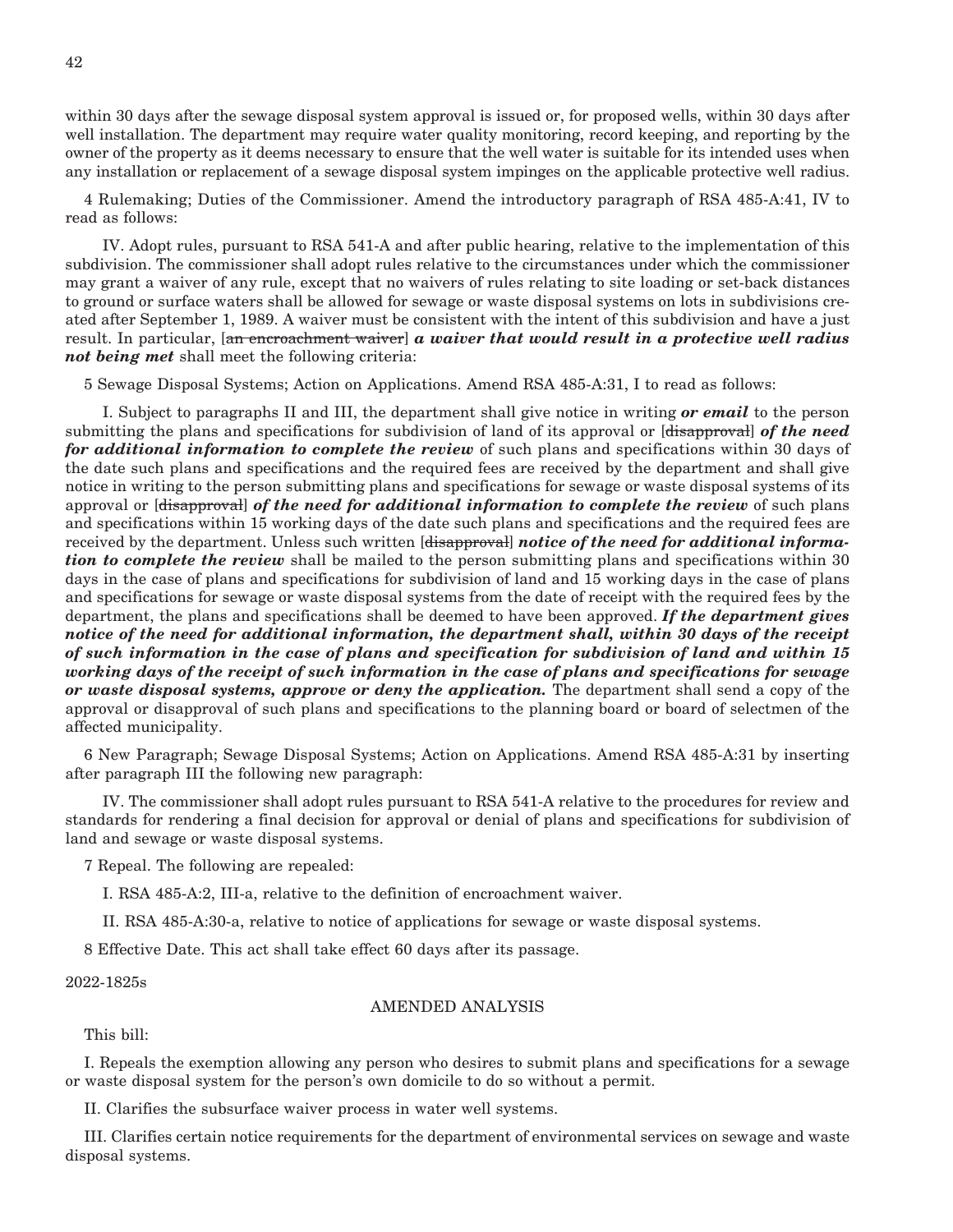Energy and Natural Resources April 25, 2022 2022-1752s 04/10

Amendment to HB 1299

Amend the bill by replacing section 2 with the following:

2 General Provisions as to Fish and Game; Import, Possession or Release of Wildlife. Amend RSA 207:14, I to read as follows:

 I.*(a)* No person shall import, possess, sell, exhibit, or release any live marine species or wildlife, or the eggs or progeny thereof, without first obtaining a permit from the executive director except as permitted under title XVIII. The executive director shall have the authority to determine the time period and any other conditions governing the issuance of such permit. [The executive director may refuse to issue a permit if he determines that such issuance may pose significant disease, genetic, ecological, environmental, health, safety, or welfare risks to persons, marine species or wildlife.] *A person may import, possess, sell, exhibit, or release any live marine species or wildlife, or the eggs or progeny thereof, after first obtaining a permit from the executive director, except as otherwise provided in Title XVIII. The chief of the wildlife division shall respond to a request for a permit within 60 days of a submission for a final request. The permit shall be granted within 60 days of the request, unless the executive director determines that issuing a permit may pose a significant disease, genetic, ecological, environmental, health, safety, or welfare risks to persons, marine species, or wildlife*.

 *(b) Any person who is denied a permit under subparagraph (a) may appeal the decision in writing to the fish and game commission within 60 days of the denial. The executive director shall respond to the appeal within 60 days.*

 *(c) The executive director shall adopt rules pursuant to RSA 541-A to implement the provisions of this paragraph.*

Senate Education April 26, 2022 2022-1834s 10/04

#### Amendment to HB 1311

Amend the bill by replacing sections 1 and 2 with the following:

1 School Employee and Designated School Volunteer Criminal History Records Check; Violations Added. Amend RSA 189:13-a, V to read as follows:

 V. Any person who has been charged pending disposition for or convicted of any violation or attempted violation of *RSA 318-B:2 for possession of a controlled drug with the intent to sell, felony level, within the last 10 years;* RSA 630:1; 630:1-a; 630:1-b; 630:2; *631:1;* 632-A:2; 632-A:3; 632-A:4; 633:1; 633:7; 639:2; 639:3; 645:1, II or III; 645:2; 649-A:3; 649-A:3-a; 649-A:3-b; 649-B:3; or 649-B:4; or any violation or any attempted violation of RSA 650:2 where the act involves a child in material deemed obscene; in this state, or under any statute prohibiting the same conduct in another state, territory, or possession of the United States, shall not be hired by a school administrative unit, school district, chartered public school, or public academy. The superintendent of the school administrative unit or the chief executive officer of the chartered public school or public academy may deny a selected applicant a final offer of employment if such person has been convicted of any crime, misdemeanor or felony, in addition to those listed above. The governing body of a school district, chartered public school, or public academy shall adopt a policy relative to hiring practices based on the results of the criminal history records check and report of misdemeanors and felonies received under paragraph II. Such policy may include language stating that any person who has been convicted of any misdemeanor, or any of a list of misdemeanors, may not be hired. Such policy may also include language stating that any person who has been convicted of any felony, or any of a list of felonies, shall not be hired.

2 Credentialing Applicant and Candidate Criminal History Records Check; Violations Added. Amend RSA 189:13-c, V to read as follows: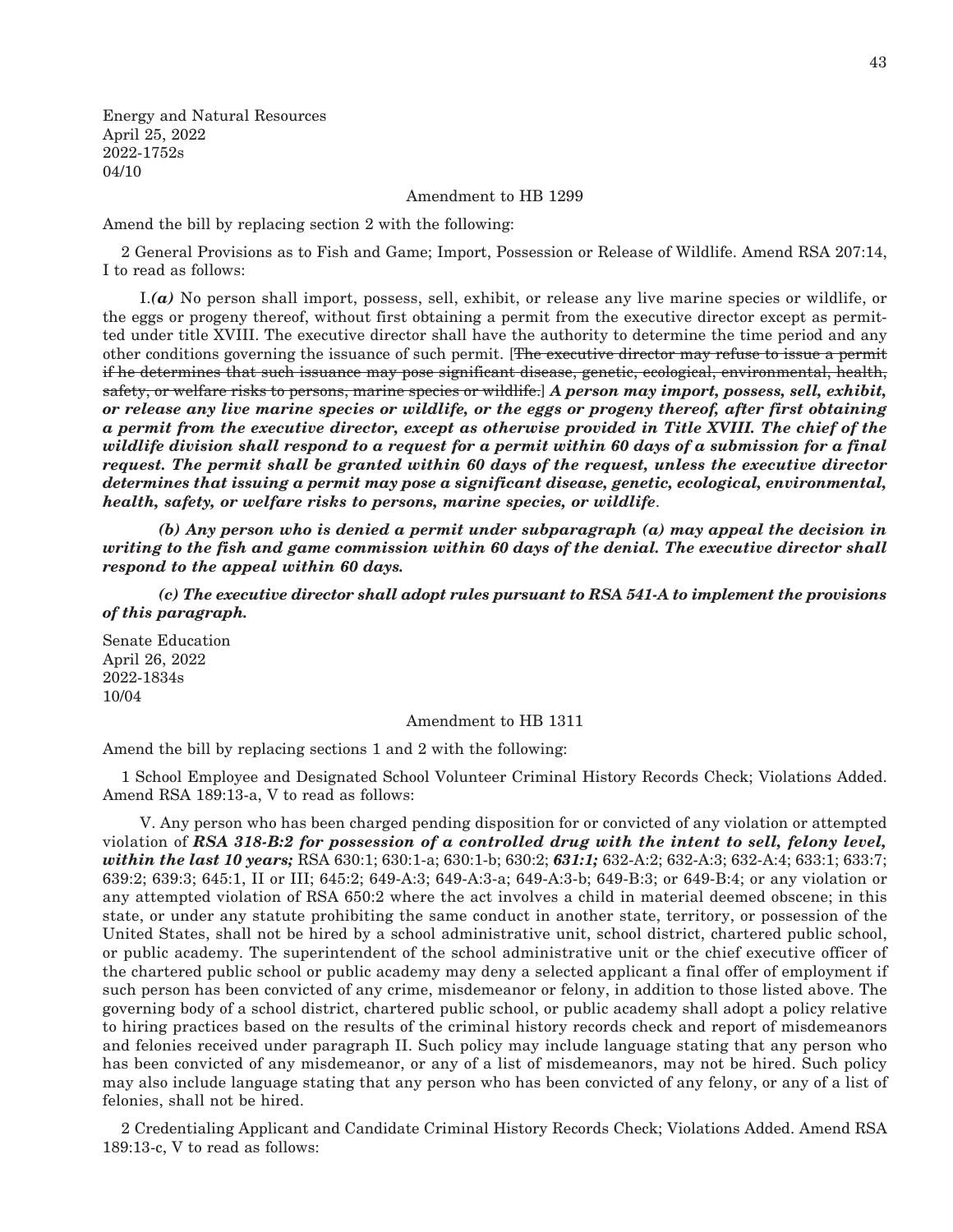V. Any person who has been charged pending disposition for or convicted of any violation or attempted violation of *RSA 318-B:2 possession of a controlled drug with the intent to sell, felony level, within the last 10 years,* RSA 630:1; 630:1-a; 630:1-b; 630:2; *631:1;* 632-A:2; 632-A:3; 632-A:4; 633:1; 639:2; 639:3; 645:1, II or III; 645:2; 649-A:3; 649-A:3-a; 649-A:3-b; 649-B:3; or 649-B:4; or any violation or any attempted violation of RSA 650:2 where the act involves a child in material deemed obscene in this state, or under any statute prohibiting the same conduct in another state, territory, or possession of the United States, shall not be granted a teaching credential by the department nor shall candidates be granted clearance.

2022-1834s

#### AMENDED ANALYSIS

This bill adds the prohibition of persons convicted of first degree assault or possession of a controlled drug with the intent to sell at a felony level within the last 10 years from employment in a public school and from being granted a teaching credential.

Election Law and Municipal Affairs April 26, 2022 2022-1798s 12/10

#### Amendment to HB 1397

Amend the title of the bill by replacing it with the following:

AN ACT relative to the length of terms for Rockingham county officers and relative to the Gunstock area commission.

Amend the bill by replacing all after section 2 with the following:

3 Gunstock Area Commission; Commission Member Elections. 1959, 399:3 is repealed and reenacted to read as follows:

399:3 Membership of the Commission. The commission shall consist of five members hereinafter referred to as "members," and two ex officio non-voting members. The members shall be resident property owners in the county of Belknap, and shall be invested with all the duties hereinafter granted to and imposed upon said commission. The ex officio members shall be the commissioner of the New Hampshire department of business and economic affairs, or designee, and the Belknap county administrator.

2022-1798s

#### AMENDED ANALYSIS

This bill establishes a 4-year term for the county treasurer, county sheriff, county register of deeds, and county attorney in Rockingham county. The bill also adds two ex officio non-voting members to the Gunstock area commission.

Health and Human Services April 27, 2022 2022-1868s 05/04

#### Amendment to HB 1455

Amend the bill by replacing all after the enacting clause with the following:

1 New Chapter; Employee Health Sovereignty. Amend RSA by inserting after chapter 275-H the following new chapter:

#### CHAPTER 275-I

#### EMPLOYEE HEALTH SOVEREIGNTY

275-I:1 State Enforcement of Federal Vaccination Mandates Prohibited.

 I. This state shall not engage in the enforcement of, or any collaboration with the enforcement of, any federal law, order, or rule that effectively requires any person as a condition of his or her employment, or as a condition of any other activity, to submit proof of vaccination against COVID-19 or any variant thereof, or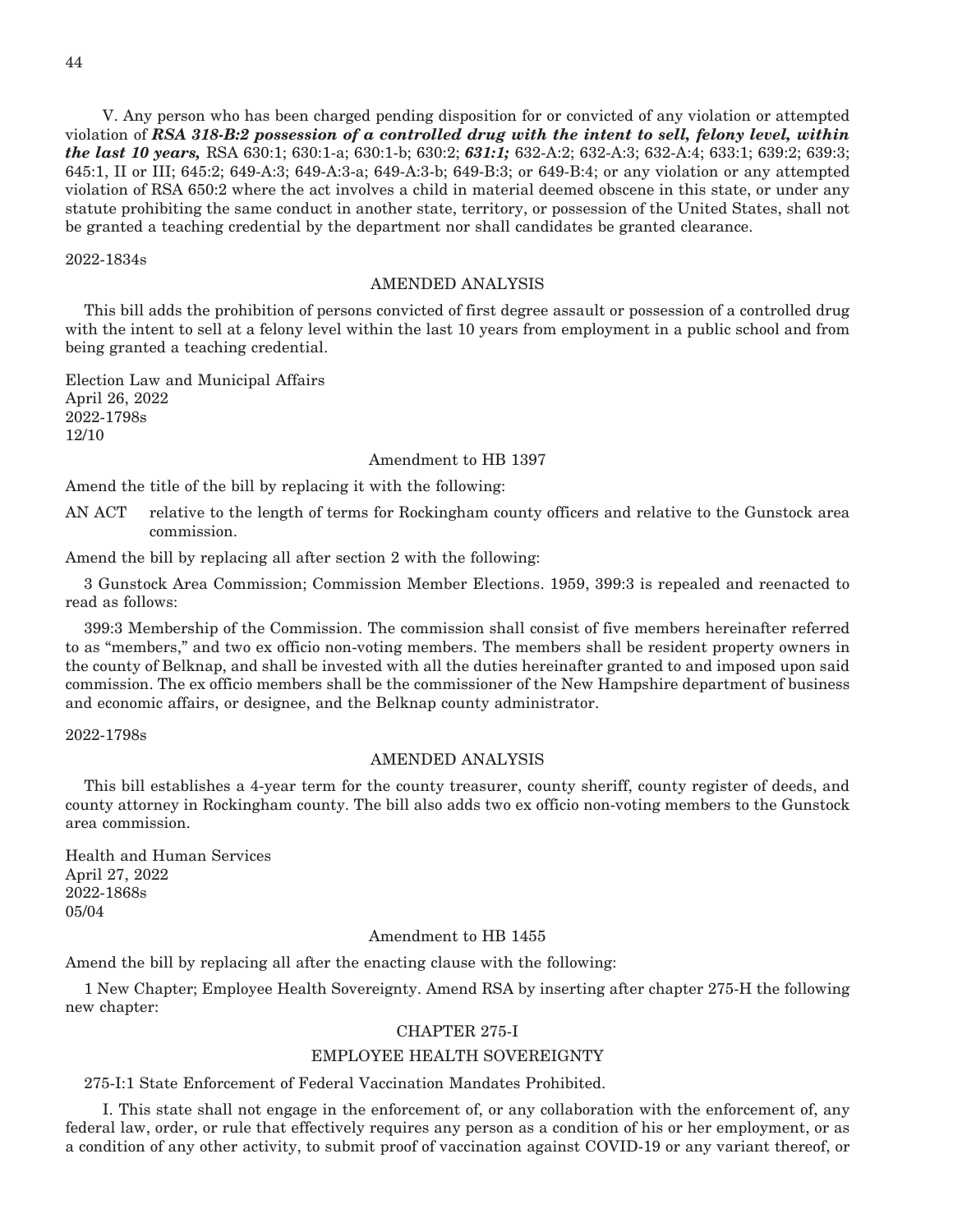to submit more than once per month a negative test for COVID-19 or any variant thereof. No state or local government agency, and no official or employee thereof, shall enforce or assist in the enforcement or administration of any such law, order, or rule.

II. Such prohibited activities shall include:

 (a) Investigating the violation of, or imposing any penalty for the violation of, any law, order, or rule addressed by paragraph I;

 (b) Providing any assistance to any federal department or agency in investigating or penalizing the violation of any law, order, or rule addressed by paragraph I, either through personnel activity or through the use of any state or local government property; or

 (c) Providing the COVID-19 vaccination status of any named individual to any federal department or agency, or engaging in any communication with any federal department or agency regarding any investigation into a violation of a law order, or rule addressed by paragraph I.

 III. Paragraphs I and II of this section shall not apply to any health care facility, provider, or contractor subject to a federal vaccine requirement including the survey and certification policies and procedures under the authority of the department of health and human services, bureau of licensing and certification.

275-H:2 Severability. If any provision of this chapter or any application of such provision to any particular person or circumstance is held to be invalid by any court of law, the remainder of this chapter and any remaining application of its provisions to any other person or circumstance shall not be affected.

2 Effective Date. This act shall take effect upon its passage.

Senate Finance April 26, 2022 2022-1832s 10/04

#### Amendment to HB 1513-FN

Amend the title of the bill by replacing it with the following:

AN ACT relative to the definition of a child with a disability under special education laws and providing funding for special education costs for students over age 21 until their 22nd birthday.

Amend the bill by replacing all after section 1 with the following:

2 Department of Education; Special Education; Students Age 21; Funding.

 I. For the 2022-2023 school year, department of education shall be liable for all school district costs related to providing services to special education students over age 21 until their 22nd birthday. Upon application by a school district, the department shall provide reimbursement for any such costs, which were not otherwise compensated for through other forms of state education aid. To qualify for reimbursement, a school district shall have utilized any unexpended federal Individuals with Disabilities Education Act (IDEA) funds for the fiscal year 2022 and any available IDEA American Rescue Plan Act funds. Payments shall be made to school districts under the payment schedule of special education aid under RSA 186-C:18.

 II. Notwithstanding any law to the contrary, any unexpended funds for biennium ending June 30, 2023, in account 06-56-56-560040-3043-629 (special education aid), shall not lapse and shall be made available to the department of education for the purpose of providing reimbursements under paragraph I. Any remaining unexpended funds after all reimbursements have been made shall be transferred to 06-56-56-562010-3015 (court ordered placements). If amounts available under this paragraph are insufficient to cover reimbursements approved under paragraph I, an amount equal to the shortfall is hereby appropriated to the department from the education trust fund created under RSA 198:39. The governor is authorized to draw a warrant from the education trust fund to satisfy the state's obligation under this section.

3 Effective Date. This act shall take effect upon its passage.

2022-1832s

#### AMENDED ANALYSIS

This bill modifies the definition of "child with a disability" to include persons up to 21 years of age. The bill also provides for reimbursement from the department of education for special education costs for students over age 21 until their 22nd birthday and provides funding therefor.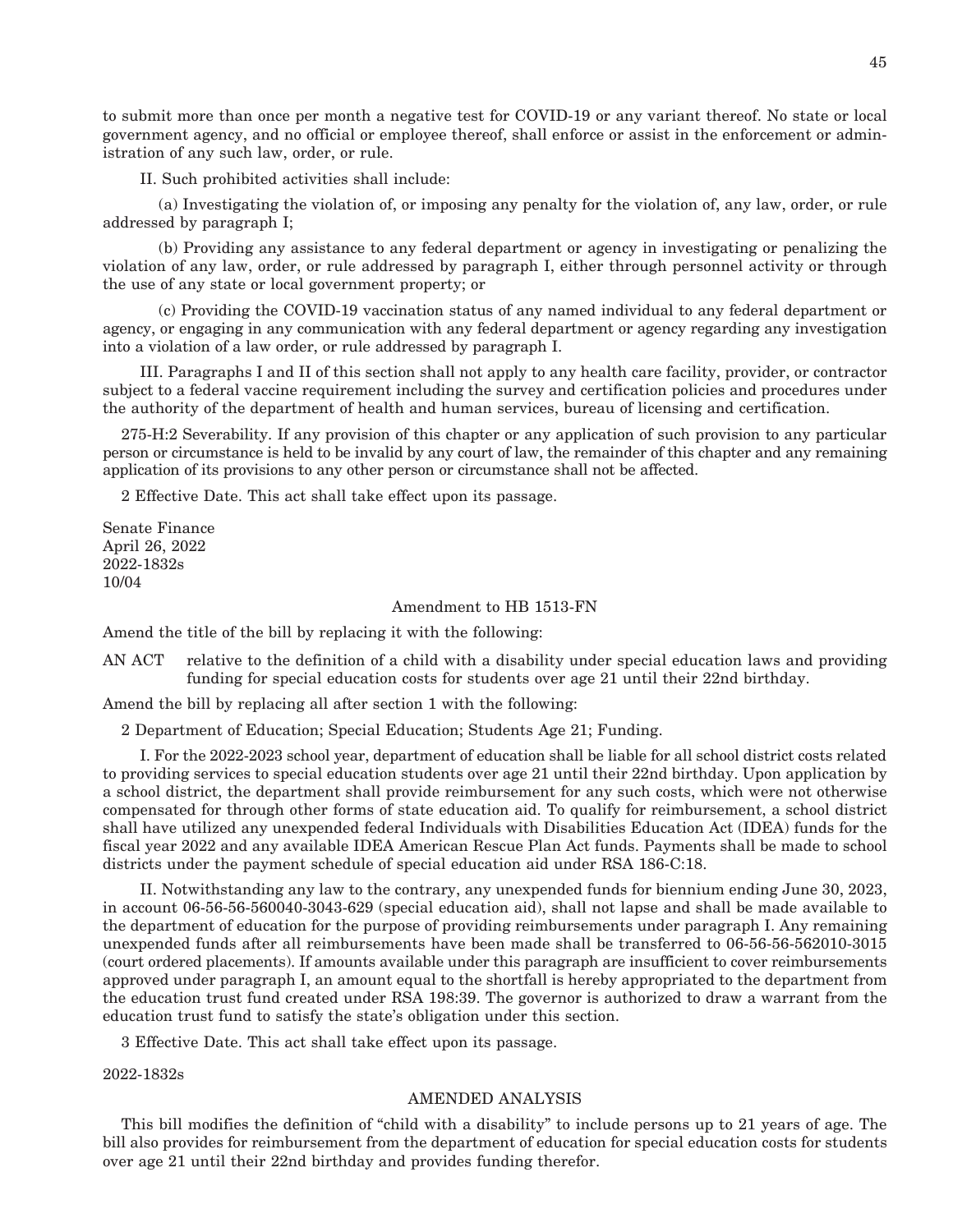Senate Finance April 26, 2022 2022-1833s 05/04

#### Amendment to HB 1526-FN

Amend the bill by replacing section 2 with the following:

2 Appropriation; In and Out Medical Assistance. The sum of \$2,685,192 for the fiscal year ending June 30, 2023 is hereby appropriated to the department of health and human services to implement 2020; 39:1. The governor is authorized to draw a warrant for said sum out of any money in the treasury not otherwise appropriated. The department may accept and expend matching federal funds for this purpose without prior approval of the fiscal committee.

Health and Human Services April 20, 2022 2022-1687s 05/08

#### Amendment to HB 1606

Amend the title of the bill by replacing it with the following:

AN ACT relative to administration of the state immunization registry.

Amend the bill by replacing all after the enacting clause with the following:

1 New Paragraph; Communicable Disease; Immunization Registry; Opportunity to Opt-out or Opt-in to the Registry. Amend RSA 141-C:20-f by inserting after paragraph II the following new paragraph:

 II-a. Each patient, or the patient's parent or guardian if the patient is a minor, shall be given the opportunity to opt-out or opt-in to the immunization registry. No patient's personal data, such as name, address, date of birth, immunization, or vaccination information, shall be entered into the registry without the explicit, written or electronic consent of the patient, or the patient's parent or guardian.

2 Effective Date. This act shall take effect July 1, 2023.

2022-1687s

#### AMENDED ANALYSIS

This bill requires a patient to have the opportunity to opt-out or opt-in to the immunization registry. The bill also provides that a patient's personal data shall not be entered into the registry without their explicit consent.

Senate Finance April 26, 2022 2022-1836s 10/04

#### Amendment to HB 1627-FN-A

Amend the bill by replacing all after section 2 with the following:

3 Authority and Responsibilities of the Scholarship Organization; Education Freedom Accounts. Amend RSA 194-F:4, V to read as follows:

 V.*(a)* The scholarship organization may withhold from deposits or deduct from EFAs an amount to cover the costs of administering the EFA program, up to a maximum of 10 percent annually.

 *(b) For the fiscal year ending June 30, 2025 and the fiscal year ending June 30, 2026, the department of education may withhold up to 50 percent of the prior year costs associated with the education freedom account administrator established in RSA 21-N:7-a. The department shall calculate the total costs under this section and provide this amount to be withheld to the scholarship organization no later than August 15 of each year. The scholarship organization shall include the amount withheld under subparagraph (a), in the calculation of costs of administering the EFA program, which shall not exceed 10 percent annually of the EFAs approved.*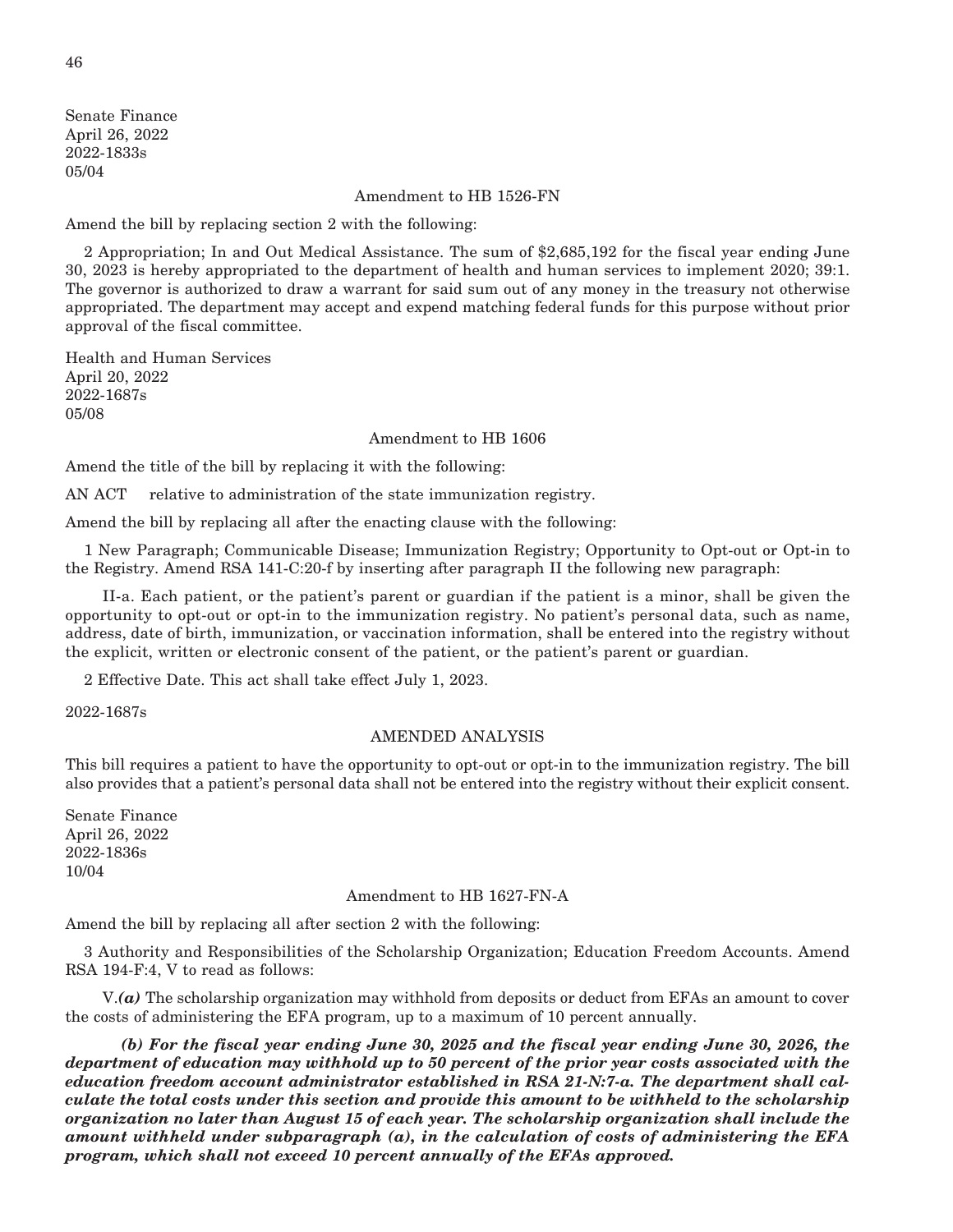*(c) For the fiscal year ending June 30, 2027, and each fiscal year thereafter, the department of education may withhold 100 percent of the prior year costs associated with the education freedom account administrator established in RSA 21-N:7-a. The department shall calculate the total costs under this section and provide this amount to be withheld to the scholarship organization no later than August 15 of each year. The scholarship organization shall include the amount withheld under subparagraph (a) in the calculation of costs of administering the EFA program, which shall not exceed 10 percent annually of the EFAs approved.*

4 Effective Date. This act shall take effect July 1, 2022.

Senate Education April 27, 2022 2022-1855s 10/05

Amendment to HB 1639

Amend the bill by replacing section 1 with the following:

1 School Districts; Youth Risk Behavior Survey. Amend RSA 186:11, IX-d to read as follows:

 IX-d. Require School Districts to Adopt a Policy Governing the Administration of Non-academic Surveys or Questionnaires to Students. The policy shall require school districts to notify a parent or legal guardian of a non-academic survey or questionnaire and its purpose. The policy shall provide that no student shall be required to volunteer for or submit to a non-academic survey or questionnaire, as defined in this paragraph, without written consent of a parent or legal guardian unless the student is an adult or an emancipated minor. *In addition to the written notice, the school district may provide notice electronically to a student's parent or legal guardian.* The policy shall include an exception from the consent requirement for the youth risk behavior survey [developed by the Centers for Disease Control and Prevention]. The policy shall also allow a parent or legal guardian to opt-out of the youth risk behavior survey [developed by the Centers for Disease Control and Prevention] *either in writing or electronically*. The school district shall make such surveys or questionnaires available, at the school and on the school or school district's website, for review by a student's parent or legal guardian*, and provide written and electronic notification to addresses as known by the district at the time of notification* at least  $[10]$  14 days prior to distribution to students. In this paragraph, "non-academic survey or questionnaire" means surveys, questionnaires, or other documents designed to elicit information about a student's social behavior, family life, religion, politics, *race,* sexual orientation, sexual activity, drug use, or any other information not related to a student's academics.

2022-1855s

#### AMENDED ANALYSIS

This bill provides for written or electronic notice of the youth risk behavior survey before administering the survey to students.

## **HEARINGS**

**All Standing Committee hearings will be live streamed on the NH Senate's YouTube channel:**

**<https://www.youtube.com/NewHampshireSenatelivestream>**

**Links are also available on the Senate Meeting Schedule.**



### *TUESDAY, MAY 3, 2022*

**FINANCE,** Room 103, SH

Sen. Daniels (C), Sen. Reagan (VC), Sen. Giuda, Sen. Hennessey, Sen. Morse, Sen. D'Allesandro, Sen. Rosenwald 2:00 p.m. **EXECUTIVE SESSION ON PENDING LEGISLATION**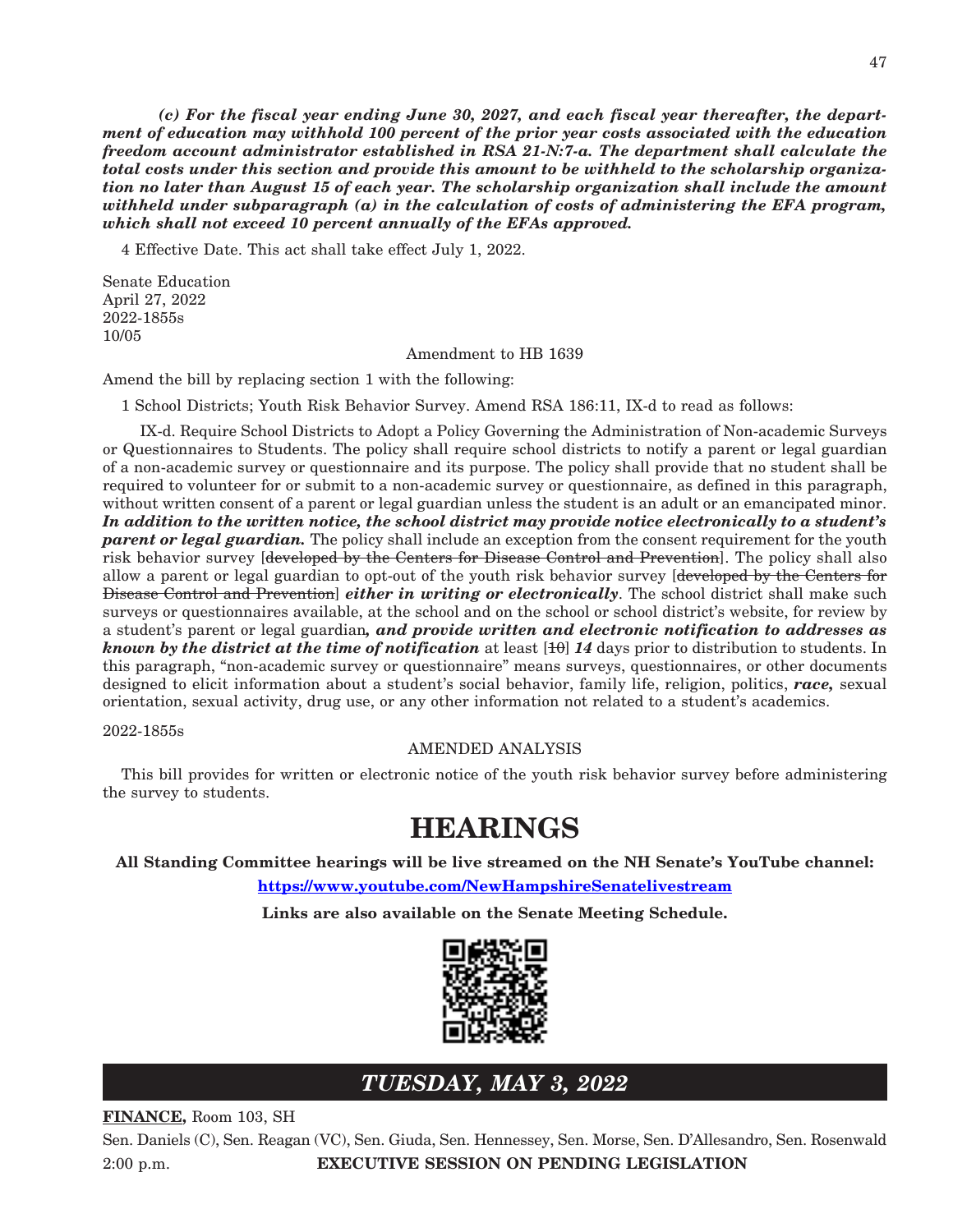## **MEETINGS**

### *FRIDAY, APRIL 29, 2022*

#### **COMMISSION TO STUDY THE EQUALIZATION RATE USED FOR THE CALCULATION OF A PROPERTY TAX ABATEMENT** (RSA 76:20-a)

109 Pleasant Street Concord, NH

10:30 a.m. **DRA** DRA Regular Meeting

## *MONDAY, MAY 2, 2022*

#### **NEW HAMPSHIRE OPIOID ABATEMENT ADVISORY COMMISSION** (RSA 126-A:85)

1:00 p.m. DHHS Brown Auditorium Regular Meeting 129 Pleasant Street Concord NH 03301

Join Zoom Meeting

[https://nh-dhhs.zoom.us/j/3031726939?pwd=ckNDcmNyM1VJdGtsWWlDd2hCWlJ](https://nh-dhhs.zoom.us/j/3031726939?pwd=ckNDcmNyM1VJdGtsWWlDd2hCWlJVUT09) [VUT09](https://nh-dhhs.zoom.us/j/3031726939?pwd=ckNDcmNyM1VJdGtsWWlDd2hCWlJVUT09)

Meeting ID: 303 172 6939

Passcode: 810055

One tap mobile +16465588656,,3031726939#,,,,\*810055# US (New York) +13017158592,,3031726939#,,,,\*810055# US (Washington DC)

Dial by your location

+1 646 558 8656 US (New York)

- +1 301 715 8592 US (Washington DC)
- +1 312 626 6799 US (Chicago)

+1 669 900 9128 US (San Jose)

+1 253 215 8782 US (Tacoma)

+1 346 248 7799 US (Houston)

Meeting ID: 303 172 6939

Passcode: 810055

Find your local number: <https://nh-dhhs.zoom.us/u/acmdrAQw5S>

### *TUESDAY, MAY 3, 2022*

#### **STATE VETERANS ADVISORY COMMITTEE** (RSA 115-A:2)

5:00 p.m. Edward Cross Training Center Facility Regular Meeting 722 Riverwood Drive Pembroke, NH 03275 Zoom information can be provided by contacting Paul Lloyd at [nhsvac.chair@gmail.com](mailto:nhsvac.chair@gmail.com)

## *FRIDAY, MAY 6, 2022*

#### **STATE HEALTH ASSESSMENT AND STATE HEALTH IMPROVEMENT PLAN ADVISORY COUNCIL**

(RSA 126-A:88)

9:30 a.m. UNH Law School, Room 282 Regular Meeting 2 White Street Concord, NH 03301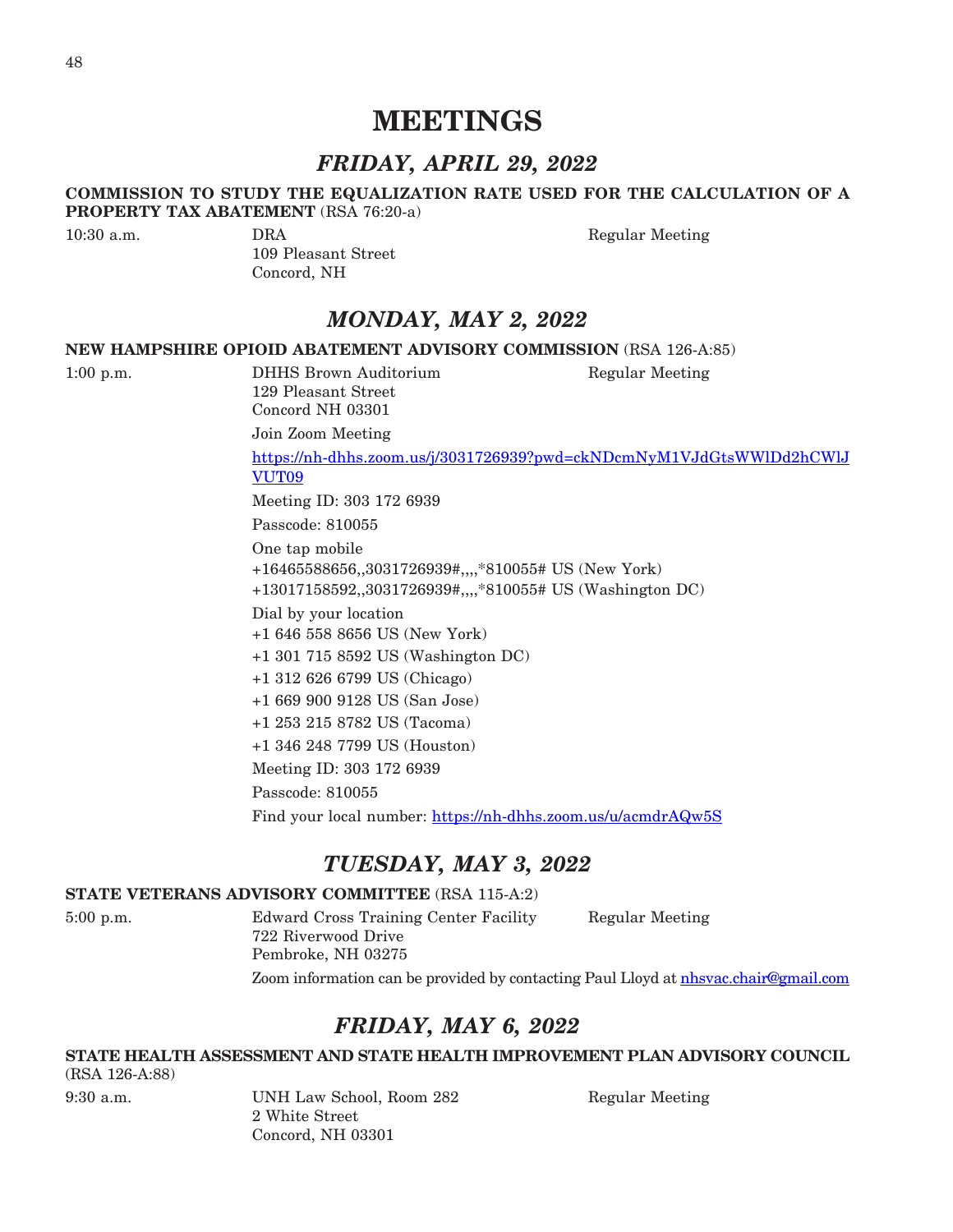#### **COMMISSION ON THE ENVIRONMENTAL AND PUBLIC HEALTH IMPACTS OF PERFLUORI-NATED CHEMICALS** (RSA 126-A:79-a)

2:00 p.m. Subcommittee Meeting

This meeting will take place by remote conference. To listen in please follow the instructions below:

Please register for HB 737 Environmental Subcommittee Meeting on May 6, 2022 2:00 PM EST at:

<https://attendee.gotowebinar.com/register/711002915265085711>

After registering, you will receive a confirmation email containing information about joining the webinar.

The following email address will be monitored throughout the meeting by someone who can assist with and alert the committee to any technical issues: [Amy.E.Rousseau@](mailto:Amy.E.Rousseau@DES.NH.gov) [DES.NH.gov](mailto:Amy.E.Rousseau@DES.NH.gov). You may also call Amy Rousseau at 603-848-1372.

## *MONDAY, MAY 9, 2022*

#### **COMMISSION TO STUDY GRANDFAMILIES IN NEW HAMPSHIRE** (RSA 170-G:17-b)

1:00 p.m. Room 100, SH Regular Meeting

## *TUESDAY, MAY 10, 2022*

**JOINT LEGISLATIVE PERFORMANCE AUDIT AND OVERSIGHT COMMITTEE** (RSA 17-N:1)

10:00 a.m. Room 212, LOB Regular Meeting

## *FRIDAY, MAY 13, 2022*

#### **COMMISSION ON THE ENVIRONMENTAL AND PUBLIC HEALTH IMPACTS OF PERFLUORI-NATED CHEMICALS** (RSA 126-A:79-a)

10:00 a.m. Regular Meeting

This meeting will take place by remote conference. To listen in please follow the instructions below:

Please register for HB 737 Commission Meeting on May 13, 2022 10:00 AM EST at: <https://attendee.gotowebinar.com/rt/5746796955811836429>

After registering, you will receive a confirmation email containing information about joining the webinar.

You also may join the meeting by phone:

Call in Number: 1 (415) 930-5321

Access Code: 613-661-216

Webinar ID: 754-269-779

The following email address will be monitored throughout the meeting by someone who can assist with and alert the committee to any technical issues: [Amy.E.Rousseau@](mailto:Amy.E.Rousseau@DES.NH.gov) [DES.NH.gov](mailto:Amy.E.Rousseau@DES.NH.gov). You may also call Amy Rousseau at 603-848-1372.

#### **COMMISSION TO STUDY THE INCIDENCE OF POST-TRAUMATIC STRESS DISORDER IN FIRST RESPONDERS AND WHETHER SUCH DISORDER SHOULD BE COVERED UNDER WORKERS' COMPENSATION** (RSA 281-A:17-d )

10:00 a.m. NH Fire Academy Regular Meeting 98 Smokey Bear Blvd Classroom 2 Concord, NH 03301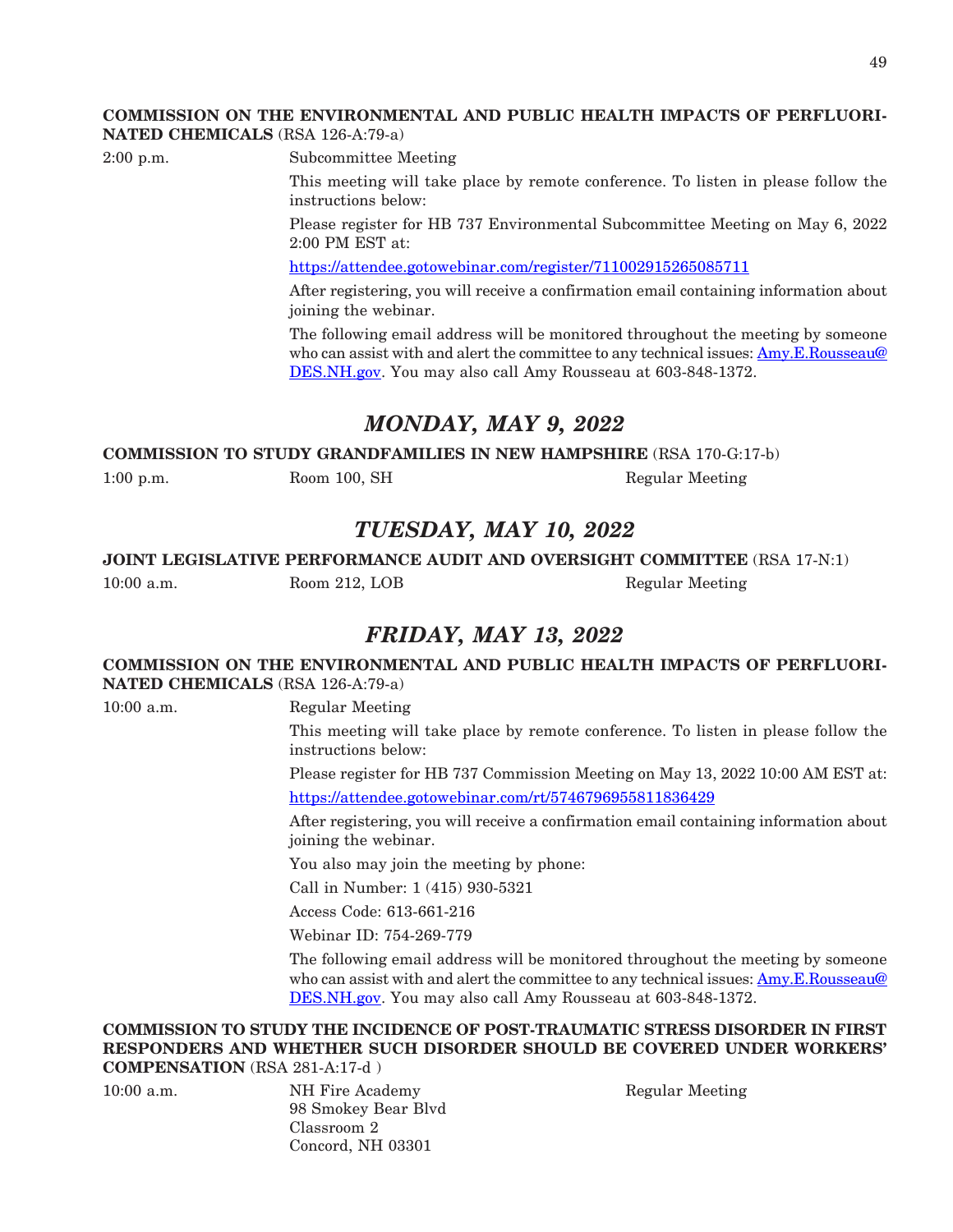#### **COMMISSION TO STUDY ENVIRONMENTALLY-TRIGGERED CHRONIC ILLNESS** (RSA 126-A:73-a)

12:00 p.m. Auditorium, Brown Building Regular Meeting

129 Pleasant Street Concord, NH 03301 Join Zoom Meeting [https://nh-dhhs.zoom.us/j/4806938281?pwd=WXlpRWYzZER2WFJrcTdYTzhwWH](https://nh-dhhs.zoom.us/j/4806938281?pwd=WXlpRWYzZER2WFJrcTdYTzhwWHFoUT09) [FoUT09](https://nh-dhhs.zoom.us/j/4806938281?pwd=WXlpRWYzZER2WFJrcTdYTzhwWHFoUT09) Meeting ID: 480 693 8281 Passcode: 356298 One tap mobile +16465588656,,4806938281#,,,,\*356298# US (New York) +13017158592,,4806938281#,,,,\*356298# US (Washington DC) Dial by your location +1 646 558 8656 US (New York) +1 301 715 8592 US (Washington DC) +1 312 626 6799 US (Chicago) +1 669 900 9128 US (San Jose) +1 253 215 8782 US (Tacoma) +1 346 248 7799 US (Houston) Meeting ID: 480 693 8281 Passcode: 356298

Find your local number: <https://nh-dhhs.zoom.us/u/adgX6jf1d8>

#### **LONG-TERM SEACOAST COMMISSION ON DRINKING WATER** (RSA 485-F:6)

| $2:00$ p.m. | NHDES Portsmouth Regional Office      | Regular Meeting |
|-------------|---------------------------------------|-----------------|
|             | Pease International Tradeport, Room A |                 |
|             | 222 International Drive, Suite 175    |                 |
|             | Portsmouth, NH                        |                 |
|             |                                       |                 |

### *FRIDAY, MAY 20, 2022*

|                                                        | <b>OVERSIGHT COMMISSION ON CHILDREN'S SERVICES (RSA 21-V:10)</b>                                                                    |                 |  |  |
|--------------------------------------------------------|-------------------------------------------------------------------------------------------------------------------------------------|-----------------|--|--|
| $8:00$ a.m.                                            | Room 100, SH                                                                                                                        | Regular Meeting |  |  |
| <b>ADMINISTRATIVE RULES (RSA 541-A:2)</b>              |                                                                                                                                     |                 |  |  |
| $9:00$ a.m.                                            | Rooms 306-308, LOB                                                                                                                  | Regular Meeting |  |  |
|                                                        | <b>NEW HAMPSHIRE TRANSPORTATION COUNCIL (RSA 238-A:2)</b>                                                                           |                 |  |  |
| $9:00$ a.m.                                            | NH DOT<br>Room 114<br>7 Hazen Drive<br>Concord, NH                                                                                  | Regular Meeting |  |  |
| FISCAL COMMITTEE (RSA 14:30-a)                         |                                                                                                                                     |                 |  |  |
| $10:00$ a.m.                                           | Rooms 210-211, LOB<br>Regular Meeting<br>The You Tube link to view the meeting livestream is;<br>Fiscal Committee (05/20) - YouTube |                 |  |  |
| <b>LEGISLATIVE YOUTH ADVISORY COUNCIL (RSA 19-K:1)</b> |                                                                                                                                     |                 |  |  |

10:00 a.m. Rooms 206-208, LOB Regular Meeting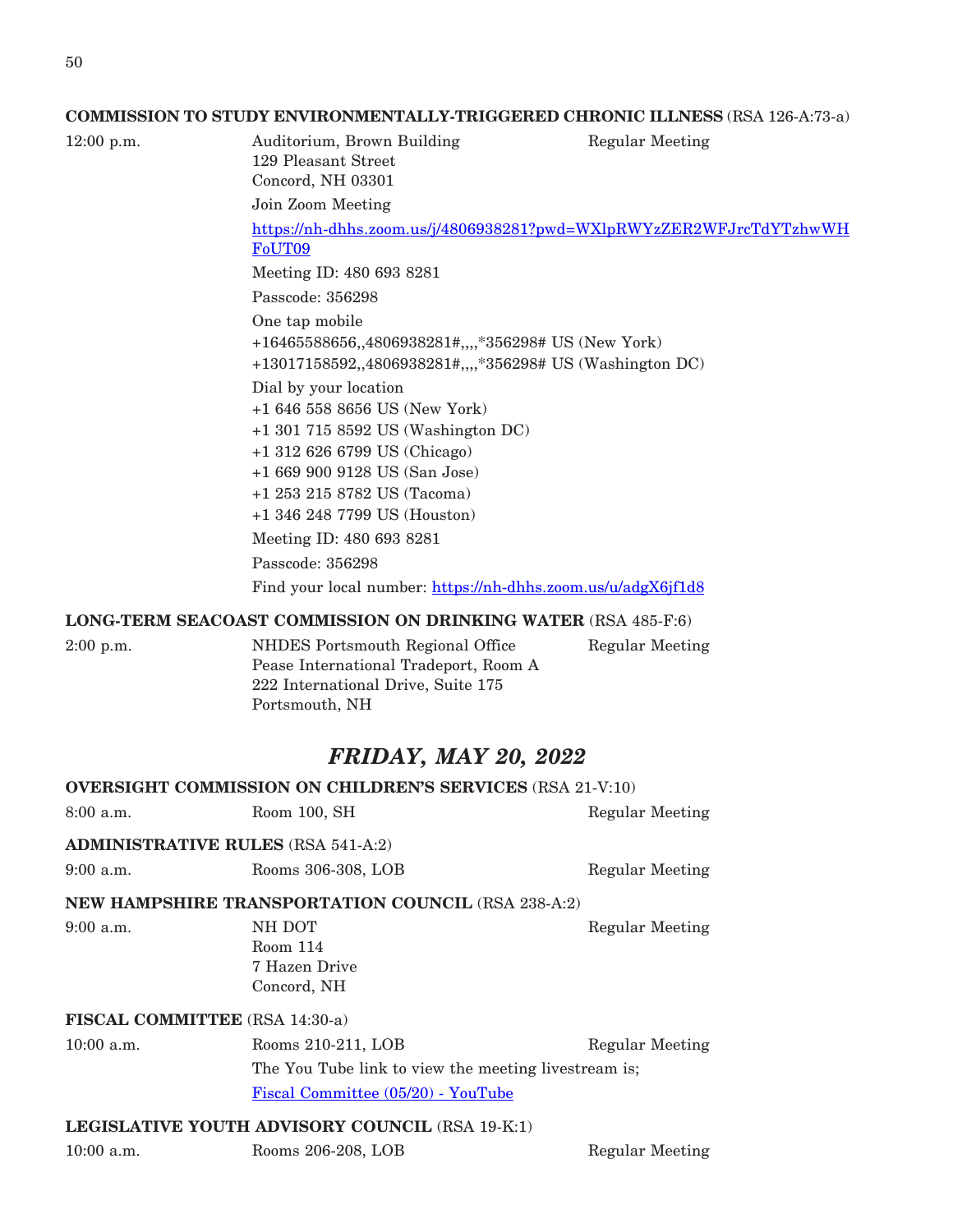#### **NEW HAMPSHIRE RARE DISEASE ADVISORY COUNCIL** (RSA 126-A:79)

DHHS Regular Meeting Health Training Room 3rd Floor 29 Hazen Drive Concord, NH 03301 Join Zoom Meeting <https://nh-dhhs.zoom.us/j/3947758509?pwd=ekp1cjBacVRrTXA2dGlMSW1YL1NYZz09> Meeting ID: 394 775 8509 Passcode: MCH One tap mobile +13017158592,,3947758509#,,,,\*424830# US (Washington DC) +13126266799,,3947758509#,,,,\*424830# US (Chicago) Dial by your location +1 301 715 8592 US (Washington DC) +1 312 626 6799 US (Chicago) +1 646 558 8656 US (New York) +1 253 215 8782 US (Tacoma) +1 346 248 7799 US (Houston) +1 669 900 9128 US (San Jose) Meeting ID: 394 775 8509 Passcode: 424830 Find your local number: <https://nh-dhhs.zoom.us/u/ahGr4jjio>

### *MONDAY, MAY 23, 2022*

#### **LONG RANGE CAPITAL PLANNING AND UTILIZATION COMMITTEE** (RSA 17-M:1)

9:30 a.m. Rooms 201-203, LOB Regular Meeting

**NEW HAMPSHIRE PRESCRIPTION DRUG AFFORDABILITY BOARD** (RSA 126-BB:2)

10:00 a.m. Brown Building Auditorium Regular Meeting Health and Human Services 129 Pleasant Street Concord NH 03301 Please see Board the website for additional information regarding this meeting: <https://www.dhhs.nh.gov/ombp/medicaid/nhpdab/index.htm>

#### **CAPITAL BUDGET OVERVIEW COMMITTEE** (RSA 17-J:2)

10:15 a.m. Rooms 201-203, LOB Regular Meeting

#### **NEW HAMPSHIRE CANADIAN TRADE COUNCIL** (RSA 12-O:22)

1:00 p.m. Room 100, SH Regular Meeting

### *MONDAY, JUNE 6, 2022*

#### **COMMITTEE TO STUDY RAIL TRAIL MANAGEMENT PRACTICES** (HB 311, Chapter 94:2, Laws of 2021)

29 Hazen Drive Concord, NH 03301

9:00 a.m. NH Dept. of Environmental Services Regular Meeting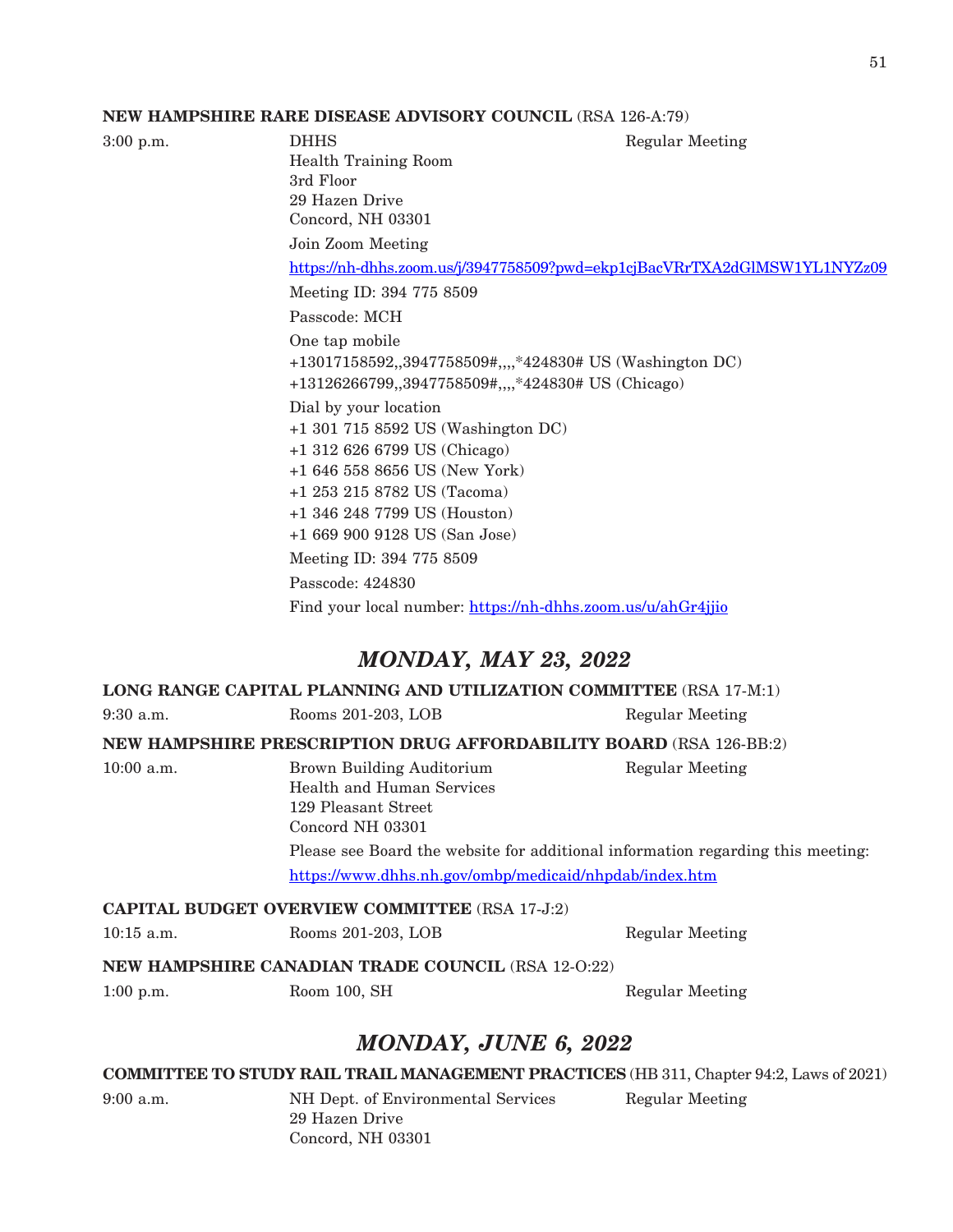### *TUESDAY, JUNE 7, 2022*

#### **STATE VETERANS ADVISORY COMMITTEE** (RSA 115-A:2)

5:00 p.m. Edward Cross Training Center Facility Regular Meeting 722 Riverwood Drive Pembroke, NH 03275 Zoom information can be provided by contacting Paul Lloyd at [nhsvac.chair@gmail.com](mailto:nhsvac.chair@gmail.com)

## *MONDAY, JUNE 13, 2022*

#### **NH BRAIN AND SPINAL CORD INJURY ADVISORY COUNCIL** (RSA 137-K:2)

#### 2:00 p.m. Regular Meeting

Please download and import the following iCalendar (.ics) files to your calendar system. Monthly: [https://us02web.zoom.us/meeting/tZAude6uqj0sGtGFRWCP4gleSqZmIm\\_](https://us02web.zoom.us/meeting/tZAude6uqj0sGtGFRWCP4gleSqZmIm_DaIGA/ics?icsToken=98tyKuGsrTktHNCTthmCRpwIA4joKO7wiCFdjbd6ui3SIBAHZQ_zBfN4P5tyL_zR) [DaIGA/ics?icsToken=98tyKuGsrTktHNCTthmCRpwIA4joKO7wiCFdjbd6ui3SIBAH](https://us02web.zoom.us/meeting/tZAude6uqj0sGtGFRWCP4gleSqZmIm_DaIGA/ics?icsToken=98tyKuGsrTktHNCTthmCRpwIA4joKO7wiCFdjbd6ui3SIBAHZQ_zBfN4P5tyL_zR) [ZQ\\_zBfN4P5tyL\\_zR](https://us02web.zoom.us/meeting/tZAude6uqj0sGtGFRWCP4gleSqZmIm_DaIGA/ics?icsToken=98tyKuGsrTktHNCTthmCRpwIA4joKO7wiCFdjbd6ui3SIBAHZQ_zBfN4P5tyL_zR)

Join Zoom Meeting

[https://us02web.zoom.us/j/84327646605?pwd=R0lwOWFVK0w2U2FKYTVybXM1](https://us02web.zoom.us/j/84327646605?pwd=R0lwOWFVK0w2U2FKYTVybXM1MjNhdz09) [MjNhdz09](https://us02web.zoom.us/j/84327646605?pwd=R0lwOWFVK0w2U2FKYTVybXM1MjNhdz09)

Meeting ID: 843 2764 6605

Passcode: 731679

One tap mobile +13017158592,,84327646605#,,,,\*731679# US (Washington DC) +13126266799,,84327646605#,,,,\*731679# US (Chicago)

Dial by your location +1 301 715 8592 US (Washington DC)

+1 312 626 6799 US (Chicago)

+1 929 205 6099 US (New York)

+1 253 215 8782 US (Tacoma)

+1 346 248 7799 US (Houston)

+1 669 900 6833 US (San Jose)

Meeting ID: 843 2764 6605

Passcode: 731679

Find your local number: <https://us02web.zoom.us/u/k0nDD3qdp>

### *MONDAY, JUNE 20, 2022*

**LEGISLATIVE YOUTH ADVISORY COUNCIL** (RSA 19-K:1)

10:00 a.m. Rooms 206-208, LOB Regular Meeting

### *FRIDAY, JUNE 24, 2022*

#### **GOVERNOR'S COMMISSION ON ALCOHOL AND DRUG ABUSE PREVENTION, TREATMENT,**

**AND RECOVERY** (RSA 12-J:1)

9:30 a.m. Executive Council Chambers Regular Meeting Room 207, State House 107 North Main Street Concord, NH

#### **SOLID WASTE WORKING GROUP** (RSA 149:M:61)

9:30 a.m. NH DES Offices Regular Meeting Room 208C 29 Hazen Drive Concord, NH https://register.gotowebinar.com/register/944991081080221199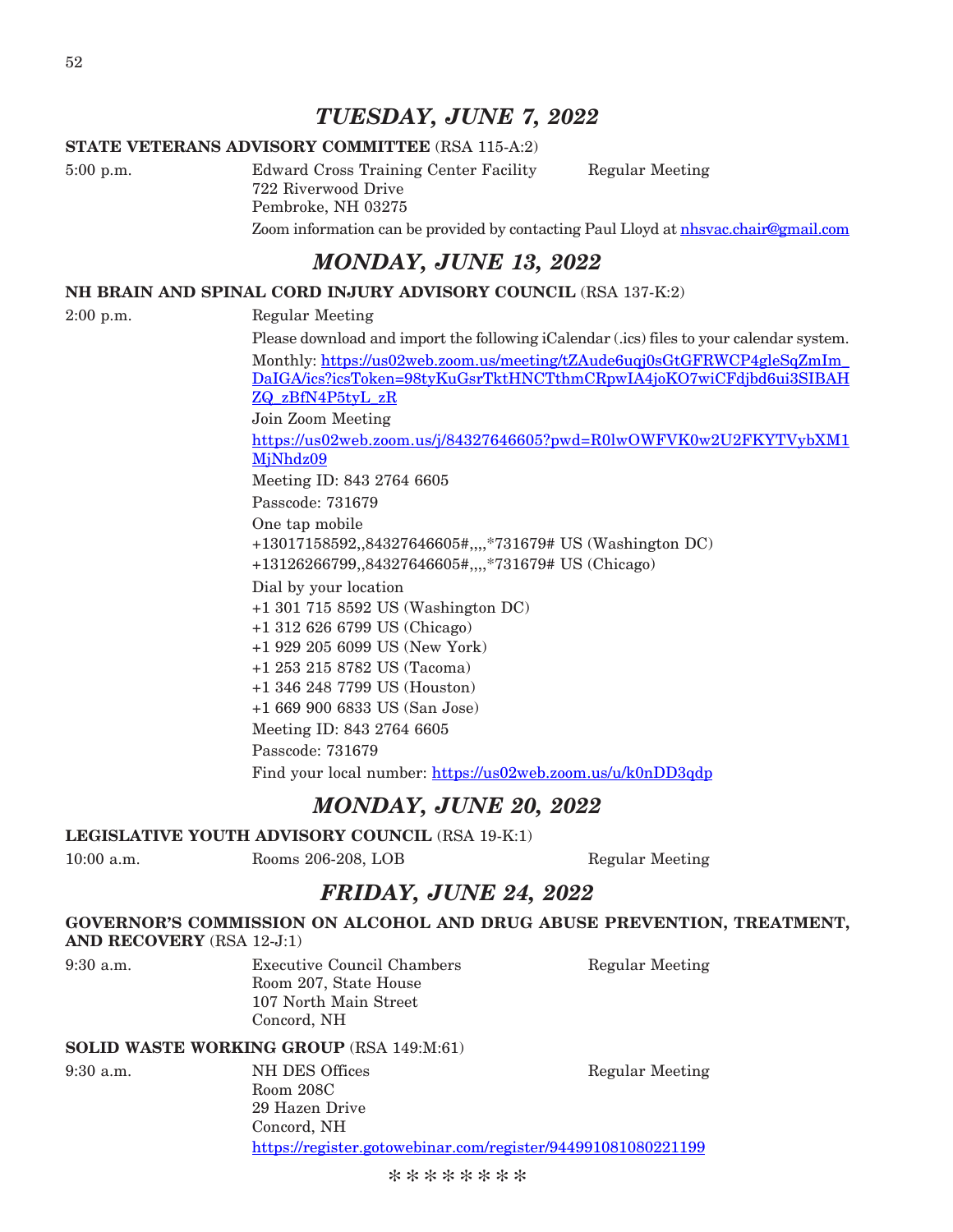#### **MONDAY, MAY 2, 2022**

The NH Legislative Cancer Caucus will hold a virtual meeting on Monday, May 2, 2022 at 1:00 p.m. This meeting will include a presentation from the American Cancer Society on developments in the use of biomarkers and impacts on health equity. You can access the meeting by using this link:

Join on your computer or mobile app: [Click here to join the meeting](https://us-east-2.protection.sophos.com?d=microsoft.com&u=aHR0cHM6Ly90ZWFtcy5taWNyb3NvZnQuY29tL2wvbWVldHVwLWpvaW4vMTklM2FtZWV0aW5nX01HSmxNMlkzWlRRdE5tTmpNeTAwTUdZd0xXRTBOek10TjJWalpHRTBNRE0xWldSayU0MHRocmVhZC52Mi8wP2NvbnRleHQ9JTdiJTIyVGlkJTIyJTNhJTIyYWZiYjc2OGMtZDY4Mi00MmFkLThmN2UtNzIwMmQwNmMwYjYxJTIyJTJjJTIyT2lkJTIyJTNhJTIyODUxOWY0ZjAtNDcxNi00NzdkLTg1OTItMjNlYWJhZTRhYzQzJTIyJTdk&i=NWZlMzlkYjk1MDY3MGEwZWNiMTY0MTE2&t=Ym5pd0Y4Z2pJWGQrM3ZhR1o4OXgwaFA2MkFkWFdhLzc0MWtiWVB4c0Y0az0=&h=7a2a10c490ef46008947ea692e6bded4) Or call in (audio only) [+1 917-727-](tel:+19177277985,,277222344) [7985,,277222344#](tel:+19177277985,,277222344) United States, New York City Phone Conference ID: 277 222 344#

Senator Suzanne Prentiss

\*\*\*\*\*\*\*\*

#### **THURSDAY, MAY 5, 2022**

Associated Builders and Contractors of NH and VT, the voice of the merit shop in the construction industry, is inviting all Senate members and State House staff to a "Coffee, Croissants and Contractors" event at the State House café on Thursday, May 5<sup>th</sup> from 8:00 -10:00 am. Stop by for a coffee and a croissant before House session and learn about the launch of our successful Carpentry Apprenticeship Program at the Manchester Community College. We look forward to seeing you at this event!

Senator Jeb Bradley, Senate Majority Leader

\*\*\*\*\*\*\*\*

#### **THURSDAY, MAY 5, 2022**

The University of New Hampshire is bringing back University Day on the State House lawn on Thursday, May 5th from 11:00 a.m. to 1:00 p.m. Enjoy a BBQ lunch provided by UNH's award-winning dining services and explore a range of exhibits and demonstrations led by world-renowned researchers, students, faculty and staff. Please join us to learn more about how education, outreach and engagement programs at your state research university benefit New Hampshire.

Senator Lou D'Allesandro

\*\*\*\*\*\*\*\*

#### **THURSDAY, MAY 12, 2022**

Walmart cordially invites all legislators and staff to their annual legislative lunch in the State House cafeteria on Thursday, May 12th during the session lunch break. Please note this is a change from the originally scheduled day.

Senator Jeb Bradley, Senate Majority Leader

\*\*\*\*\*\*\*\*

## **SENATE BILLS AMENDED BY THE HOUSE**

**SENATE BILLS: 229, 242, 289, 293, 398, 405**